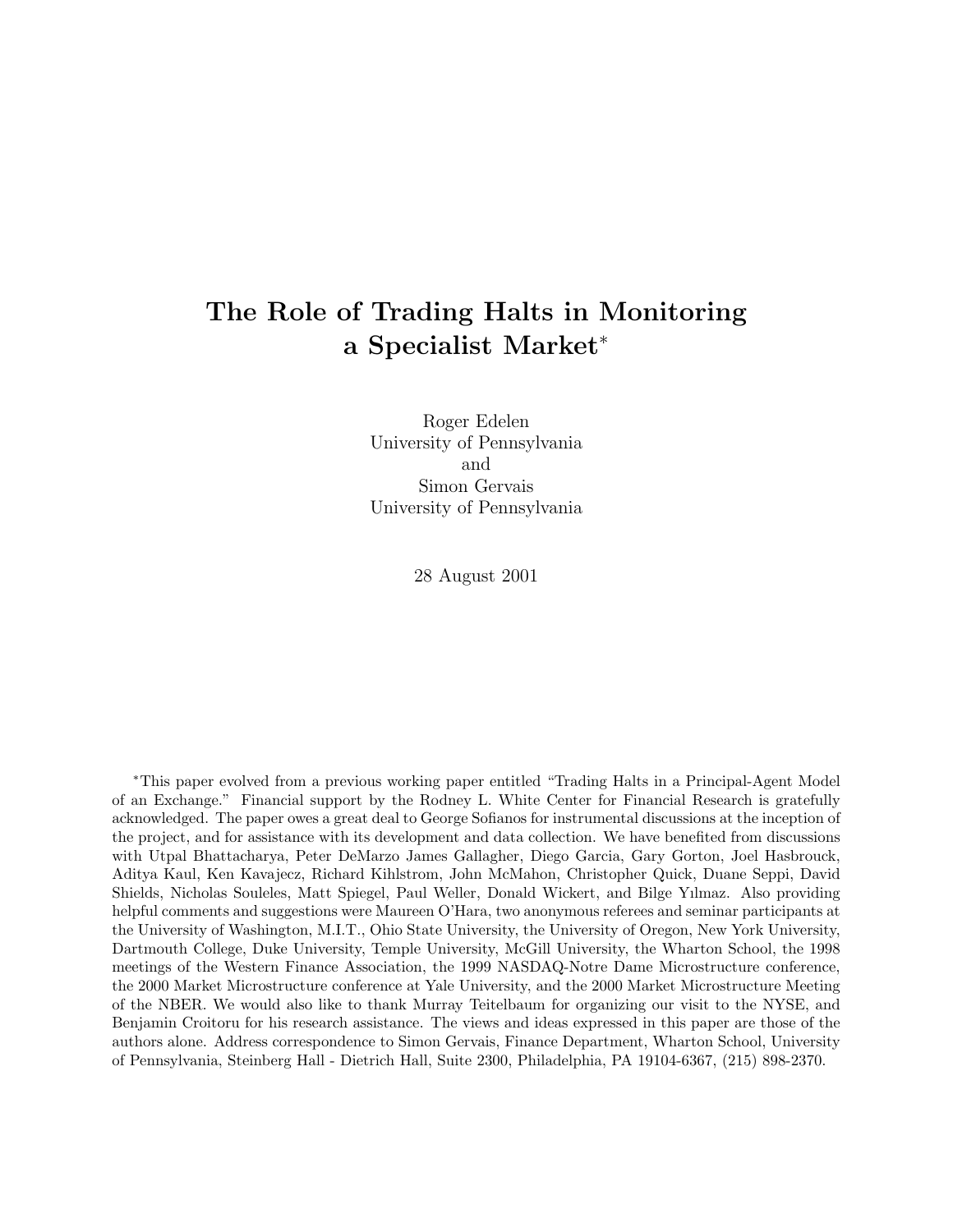### **Abstract**

When a collection of specialists organize as an exchange, each can reap net private benefits at the expense of the exchange by quoting a privately optimal pricing schedule. Coordination makes all specialists and customers better off, but requires a system of monitoring and punishment, which breaks down when information asymmetries between the exchange and a specialist are high. The specialist may then seek a temporary trading halt to alleviate unjustified punishment, or the exchange may halt trading to prevent the quoting of damaging privately optimal pricing schedules. We test this theory on a sample of NYSE halts. As predicted, we find a significant increase in estimated information asymmetry immediately preceding trading halts.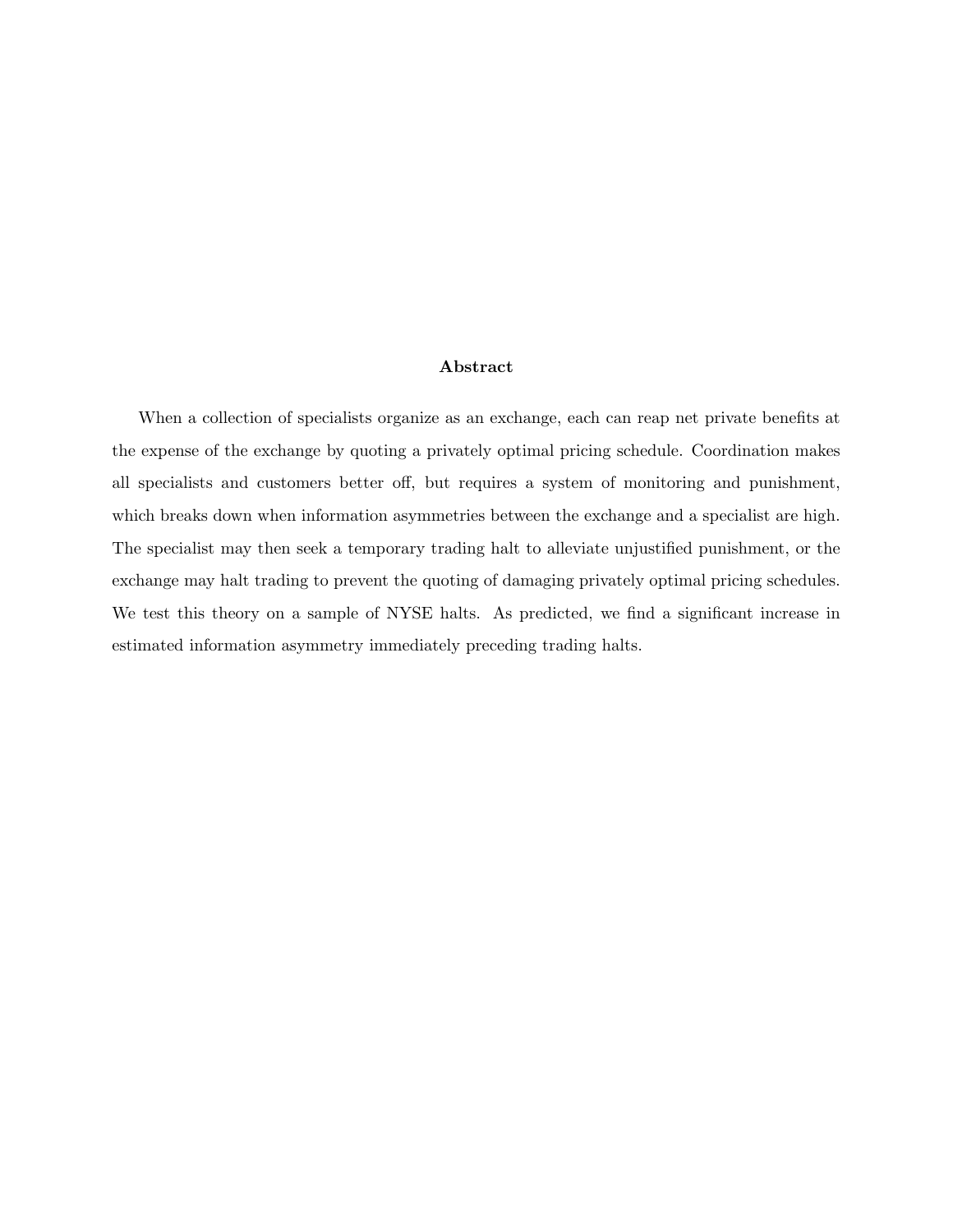### **1 Introduction**

Many exchanges are organized and owned by members who perform most of the market making on the exchange. Such exchanges will seek to maximize the collective value of all market-maker activities. This study argues that trading halts play an important role in that maximization by mitigating an agency cost inherent in the organizational structure. Individual market makers, viewed as the agents operating the exchange, do not always have the incentive to act in the interest of the exchange, the principal in this context. This agency conflict arises whenever the exchange enjoys a reputation for trade execution quality that is shared by all market makers. As a result of this pooled reputation, gouging by one of the exchange's market makers (e.g., a substantial, temporary price fade prior to executing a customer's order) may result in a loss of order flow to all of the exchange's market makers. In some cases, gouging may also lead to sufficient trading profits to outweigh the offending market maker's expected loss of future order flow, yet insufficient profits to also cover the externality imposed on all other market makers. Thus, the exchange suffers an agency cost if market makers cannot be induced to internalize this externality.

The theoretical analysis in this paper presumes a specialist-organized market, where the exchange employs a single market marker, a specialist, for each stock. In this setting, exchange profits can increase when the specialists collectively agree to rules and monitoring designed to prevent opportunistic actions. However, given the tremendous amount of stock-specific information that is surely associated with market making, particularly in the case of a specialist market, this monitoring can never be perfect. The theoretical analysis goes on to show that when monitoring is sufficiently imprecise, punishment becomes a deadweight cost that fails to realign the incentives of specialists. Trading halts increase exchange profits by eradicating such no-win scenarios. This motive for halts can explain halts triggered by both the exchange and the specialist. Halts called by the exchange serve to protect all market makers' interests when it is anticipated that an upcoming event or announcement will compromise the exchange's ability to cost-effectively monitor that stock's specialist. Halts called by an individual specialist serve to protect that specialist's interests when monitoring is likely to result in punishment even when the specialist quotes the efficient pricing schedule given his information, i.e., that which maximizes expected exchange profits.

The two main implications of this analysis are as follows. First, trading halts should be called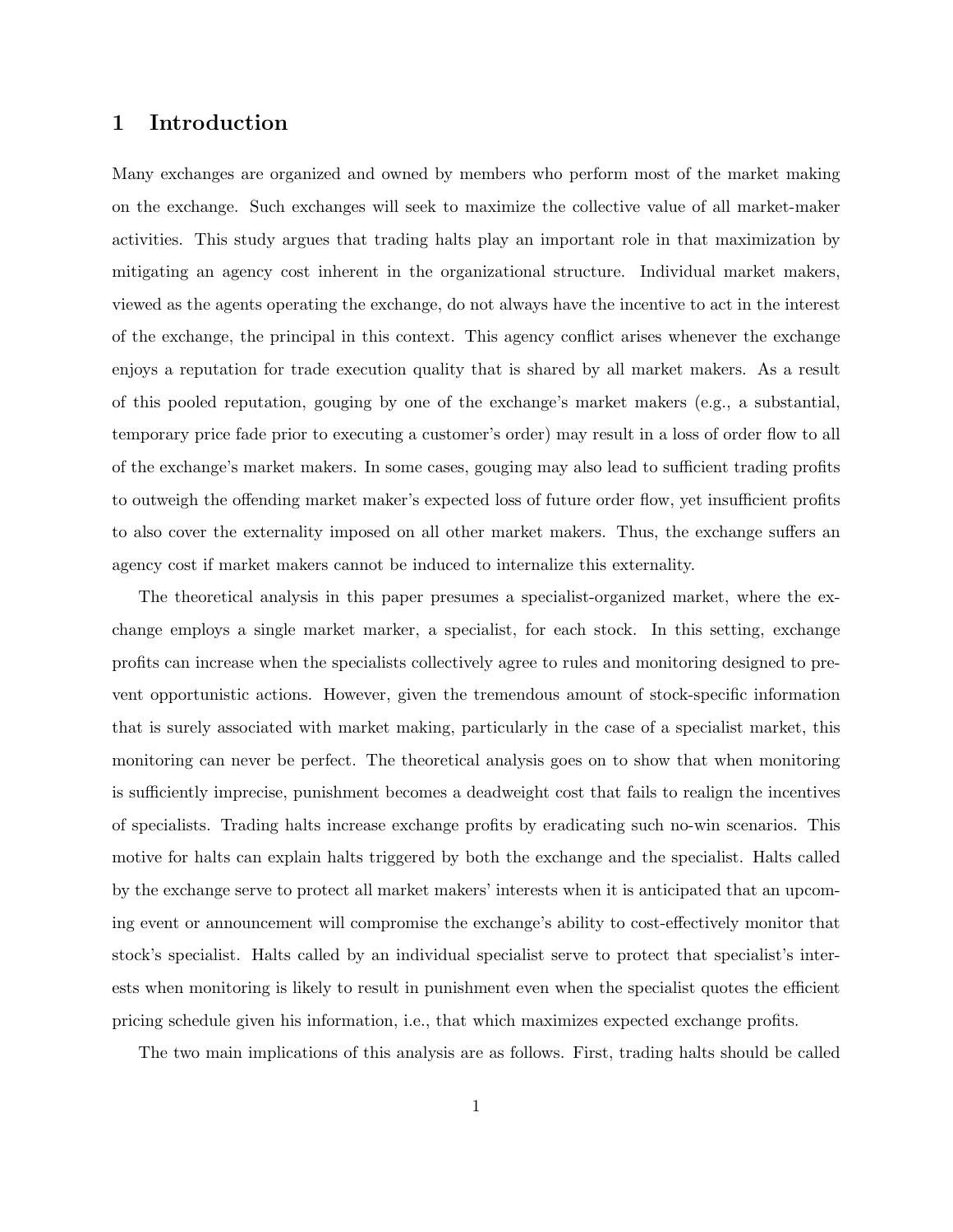by the exchange on some occasions, and solicited by the specialist on other occasions.<sup>1</sup> This empirical fact, previously documented by Bhattacharya and Spiegel (1998) among others, has not been accounted for in the theoretical literature. Second, trading halts should be preceded by a substantial increase in the information asymmetry between the exchange and the specialist regarding the quoted, versus efficient, pricing schedule. Note that this does not refer to information asymmetry about the value of the stock, which plays no role in our theoretical analysis. This also is a novel prediction.

The empirical analysis in this paper tests these predictions. At most exchanges, monitoring of the market makers involves, among other things, a statistical analysis of trade, quote, and order flow data. From this analysis comes a hypothesized statement of the efficient price schedule for the market maker given existing conditions, and a test of whether the actual quoted schedule violates that norm. Researchers cannot know the statistical procedures employed in this evaluation process, indeed, market makers themselves likely do not know. However, simple statistical estimates of the price impact of transactions should provide a useful, observable proxy to the exchange's monitoring procedure. This proxy approach serves its purpose as long as the exchange tends to lose monitoring precision under the same circumstances that our simple estimates lose statistical precision. Since both operate on largely the same data (we use trading halt and Trade and Quote (TAQ) data from the New York Stock Exchange (NYSE) for our estimates), that condition seems likely to hold. We find that the statistical precision of price-impact estimates falls dramatically around NYSE trading halts, a relation that cannot be fully attributed to patterns in volatility, volume, or the level of the price-impact estimates. This suggests that monitoring uncertainty plays a central role in motivating trading halts.

A commonly held view of trading halts is that they are designed to reduce informational asymmetries between traders.<sup>2</sup> These asymmetries are reflected in excessive price volatility (Spiegel and Subrahmanyam, 2000), trading crowd uncertainty (Greenwald and Stein, 1991), or transactional risk (Kodres and O'Brien, 1994). Collectively, we refer to these arguments as the level playingfield hypothesis. Lee, Ready, and Seguin (1994) examine the effectiveness of halts in this regard by comparing the volatility of stocks that undergo a trading halt to the volatility of stocks with similar characteristics in similar circumstances but no halt. They find that non-halting stocks have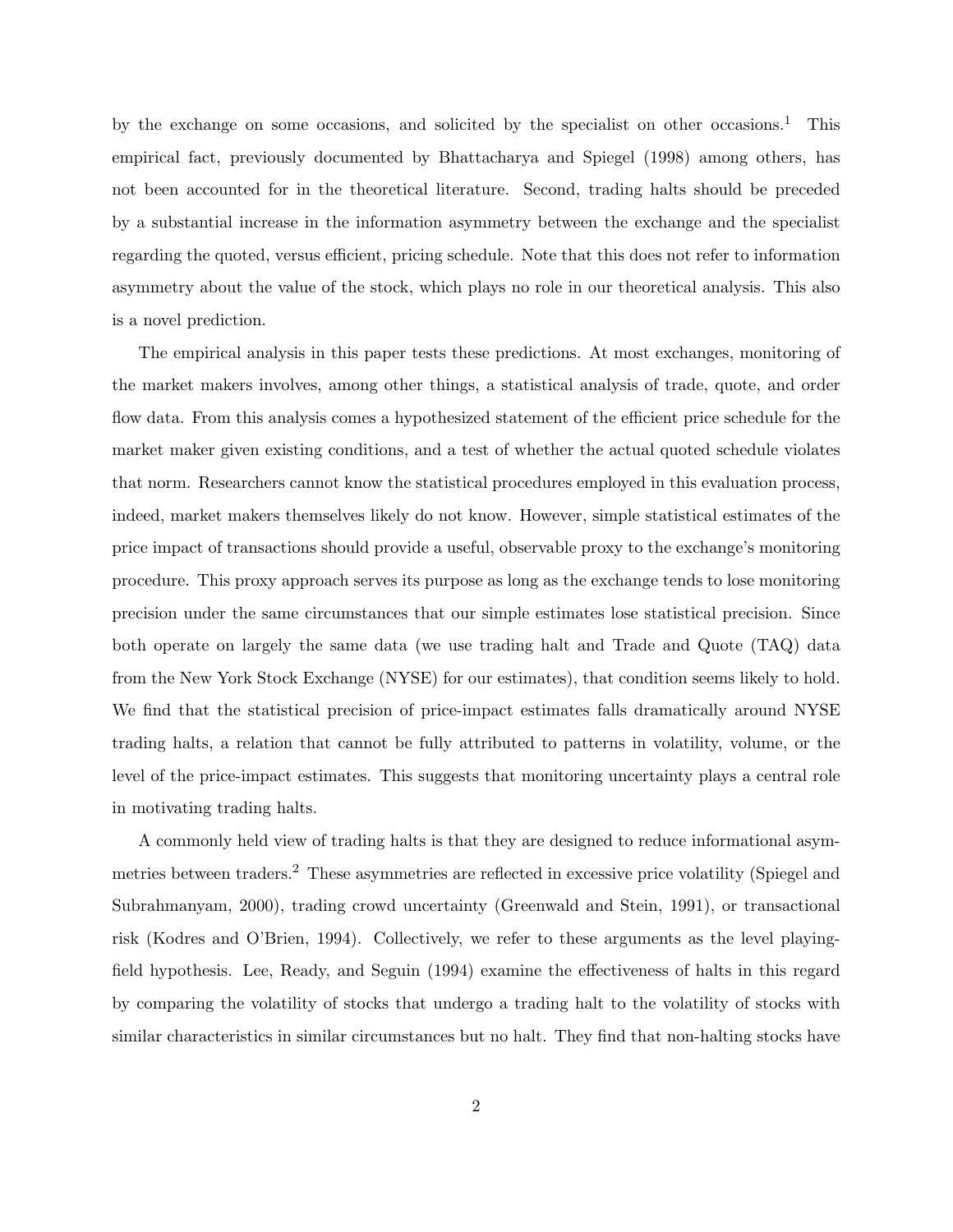lower ex post volatility. To the extent that volatility proxies for asymmetries across traders, this evidence is inconsistent with the level playing-field hypothesis. Instead, it suggests that trading halts have perverse effects, as in Grossman (1990) and Subrahmanyam (1994).

Halts in our model relate only to the degree of information asymmetry between the specialist and the exchange. Our model neither predicts nor is inconsistent with the more traditional level playing-field hypothesis. However, monitoring uncertainty, the key variable in our analysis, is likely correlated with those variables predicted to be important under the level playing-field hypothesis. To clarify inferences, we incorporate those variables into our empirical analysis. Our results confirm Lee, Ready and Seguin's (1994) finding that volatility (liquidity) is unusually high (low) both before and after trading halts. However, because the unusual monitoring uncertainty observed just before trading halts cannot be attributed to excess volatility, our empirical analysis suggests that the control sample constructed by Lee, Ready and Seguin (1994) does not fully replicate market conditions around actual trading halts. Our evidence suggests that a halt was called in one case, and not in the other, because there was a greater erosion in the exchange's ability to monitor in the one case.

There has been considerable debate about the role of trading halts and circuit breakers. This debate is part of a more general polemic in which lawyers and economists have made arguments for and against the self-regulation of securities exchanges. For example, Fischel and Grossman (1984), Fischel (1986), Kyle (1988), Miller (1991), and Mahoney (1997) all argue that exchanges have the proper economic incentives to adopt rules and regulations meant to benefit their customers (i.e., investors). These incentives revolve around the reputation effects of low-quality transaction services and disorderly markets, and the competition (for transaction volume) from other exchanges. In these authors' view, external (e.g., government) regulation will simply muddle these clear incentives. The opposite view is best characterized by Pirrong (1995) who argues that self-regulation is unlikely to result in efficient outcomes for two reasons: (i) exchanges cannot possibly internalize the full effects of disorderly markets; (ii) exchange competition is in reality less intense than what is required for the above incentive arguments to work. For these reasons, Pirrong (1995) advocates external regulation instead of self-regulation. Our view in this paper is best approximated by Kyle (1988) who advocates the use of trading halts in the self-regulation of an exchange. However,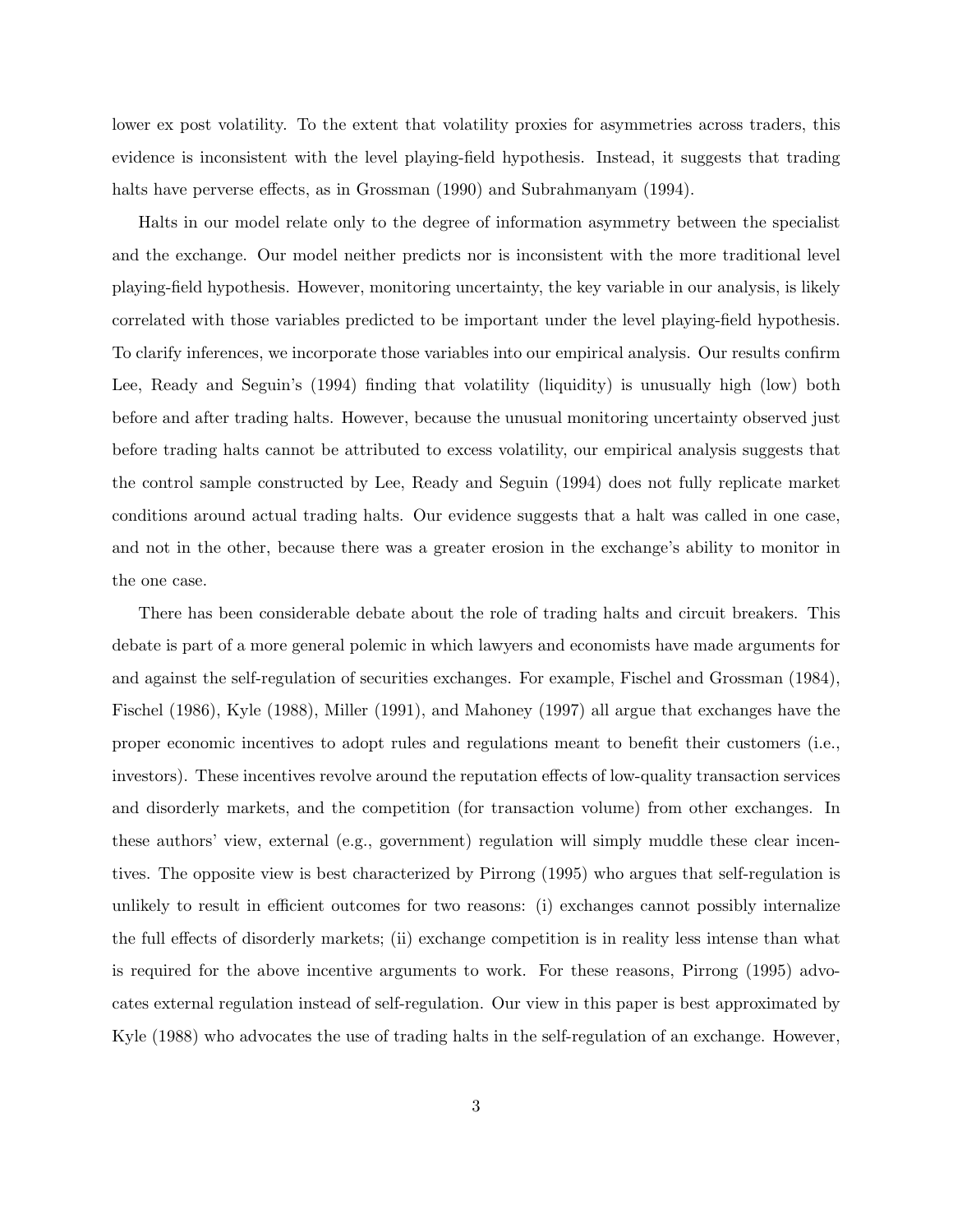the underlying reason for halting in our study is profoundly different from that in Kyle's discussion. Our paper also relates to DeMarzo, Fishman and Hagerty's (2000) exploration of the policies that self-regulatory organizations implement to monitor their members. The possibility that halting can enhance monitoring, our principal concern in this paper, is not investigated by these authors.

Our empirical work differs considerably from most previous empirical work on trading halts, in the sense that it concentrates on the causes of trading halts and not their effects. For example, Hopewell and Schwartz (1978), Kryzanowski (1979), King, Pownall and Waymire (1992), and Wu (1998) all study the price discovery process before, during, and/or after trading halts. Our work is mostly about the triggers of such halts. In that respect, it is closely related to Lee, Ready and Seguin (1994), and to Bhattacharya and Spiegel (1998) but, as discussed above, it argues for a related but different halt trigger.

In terms of the forces at play, our paper more generally relates to two strands of the economics literature. First we can think of the confidence of an exchange's customers as a public good that can be "polluted" by any of the specialists for their own private benefit.<sup>3</sup> Following Pigou (1932), Buchanan (1969), and Baumol (1972) among many others, our objective is to find an optimal way for the exchange to control these negative externalities. The postulated mechanism is similar to those documented by the aforementioned authors in that a corrective tax is assessed on the deviating agents. Alternatively, we can think of an exchange's group of specialists as a team whose objective is to maximize total profits. Absent coordinating mechanisms however, the team members are tempted to deviate and free-ride on the goodwill of others. Like Groves (1973), Holmstrom (1982), and Kandel and Lazear (1992), we develop a system of incentives designed to enhance team behavior. Our approach differs slightly from the above literature in that the peculiar structure of specialist markets leads us to introduce the possibility for either the monitor or the monitoree to "pull the plug" (i.e., to call a halt) when the mechanisms in place do not perform as well as they should.

Our paper is organized as follows. In section 2, we develop a model in which an exchange consists of many stocks, the market in each of which is made by an assigned specialist. This section also shows how the incentives of these specialists can conflict with those of the exchange as a whole. Section 3 shows how an appropriate system of monitoring involving trading halts helps reconcile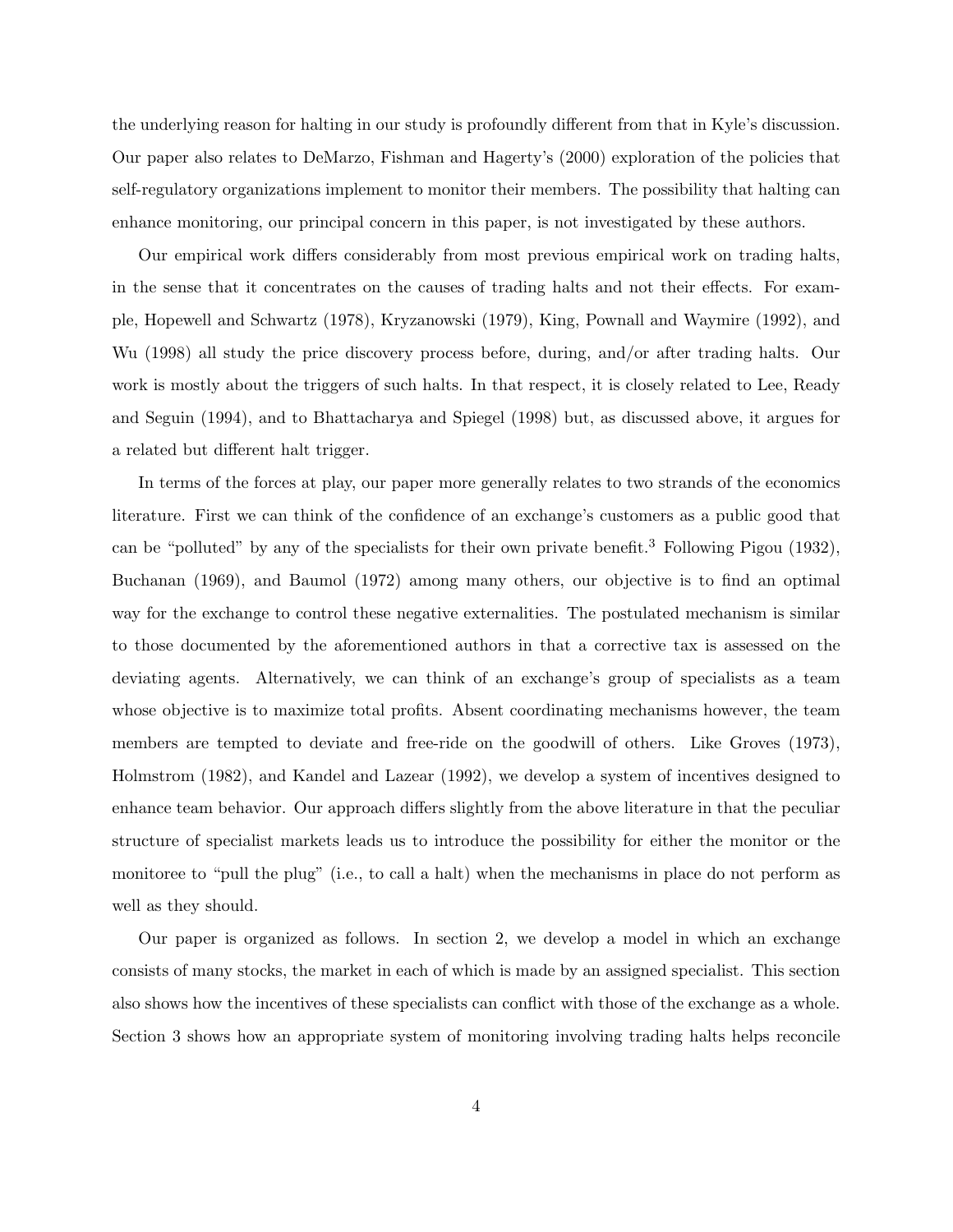these conflicts. The empirical predictions of the model are developed in section 4. In section 5, we describe the data used in our empirical analysis, and present the tests of the model. Concluding remarks are presented in section 6.

### **2 The Model**

### **2.1 The Basic Setup**

Consider an exchange on which N stocks are traded for a large (possibly infinite) number of periods. We assume that the market-making activities for each stock  $i = 1, \ldots, N$  are performed by a different specialist i. Thus, in every period, the specialist for stock i quotes a price schedule which specifies the price at which he is willing to accommodate trades of different sizes. Specialists are assumed to be risk-neutral, and so seek to maximize the expected profits that their own marketmaking activities generate. Throughout the paper, we refer to the exchange as the set of all N specialists gathered in this one trading venue. Alternatively, though, the exchange can be viewed as a third party sharing the specialists' profits.<sup>4</sup>

The customers of an exchange typically trade in many stocks, and they typically have alternative venues where they can execute those trades. We assume that the customers' choice of trading venue is not made solely at the level of individual stocks, but partly at the exchange level. That is to say, customers assess the performance of an exchange by computing the average performance of every specialist on the exchange. A bad experience with any one specialist negatively affects a customer's overall likelihood of choosing that exchange for any of his subsequent trades (including those of different stocks). The idea is that a bad fill of an order implies that the exchange has insufficient checks and monitors in place, which in turn implies that another bad fill is likely even if the order goes to a different specialist. In fact, this line of thought is well captured by the following passage from Fischel and Grossman (1984, p. 293):

[...] the existence of fraud on the exchange will discourage customer participation with all members; it will lead customers to trade with other exchanges which have a better reputation for preventing member fraud.

In other words, the occurrence (or even perception) of gouging anywhere on the exchange will tend to alienate at least some investors against the exchange as a whole. This investor dissatisfaction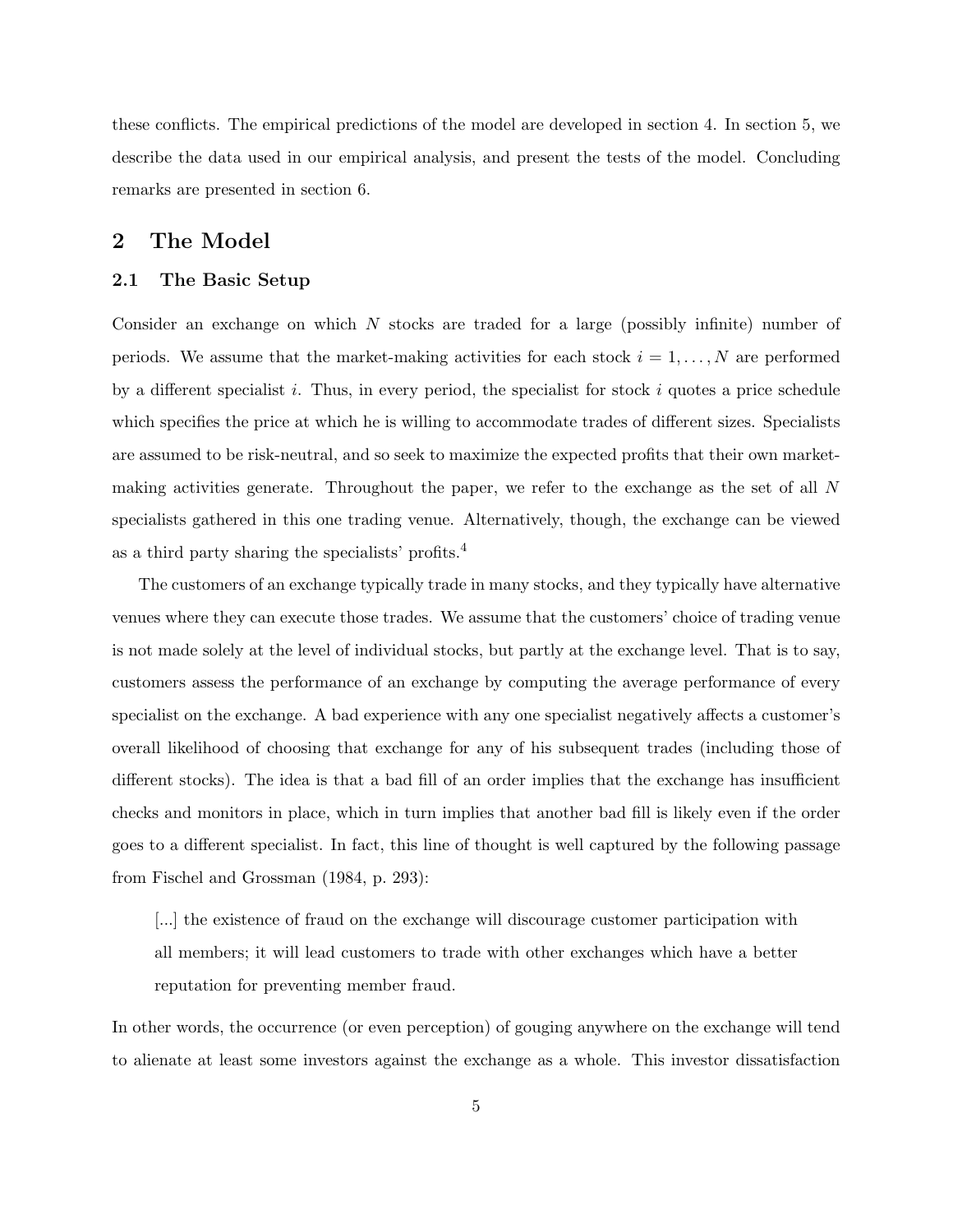could take many forms, for example a reduction of order flow from existing customers, or a loss of new customers or listings because of bad publicity.

More specifically, let us assume that, in a given period, specialist  $i$  can quote either a conservative price schedule or an aggressive price schedule. We denote the event in which specialist  $i$  quotes a conservative (aggressive) price schedule by  $\lambda_i = G(\lambda_i = B)$ , where the use of G (B) is meant to capture the fact that the conservative (aggressive) price schedule will be good  $(\underline{bad})$  from the exchange's point of view. The conservative and aggressive price schedules lead to expected profits of  $a > 0$  and  $2a$  respectively for the specialist. However, the aggressive price schedule is perceived as gouging by the customer and, as a result, imposes a negative externality of  $c$  on the whole exchange.<sup>5</sup> This externality is borne equally by each of the  $N$  specialists, leading to a reduction of  $\frac{c}{N}$  in each's expected profits for the period. For reasons to be made clear later, we assume that

$$
\frac{c}{N} < a < 2a < c. \tag{1}
$$

We restrict the specialists' action space to only two price schedules in order to simplify the analysis. A larger action space would include price schedules that lead to many different specialist profits and negative externalities, but would leave the economic forces at play largely the same. Also, practically speaking, the conservative and aggressive price schedules are likely to change from period to period, as they both depend on the prevailing market conditions. For modeling purposes however, we can abstract from that: our results only depend on the fact that different price schedules are preferred by the exchange (the conservative schedule) and individual specialists left unsupervised (the aggressive schedule). Similarly, the decision not to specify the customers' motives for trading allows us to concentrate on the relationship between the exchange and the specialists, and not on the relationship between the specialist and the traders. Incidentally, this is why our model has little to say about the level playing-field hypothesis, which directly results from the interactions between specialists and traders.

Before we proceed to analyze the equilibrium to this model, we want to emphasize that our reduced-form model seeks to capture an aspect of an exchange that is often overlooked in microstructure models: market makers who band together to form an exchange do not operate independently. An essential characteristic of an exchange is the pooling of market-makers' reputations. This necessarily implies that a specialist's actions in one stock can affect the market for other, seemingly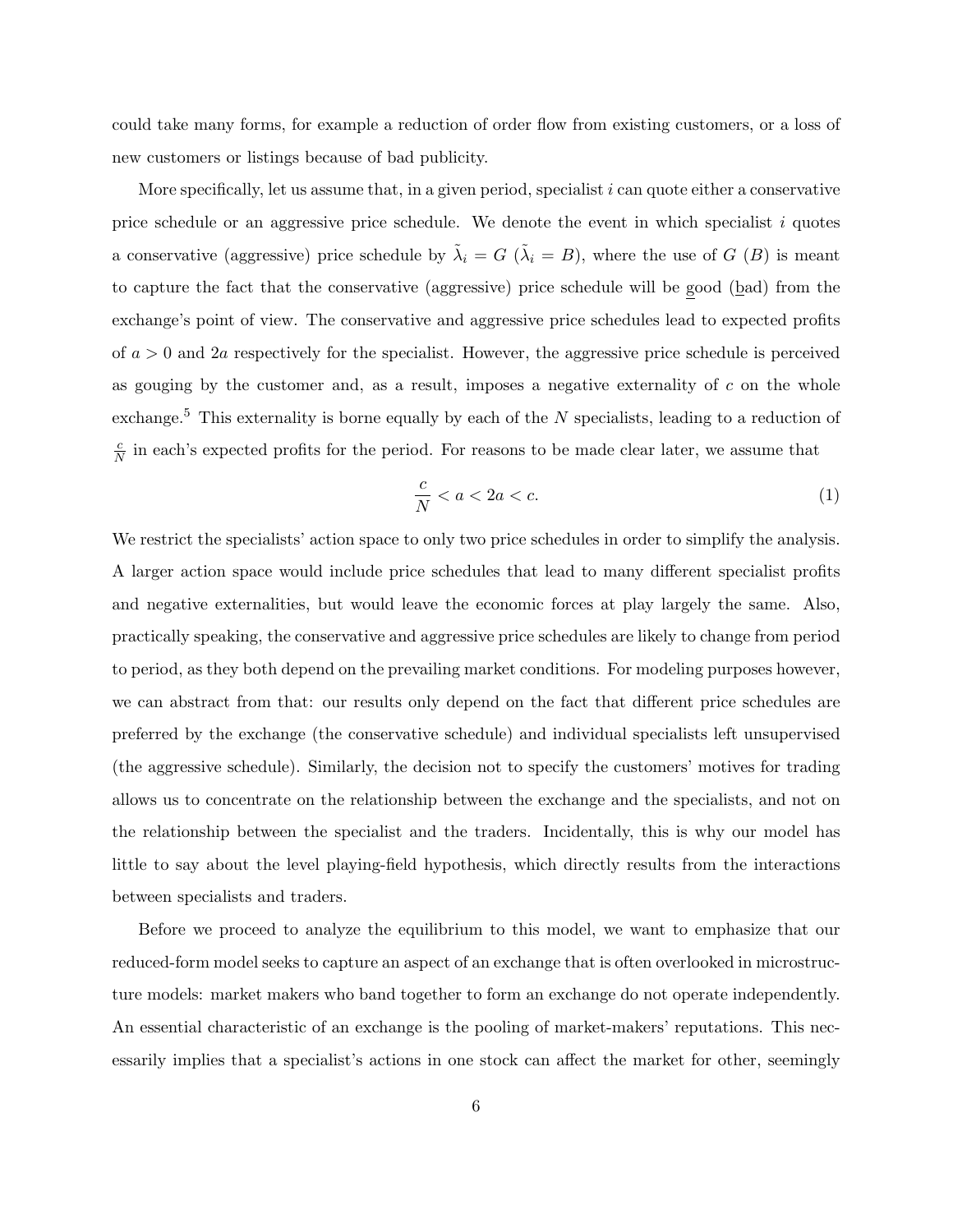unrelated stocks.

### **2.2 Incentives and the Impossibility of Cooperation**

In this model, all periods are similar but they are independent from one another. Our analysis therefore concentrates on just one of those periods. Let us denote the profits of specialist  $i$  in any given period by  $\tilde{\pi}_i$ . These profits come from direct market-making activities  $(\tilde{\delta}_i)$ , which are reduced by the negative externalities imposed on specialist i by the other specialists  $(\tilde{\varepsilon}_{ij}, j \neq i)$ :

$$
\tilde{\pi}_i = \tilde{\delta}_i - \sum_{\substack{j=1 \ j \neq i}}^N \tilde{\varepsilon}_{ij}.
$$

We incorporate the negative externalities that specialist  $i$  imposes on himself into his direct profits  $\tilde{\delta}_i$ . The setup of section 2.1 means that

$$
E\left[\tilde{\delta}_i \mid \tilde{\lambda}_i = G\right] = a,
$$
  
\n
$$
E\left[\tilde{\delta}_i \mid \tilde{\lambda}_i = B\right] = 2a - \frac{c}{N},
$$
  
\n
$$
E\left[\tilde{\varepsilon}_{ij} \mid \tilde{\lambda}_j = G\right] = 0, \text{ and}
$$
  
\n
$$
E\left[\tilde{\varepsilon}_{ij} \mid \tilde{\lambda}_j = B\right] = \frac{c}{N}.
$$

Specialist *i*'s price schedule only affects his direct profits. His choice of a price schedule will therefore be the same irrespective of how he expects the other specialists to quote, and his decision to quote conservatively or aggressively comes down to a comparison of his expected direct profits under each alternative:

$$
E\left[\tilde{\pi}_{i} \mid \tilde{\lambda}_{i} = B\right] - E\left[\tilde{\pi}_{i} \mid \tilde{\lambda}_{i} = G\right]
$$
  
= 
$$
\left(E\left[\tilde{\delta}_{i} \mid \tilde{\lambda}_{i} = B\right] - \sum_{\substack{j=1 \ j \neq i}}^{N} E\left[\tilde{\varepsilon}_{ij}\right]\right) - \left(E\left[\tilde{\delta}_{i} \mid \tilde{\lambda}_{i} = G\right] - \sum_{\substack{j=1 \ j \neq i}}^{N} E\left[\tilde{\varepsilon}_{ij}\right]\right)
$$
  
= 
$$
E\left[\tilde{\delta}_{i} \mid \tilde{\lambda}_{i} = B\right] - E\left[\tilde{\delta}_{i} \mid \tilde{\lambda}_{i} = G\right]
$$
  
= 
$$
a - \frac{c}{N} > 0.
$$

This last inequality, which obtains from (1), reflects the fact that the specialist only absorbs a fraction  $\frac{1}{N}$  of the externalities that he imposes on the exchange. Since specialist i cannot affect the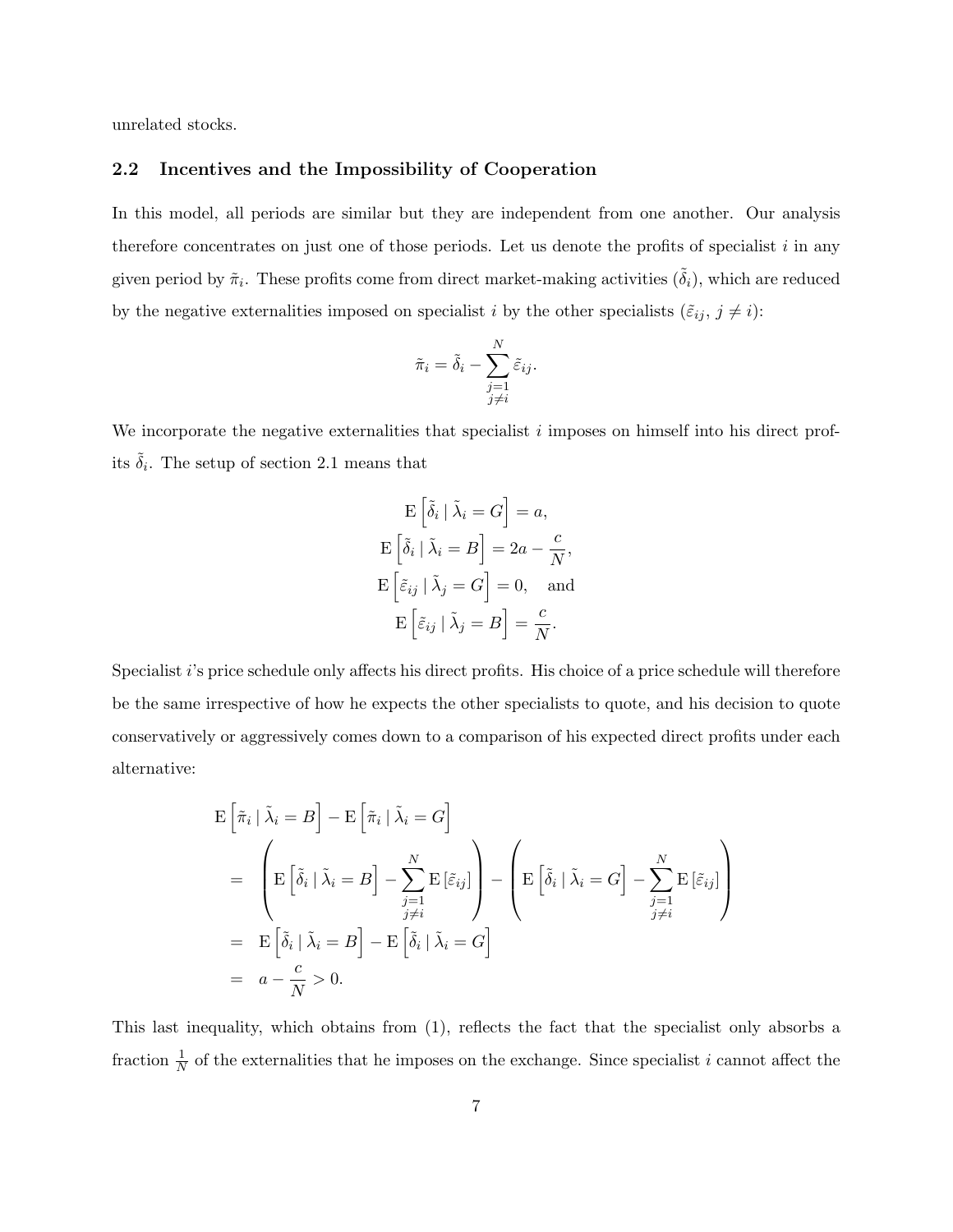negative externalities imposed on him by the other specialists, he will choose to quote the aggressive price schedule, as will every other specialist. As a result,  $E[\tilde{\varepsilon}_{ij}] = E[\tilde{\varepsilon}_{ij} | \tilde{\lambda}_j = B] = \frac{c}{N}$  for all  $i \neq j$ and, in equilibrium,

$$
\mathcal{E}\left[\tilde{\pi}_i\right] = \mathcal{E}\left[\tilde{\pi}_i \mid \tilde{\lambda}_1 = \dots = \tilde{\lambda}_N = B\right] = 2a - \frac{c}{N} - (N - 1)\frac{c}{N} = 2a - c. \tag{2}
$$

Suppose instead that the specialists somehow coordinate so that all quote a conservative price schedule. In that case, no negative externalities are created, and the expected profits of each specialist are given by

$$
\mathbf{E}\left[\tilde{\pi}_i\right] = \mathbf{E}\left[\tilde{\pi}_i \mid \tilde{\lambda}_1 = \cdots = \tilde{\lambda}_N = G\right] = a > 2a - c,
$$

where the last inequality follows from (1). Therefore, all specialists would be better off if they could each agree to be conservative, but such coordination is impossible, given the incentives of each. In effect, the reputation of the exchange vis- $\alpha$ -vis its customers is a "public good" for the specialists. Without coordination incentives, every specialist is tempted to free-ride on the goodwill of the other specialists. Clearly the specialists and the exchange as a whole stand to gain from implementing mechanisms that will mitigate this free-rider problem.

### **3 Monitoring and Trading Halts**

This section shows how a combination of monitoring and trading halts can help reduce the coordination problem of the exchange. The first-best scenario for the exchange and its specialists is perfect coordination, in which every specialist quotes a conservative price schedule. If the exchange is able to observe each specialist's price schedule perfectly, this first-best scenario obtains with a simple monitoring scheme involving large punishments for aggressive price schedules.

Perfect monitoring is unrealistic. With his unique position as an intermediary for every trade in a particular stock, the specialist has intimate knowledge of the order flow, trading crowd, and general activity in that stock.<sup>6</sup> That knowledge allows the specialist to assess both the price schedule that would satisfy the exchange's coordination requirements (in our model, the conservative price schedule) and the potential for opportunistic actions (i.e., the private gain from quoting an aggressive price schedule). It strains credibility to assert that the exchange could match this information set for each of the specialists, at any cost. Yet, to assess with perfect accuracy whether a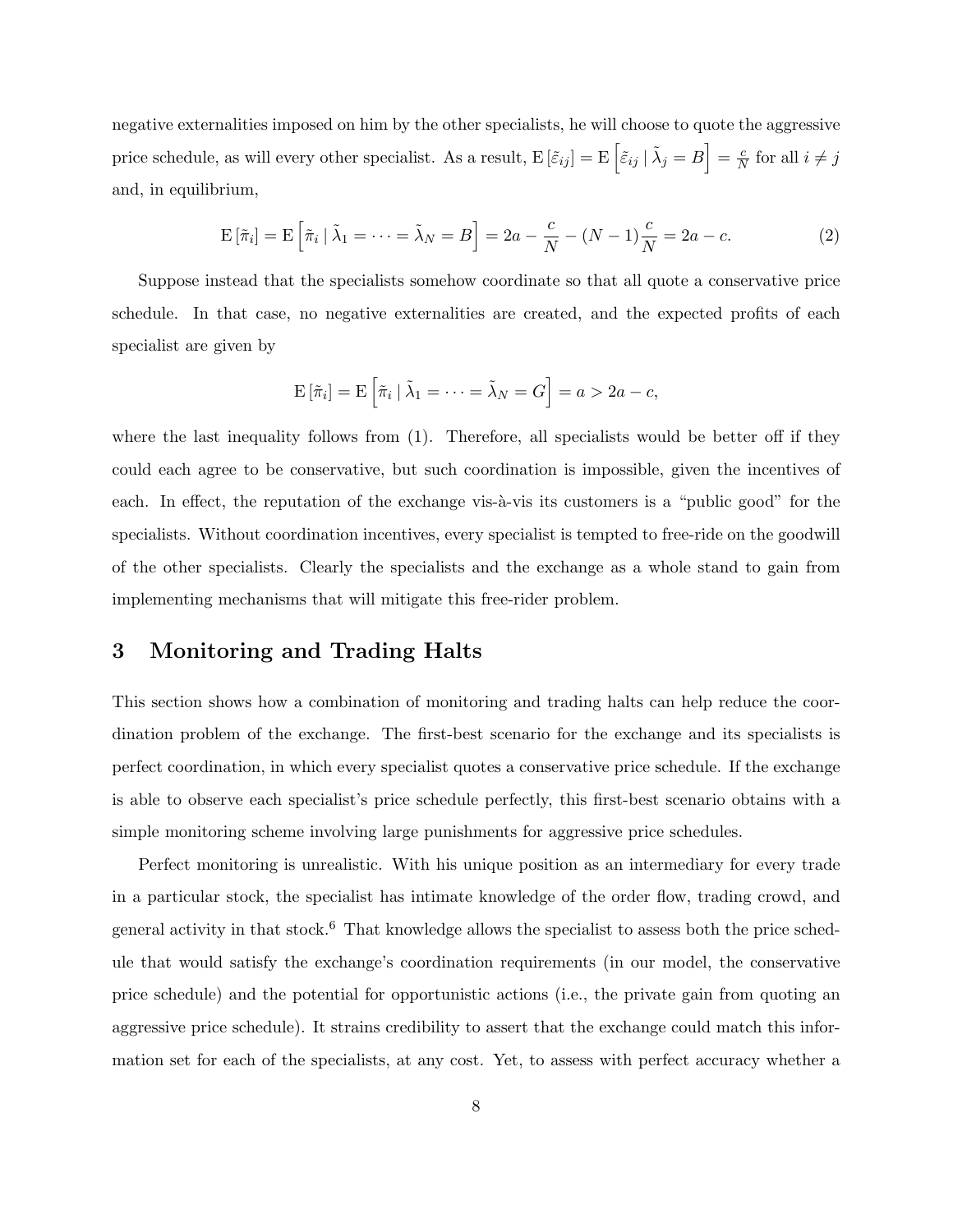specialist's actions on a particular trade are abusive, the exchange must have the same information as the specialist. Realistically, the exchange relies on statistics and surveys to evaluate the performance of each specialist. This information is a strict subset of the specialists', making any kind of monitoring imperfect.

We capture these effects in our reduced-form model by assuming that the exchange can only imperfectly observe the specialist's quoted price schedule.<sup>7</sup> Specifically, we assume that at the end of every period the exchange receives a signal  $\tilde{\theta}_i$ , which provides incomplete information about  $\tilde{\lambda}_i$ . The precision of this signal  $\tilde{p}_i \in [0, \frac{1}{2}]$  is random and independently redrawn in every period:<sup>8</sup>

$$
\tilde{\theta}_i \mid (\tilde{\lambda}_i = B) = \begin{cases} B, & \text{prob. } \frac{1}{2} + \tilde{p}_i \\ G, & \text{prob. } \frac{1}{2} - \tilde{p}_i, \end{cases} \tag{3}
$$

$$
\tilde{\theta}_{i} | (\tilde{\lambda}_{i} = G) = \begin{cases} G, & \text{prob. } \frac{1}{2} + \tilde{p}_{i} \\ B, & \text{prob. } \frac{1}{2} - \tilde{p}_{i}. \end{cases} \tag{4}
$$

Notice that the exchange finds out the exact strategy adopted by the specialist when  $\tilde{p}_i = \frac{1}{2}$ , but is just as likely to be right as wrong when  $\tilde{p}_i = 0$ . We say that the exchange has relatively precise (imprecise) knowledge of the efficiency of specialist *i*'s price schedule when  $\tilde{p}_i$  is close to  $\frac{1}{2}$  (zero).<sup>9</sup> For analytical convenience, we also assume that  $\tilde{p}_i$  is uniformly distributed on the  $[0, \frac{1}{2}]$  interval.

The precision  $\tilde{p}_i$  is the (inverse-)level of information asymmetry between the exchange and specialist i. We assume that the specialist knows  $\tilde{p}_i$  at the beginning of every period, whereas the exchange knows  $\tilde{p}_i$  at the beginning of the period only with probability  $q \in [0,1]$ . Allowing q to be smaller than one captures the fact that the exchange is sometimes unaware of how well it will be able to assess the specialist in the future. While this assumption enhances the applicability and generality of our model, it will become clear later that it does not affect any of our results.

#### **3.1 Monitoring**

We assume that monitoring takes the form of an ex post evaluation of the specialist's performance based on the exchange's information. More precisely, since the aggressive price schedule is detrimental to the exchange, we assume that the exchange systematically punishes specialist  $i$  if it observes  $\tilde{\theta}_i = B$ . The penalty  $\tilde{\tau}_i$  is a fine of  $\kappa > 0$  imposed at the end of the period, where  $\kappa$ is determined at the outset by the exchange.<sup>10</sup> In practice, this penalty is related to the overall performance of the specialist, and can take on many forms ranging from a dollar fine to a loss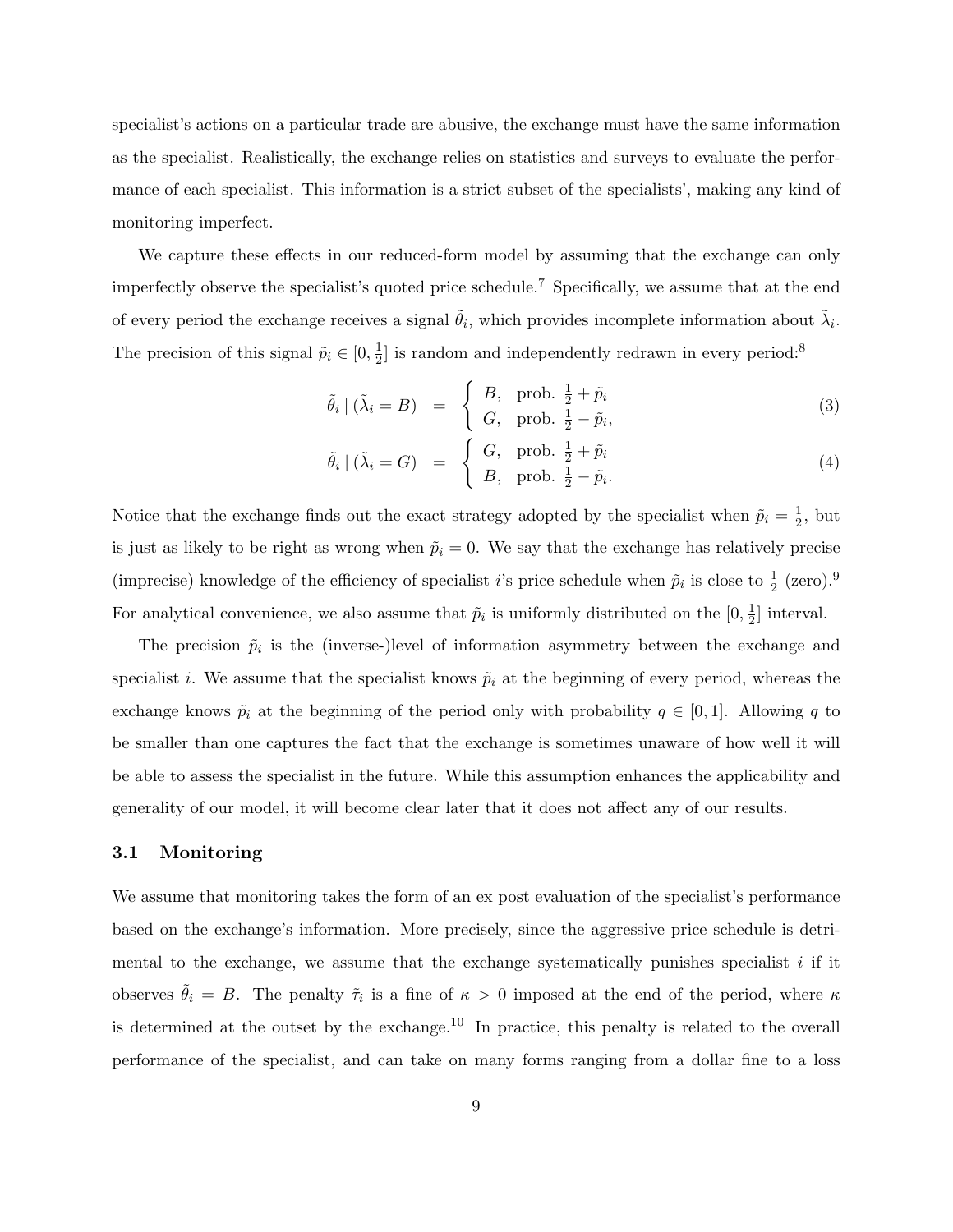of the specialist's seat on the exchange. More commonly, the penalty results in the exchange not considering the specialist in the assignment of new stocks, a topic analyzed by Corwin (1999).

The monitoring scheme is not perfect given that the exchange does not have perfect information about the specialist's actions during the period. Indeed, it is possible that  $\tilde{\theta}_i = B$  when  $\tilde{\lambda}_i = G$ , so that the specialist is punished even after quoting the efficient price schedule. Similarly, it is possible that  $\tilde{\theta}_i = G$  when  $\tilde{\lambda}_i = B$ , so that the specialist can get away with customer gouging. Nevertheless, it is clear from (5) and (6) that the specialist is more likely to be punished when he quotes an aggressive price schedule than when he quotes a conservative schedule. Indeed,

$$
\mathrm{E}\left[\tilde{\tau}_i\mid \tilde{\lambda}_i=B,\tilde{p}_i\right]=\kappa\left(\frac{1}{2}+\tilde{p}_i\right)\geq\kappa\left(\frac{1}{2}-\tilde{p}_i\right)=\mathrm{E}\left[\tilde{\tau}_i\mid \tilde{\lambda}_i=G,\tilde{p}_i\right].
$$

We assume that any tax paid by a specialist to the exchange is a deadweight loss to both the exchange and the specialist, that is it is not possible to redistribute the tax. Realistically, monitoring is costly. For example, the NYSE incurs costs in the form of computer equipment and human resources for its electronic supervision system, StockWatch. In that sense, our assumption of a deadweight tax amounts to saying that the monitoring scheme is exactly financed by the taxes that it charges. This assumption also ties in with the work of Fischel and Grossman (1984), and Mahoney (1997), who point out that the value of self-regulation should be analyzed as a tradeoff between the benefits that it generates and the costs that it involves. As we discuss later, the choice of  $\kappa$  by the exchange should reflect that tradeoff.

Since the exchange is, ultimately, just a collection of specialists, it is relevant to ask whether specialists will agree to monitoring ex ante (that is prior to the exchange or any specialist learning  $\tilde{p}_i$ ,  $i = 1, \ldots, N$ , at the beginning of the first period). As it turns out, the answer depends on the pro-rata externality that gouging creates,  $\frac{c}{N}$ . If that quantity is sufficiently small, then there can be cases where the specialists would decline to implement the monitoring scheme. This is because the specialists only incur a small fraction of the negative externality that they cause when quoting an aggressive price schedule, so that the extra profits that they can generate for themselves are enough to cover the punishments associated with the monitoring scheme. Increasing the potential punishment  $\kappa$  does not solve the problem, as large ex ante expected taxes would render the marketmaking activities of the specialists completely unprofitable: the specialists would simply refuse to be monitored.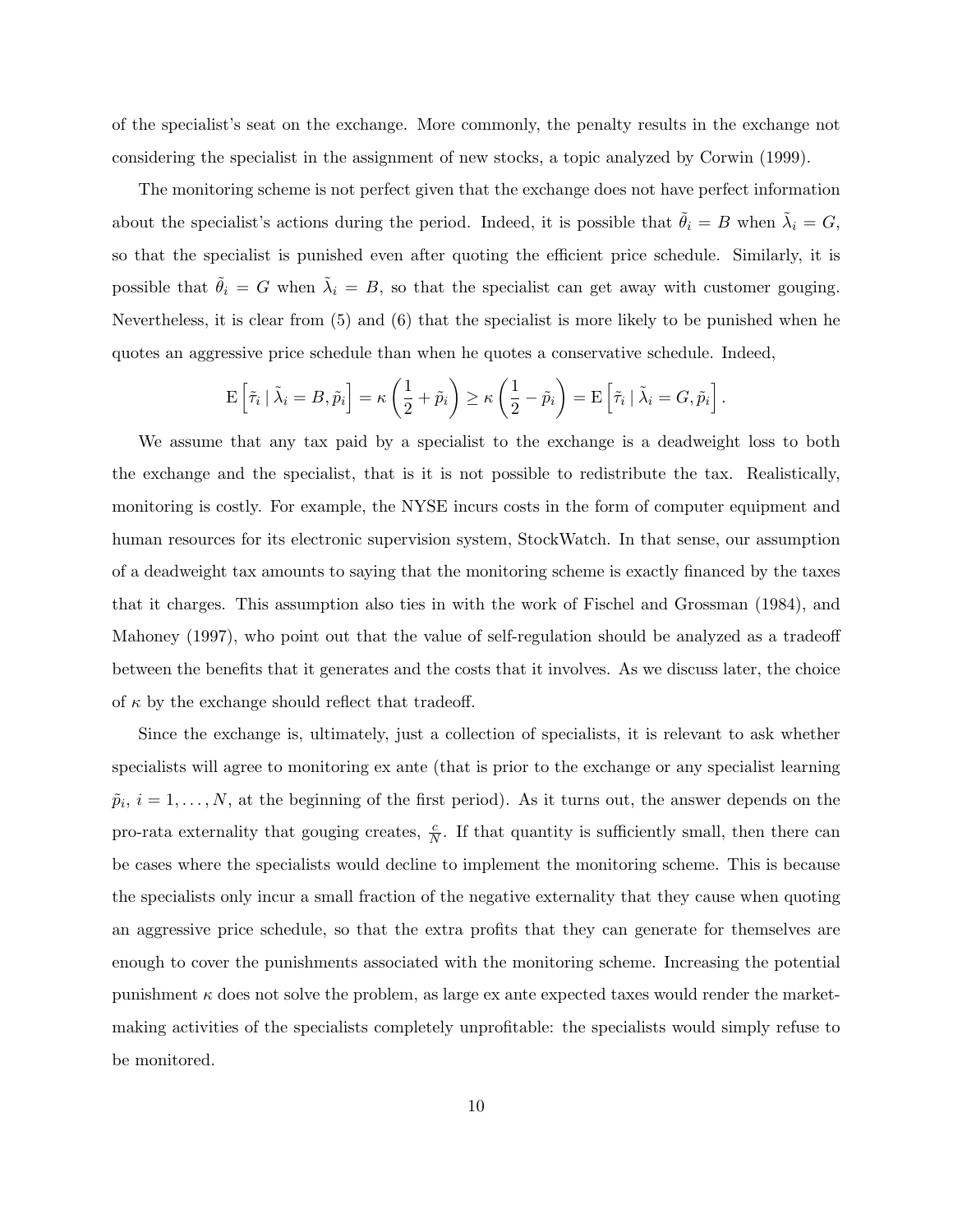At the beginning of every period, specialists decide on a price schedule for the period. Since punishment is more likely when they quote aggressively, it is no longer the case that they will always prefer aggressive price schedules, as in section 2.2. As before, no specialist can affect the externalities that others will impose on them. So every specialist decides on a price schedule based on the expected profits that directly result from their market-making activities and on the expected punishment that this schedule brings about. Before quoting his price schedule, the specialist also knows  $\tilde{p}_i$ , the precision of the exchange's ex post monitoring. Therefore, his quoting decision is based on a comparison between  $E\left[\tilde{\delta}_i - \tilde{\tau}_i \mid \tilde{\lambda}_i = G, \tilde{p}_i\right]$  and  $E\left[\tilde{\delta}_i - \tilde{\tau}_i \mid \tilde{\lambda}_i = B, \tilde{p}_i\right]$ .

If specialist i quotes a conservative schedule, then his direct expected profits for the period are given by

$$
\mathcal{E}\left[\tilde{\delta}_i - \tilde{\tau}_i \mid \tilde{\lambda}_i = G, \tilde{p}_i\right] = a - \kappa \left(\frac{1}{2} - \tilde{p}_i\right). \tag{5}
$$

If instead he quotes an aggressive price schedule, then his direct expected profits for the period are

$$
\mathcal{E}\left[\tilde{\delta}_i - \tilde{\tau}_i \mid \tilde{\lambda}_i = B, \tilde{p}_i\right] = 2a - \frac{c}{N} - \left(\frac{1}{2} + \tilde{p}_i\right)\kappa = a + \alpha - \kappa\left(\frac{1}{2} + \tilde{p}_i\right),\tag{6}
$$

where we have defined  $\alpha \equiv a - \frac{c}{N} > 0$  as the net personal gain to gouging. The following lemma results from a simple comparison of (5) and (6).

**Lemma 3.1** Under monitoring, specialist i will quote a conservative price schedule  $(\tilde{\lambda}_i = G)$  if

$$
\tilde{p}_i > \frac{\alpha}{2\kappa},\tag{7}
$$

and an aggressive price schedule  $(\tilde{\lambda}_i = B)$  otherwise.

The specialist will choose to be conservative when the chance of the exchange making an incorrect inference of his actions is slight (i.e., high  $\tilde{p}_i$ ), when the punishment is high, or when the net benefit to gouging is small. Otherwise, the increase in expected punishment when an aggressive price schedule is quoted is not sufficiently large to deter the specialist from reaping the gains of gouging the customer.

Note that setting  $\kappa$  to a value smaller than  $\alpha$  does not affect the incentives of the specialists. Since  $\tilde{p}_i \in [0, \frac{1}{2}]$ , it can then never exceed  $\frac{\alpha}{2\kappa}$ , as required by equation (7). This is why we always restrict  $\kappa$  to be larger than  $\alpha$  in what follows. Also, while equation (7) seems to indicate that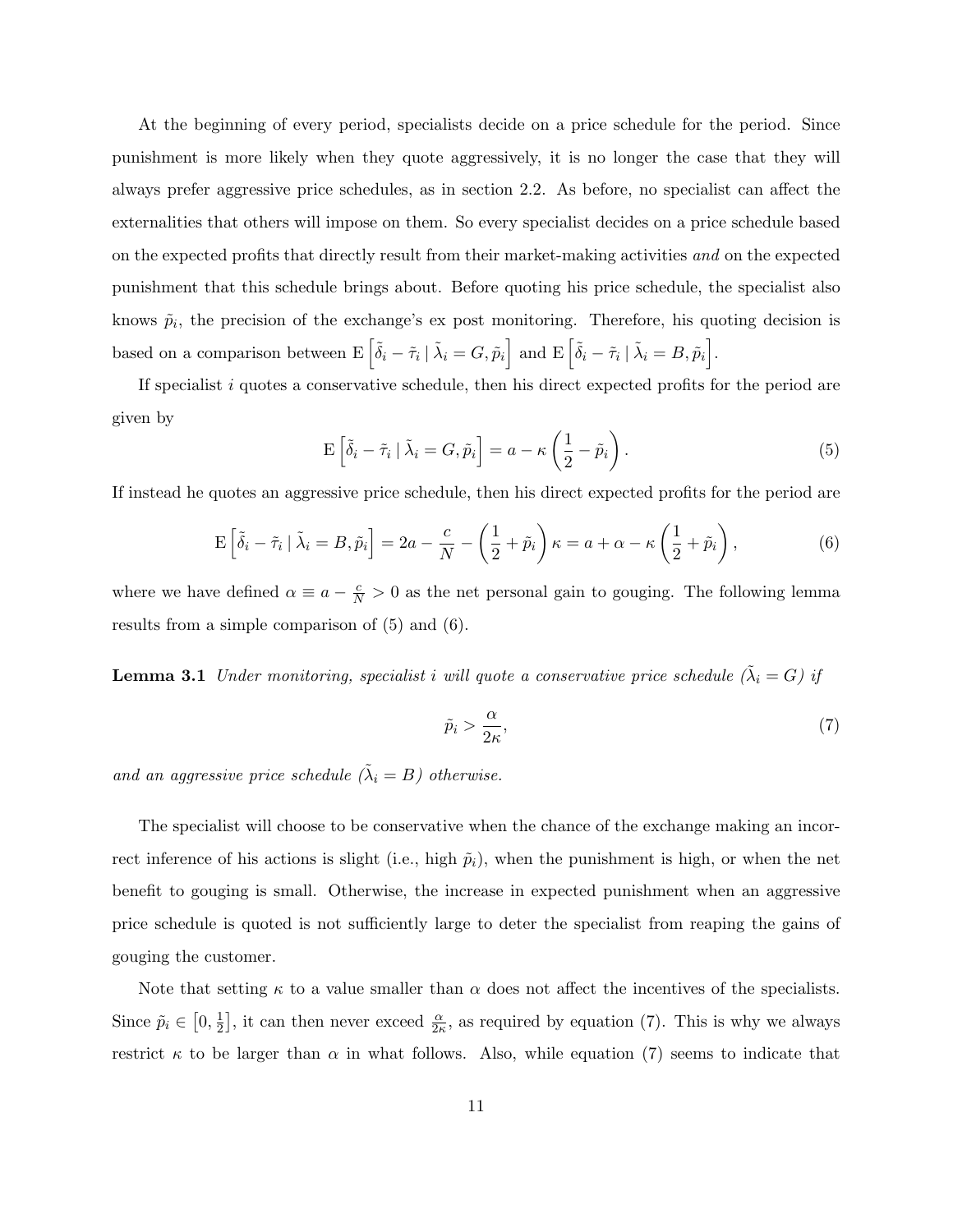setting  $\kappa$  to a large value induces the specialist i to quote a conservative price schedule most of the time, a large  $\kappa$  is not the solution to the coordination problem presented in section 2.2. A large  $\kappa$  means that the specialist will be punished severely when the exchange observes  $\theta_i = B$ . Since this can happen even when the specialist's actions are conservative, the ex ante expected value of punishments might be sufficiently large that the specialist simply refuses to be monitored. Recall that ex ante expected profits are  $2a - c$  without monitoring. An acceptable  $\kappa$  cannot cause ex ante expected profits to fall below this amount. The following result will help us assess the effectiveness of the monitoring scheme.

**Lemma 3.2** Suppose that the exchange and the specialists adopt the monitoring scheme with some  $\kappa > \alpha$ . The ex ante expected profits of specialist i in any given period are then given by

$$
E\left[\tilde{\pi}_i\right] = a\left(1 - \frac{\alpha}{\kappa}\right) + (2a - c)\frac{\alpha}{\kappa} - \left(\frac{\kappa}{4} + \frac{\alpha^2}{2\kappa}\right). \tag{8}
$$

This last result illustrates the monitoring tradeoff. As  $\kappa$  increases, more weight is put on the coordinated expected profits a, and less weight is put on the gouging outcome,  $2a - c$ . However, for  $\kappa > \sqrt{2}\alpha$ , better coordination comes at a price: the expected deadweight punishments, as represented by the last term in (8), are increasing in  $\kappa$ . The value of monitoring can therefore only be assessed by comparing the specialists' ex ante expected profits with and without it. If there exists a  $\kappa > \alpha$  such that monitoring improves these expected profits, the exchange and the specialists will be willing to adopt monitoring. Otherwise, monitoring alone is not sufficient to solve the coordination problem of section 2.2. The following proposition assesses these possibilities.

**Proposition 3.1** The exchange and the specialists will agree ex ante to adopt monitoring if the net benefit to gouging,  $\alpha$ , is sufficiently small. It is possible that the exchange and the specialists cannot agree to adopt monitoring if the self-imposed externality from gouging,  $\frac{c}{N}$ , is sufficiently small.

This last result suggests that monitoring alone is not optimal in many plausible circumstances. In particular, since  $\alpha = a - \frac{c}{N}$ , N must be relatively small for monitoring alone to be both acceptable and effective. Intuitively, when N is large, specialists only absorb a small fraction  $\frac{1}{N}$ of the negative externalities that they generate. As a result, a large punishment is needed to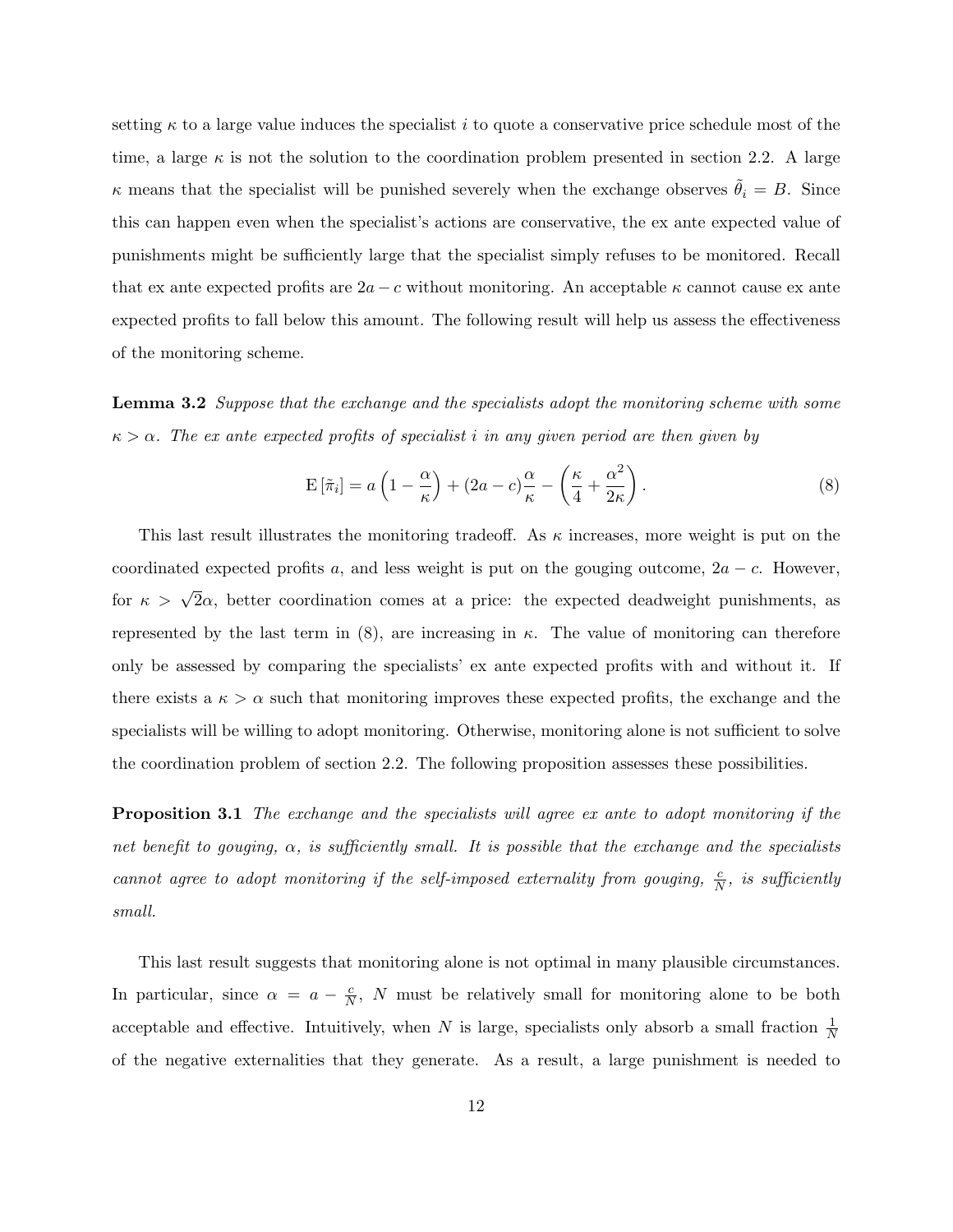re-align their objectives with those of the exchange. Thus, with large  $N$ , the specialists face a choice of two losing propositions: incur a lot of externality costs, or incur rampant punishment. Although increasing  $\kappa$  reduces the negative externalities borne by the exchange through better specialist coordination, the deadweight taxes associated with monitoring exceeds these reductions, and turn monitoring into a losing proposition. In the remainder of the analysis we show that trading halts improve specialists (and exchange) profits in all situations, in particular in this all-too-likely situation where monitoring would not be acceptable.

#### **3.2 Trading Halts**

As discussed in section 3.1, monitoring alone may not be a very useful, or acceptable, approach to reducing the specialists' externality problem. There is a second problem with this approach. Even if the specialists do agree ex ante to the scheme of monitoring (alone) proposed in section 3.1, they (and the exchange) nevertheless face isolated periods where monitoring and punishing does more harm than good. Suppose for example that  $\alpha$  is sufficiently small to make monitoring ex ante agreeable. In some periods (as we will soon show), upon learning  $\tilde{p}_i$  specialist i may find himself in a position where any quoting decision leads to negative expected profits: an aggressive schedule does not produce sufficient gouging profits to recoup expected fines, yet a conservative quote also has a strong chance of generating a fine. In these circumstances, the option to halt trading rather than post a price schedule allows the specialist to credibly signal to the exchange that he cannot perform his market making duties diligently yet profitably.

A similar situation could arise for the exchange. Recall that, in our model, the exchange learns  $\tilde{p}_i$ with probability q at the beginning of every period. In some periods, it will learn that its precision.  $\tilde{p}_i$ , is small. This might correspond to, for example, a listed company warning the exchange that, due to idiosyncratic events at the firm (e.g., a pending merger announcement), the potential for informed trading in that company's stock is currently extremely high. That information tells the exchange that it will be very difficult to distinguish gouging from efficient pricing ex post. When the specialist learns of the situation (i.e., observes  $\tilde{p}_i$ ), he sees an opportunity to gouge with little fear of getting caught. The option to halt trading, and reopen with a call auction, lets the exchange protect its reputation in these vulnerable moments of trading that stock.

So let us assume that upon learning  $\tilde{p}_i$  the exchange has the option to halt stock i before the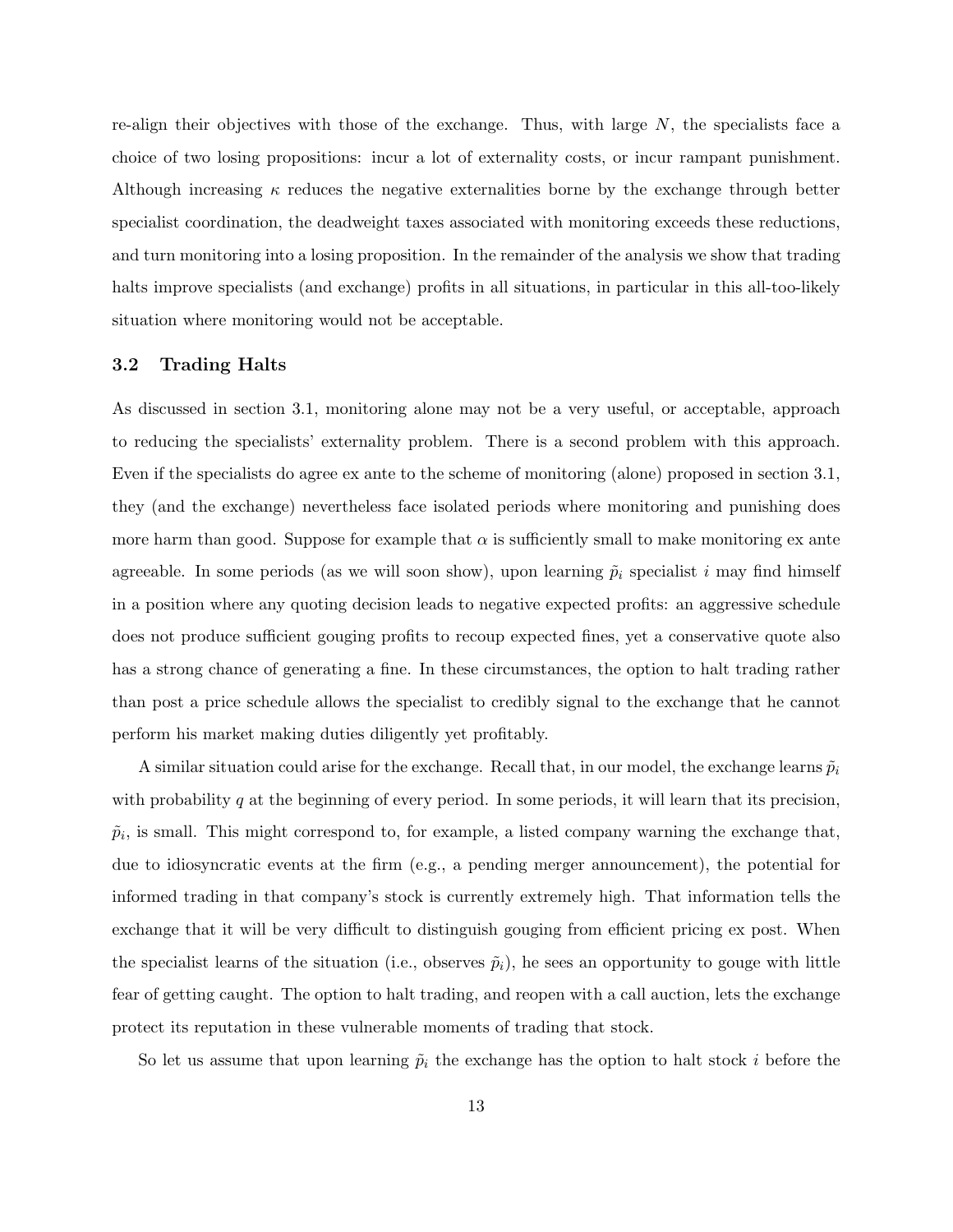specialist is allowed to quote a price schedule, and that specialist  $i$  has the option of halting instead of quoting a price schedule.<sup>11</sup> In both cases, the halt results in zero profits for specialist i with no externality imposed on the other specialists.<sup>12</sup> The specialist's problem is similar to that analyzed in section 3.1, except that he now has the option to halt. The specialist will exercise this option whenever his expected profits are negative with both the conservative and aggressive price schedule. The following lemma summarizes this.

**Lemma 3.3** Suppose that the exchange and the specialists adopt the monitoring scheme with some  $\kappa > \alpha$ . If halting is allowed for the specialist, he will choose to do so when  $\kappa \geq 2a + \alpha$  and

$$
\tilde{p}_i \in \left(\max\left\{0, \frac{a+\alpha}{\kappa} - \frac{1}{2}\right\}, \frac{1}{2} - \frac{a}{\kappa}\right).
$$

Otherwise, the specialist quotes the same price schedule as in Lemma 3.1.

Figure A shows the regions in which the specialist will find it optimal to call a halt. In that figure, the white (shaded) region indicates when the specialist, upon observing  $\tilde{p}_i$ , prefers quoting a conservative (aggressive) price schedule to an aggressive (conservative) one; this region is the same as that described in Lemma 3.1. The hashed region shows when the specialist prefers halting to quoting any price schedule. It is never optimal for the specialist to halt when the potential punishment is small  $(\kappa < 2a + \alpha)$  because his expected profits from quoting either a conservative (when  $\tilde{p}_i$  is large) or an aggressive (when  $\tilde{p}_i$  is small) price schedule exceed the expected punishment resulting in greater-than-zero profits. The specialist may choose to halt for  $\kappa \geq 2a + \alpha$ . Halting occurs when  $\tilde{p}_i$  is such that the specialist cannot recoup his expected punishment with expected trading profits from either a conservative or aggressive price schedule. Small values of  $\tilde{p}_i$  in the conservative range increase the likelihood of undue punishment, and large values in the aggressive range increase the likelihood that the specialist is caught gouging. Both imply negative profits.

### [Figure A about here.]

With probability q, the exchange observes  $\tilde{p}_i$  before the specialist makes his quoting decision. When this observation implies that the specialist will quote aggressively, the exchange halts trading in stock i (recall that aggressive price schedules are by definition detrimental to the exchange). The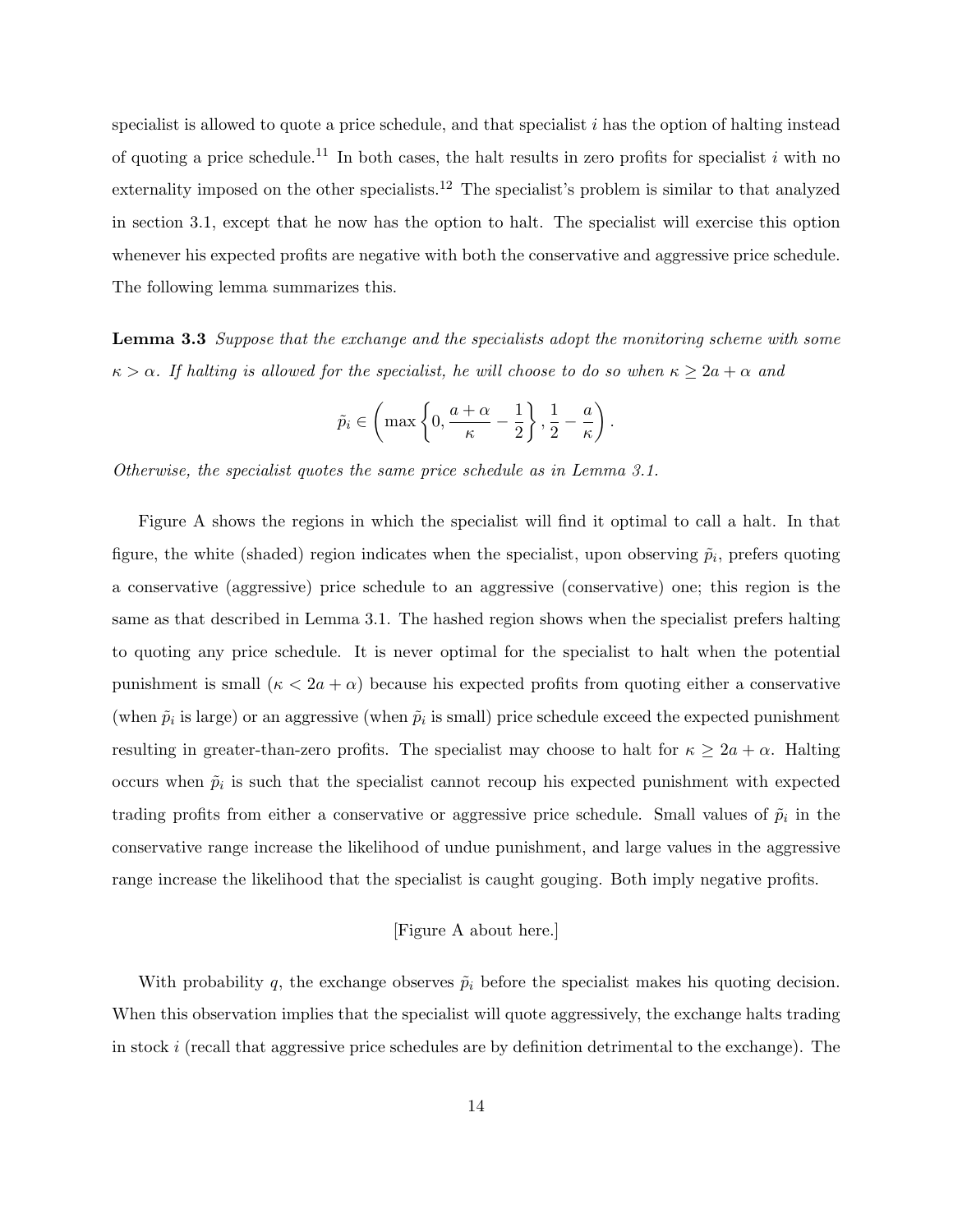non-hashed shaded region of Figure A indicates the parameter combinations in which the exchange calls a halt, conditional on having observed  $\tilde{p}_i$ . Note that none of the results of our model depend on the value of q. Assuming that the exchange sometimes observes its monitoring precision before the specialist only serves to illustrate that halting has a dual purpose in the presence of monitoring: it allows the specialists to avoid excessive punishments, and it allows the exchange to prevent opportunistic actions by the specialist when monitoring is difficult.

Lemma 3.3 and the above discussion show that halting is at times optimal for the specialist or the exchange in the presence of monitoring. However, we have not shown that specialists will find the monitoring-halting scheme acceptable in the first place. This is far from obvious, as granting the exchange halting rights may prevent the specialist from making (potentially large) trading profits. The rest of this section shows that incorporating halts into the monitoring scheme causes monitoring to always be accepted by specialists, even in cases where they otherwise would not find it acceptable. The following lemma is the analogue to Lemma 3.2 when halting is allowed.

**Lemma 3.4** Suppose that the exchange and the specialists adopt the monitoring scheme with some  $\kappa > \alpha$ , and that halting is allowed for both the exchange and the specialist. The ex ante expected profits of specialist i in any period are then given by

$$
E\left[\tilde{\pi}_{i}\right] = \tag{9}
$$
\n
$$
\begin{cases}\n a\left(1 - \frac{\alpha}{\kappa}\right) + (1 - q)(2a - c)\frac{\alpha}{\kappa} - \frac{\kappa}{4} - \frac{\alpha^{2}}{2\kappa} + q\frac{\alpha}{2}\left(1 + \frac{\alpha}{2\kappa}\right) & \text{if } \kappa \in (\alpha, 2a + \alpha) \\
 \frac{2a^{2}}{\kappa} + (1 - q)(2a - c)\left[\frac{2(a + \alpha)}{\kappa} - 1\right] - \frac{a^{2}}{\kappa} - (1 - q)\left[\frac{(a + \alpha)^{2}}{\kappa} - \frac{\kappa}{4}\right] & \text{if } \kappa \in [2a + \alpha, 2(a + \alpha)] \\
 \frac{a^{2}}{\kappa} & \text{if } \kappa \in (2(a + \alpha), \infty).\n\end{cases}
$$
\n
$$
(9)
$$

We need to verify that the specialists' expected profits are improved when halting is possible. We establish this in two parts. First, we show that the halting option always improves the ex ante expected profits of the specialists under any monitoring scheme with  $\kappa > \alpha$ . We then show that there is always at least one monitoring scheme  $\kappa > \alpha$  which the exchange and the specialists can agree upon ex ante. In fact, the existence of this monitoring scheme does not depend on any parameter of the model. The following proposition establishes the first part.

**Proposition 3.2** Suppose that the exchange and the specialists adopt the monitoring scheme with some  $\kappa > \alpha$ . The exchange and the specialists always prefer this monitoring scheme when it is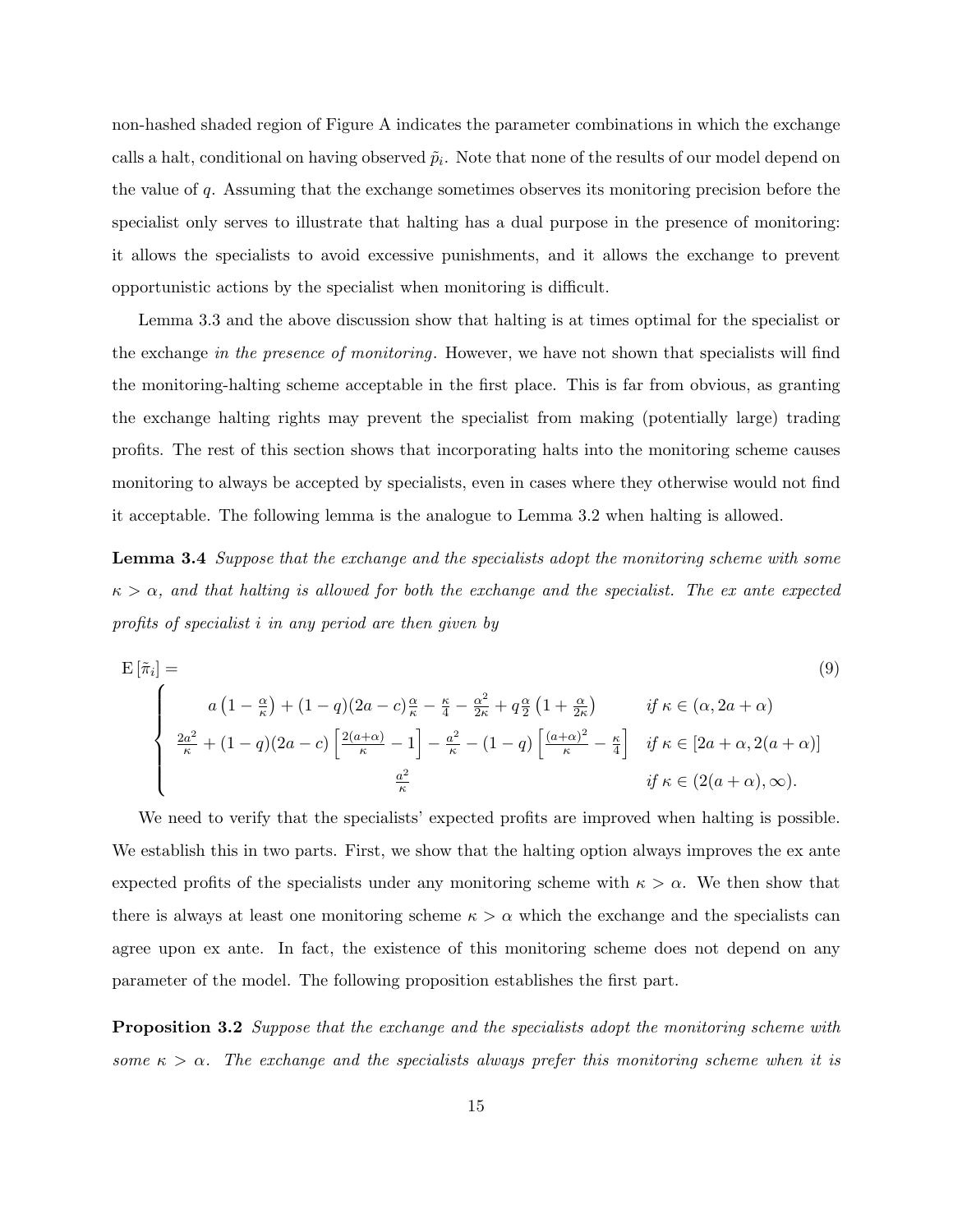#### complemented with the possibility for either to halt trading.

This result captures the essence of the role for trading halts in this multi-specialist model of an exchange: in the presence of information asymmetries between the exchange and its specialists, the effect of monitoring is always improved by allowing the different parties to halt trading in a stock. Notice that, unlike other models of trading halts, our model does not require excess volatility or an extreme informational event for a halt to be called. Instead, trading halts are simply a mechanism to enhance the effectiveness of monitoring.<sup>13</sup> The next proposition shows that this enhancement is so great that it eliminates the situation where specialists would rather accept the externality than instigate monitoring. Also, trading halts in our model are the result of optimal decisions made by the exchange or the specialists: they are not alternatives to market breakdowns (see, e.g., Bhattacharya and Spiegel, 1991, and Spiegel and Subrahmanyam, 2000) or exogenous mechanisms to re-implement dominating equilibria (see, e.g., Kumar and Seppi, 1994).

**Proposition 3.3** As long as halting is allowed for both the exchange and the specialists, there exists  $a \kappa > \alpha$  such that the exchange and the specialists agree ex ante to monitoring.

This result is quite important. Proposition 3.1 shows that it may be the case that the deadweight loss of punishment through monitoring (without the possibility to halt) exceeds the reduction of externalities for any  $\kappa$ . Propositions 3.2 and 3.3 tell us that, not only is it the case that trading halts make monitoring better for both the exchange and the specialists, but it is also the case that trading halts always make monitoring optimal.

Although not shown in Proposition 3.3, the exchange and the specialists can agree to monitoring for many values of  $\kappa$ . These different values for specialist punishment will imply different frequencies of trading halts and punishment, as well as different expected deadweight punishments. As mentioned in section 3.1, assuming that punishments are deadweight losses is essentially equivalent to assuming that the cost of monitoring is covered by the punishments that are paid by the specialists. The fact that different values of  $\kappa$  can be agreed upon leaves an additional degree of freedom for the exchange to set up a monitoring scheme that it can finance.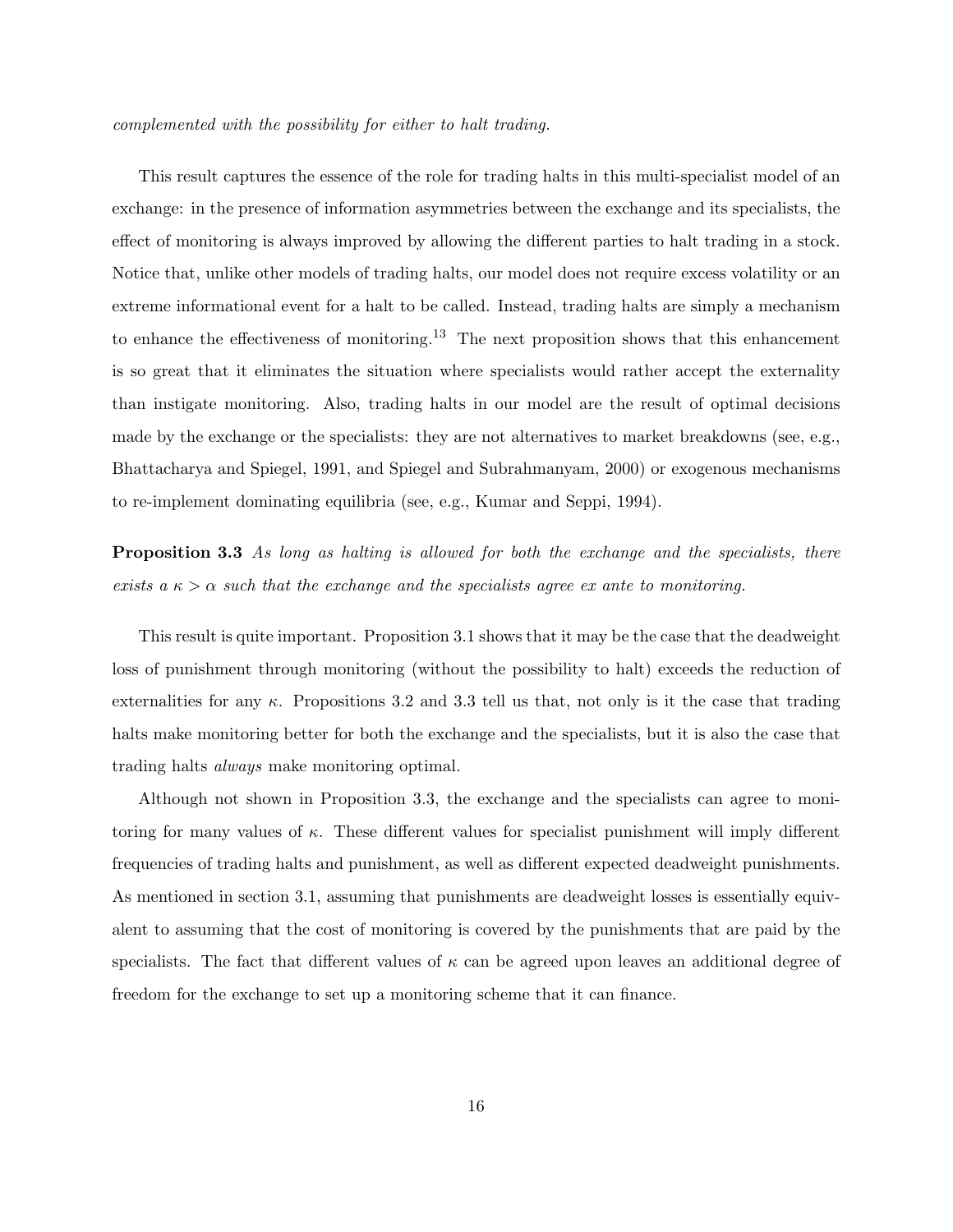### **4 Empirical Implications**

The central insight from the model is that trading halts can play an important role in the monitoring process that is critical to a specialist-organized exchange. In particular, trading halts come into play when information asymmetries between the exchange and the specialists render monitoring ineffective. In our model, this information asymmetry is captured by  $\tilde{p}_i$ , the probability that the exchange will correctly monitor the specialist in a given period.

**Proposition 4.1** The expected value of  $\tilde{p}_i$  conditional on a halt being called for stock i is smaller than its unconditional expected value.

There is no direct empirical analog to  $\tilde{p}_i$ . However, its essence is clear. To make this proposition testable, we rephrase it as follows.

**Implication 1** Around a trading halt for a stock, the exchange will have more difficulty measuring the actions (and the appropriateness of those actions) taken by the stock's specialist than at other times.

Practically speaking, given the number of specialists and stocks on an exchange, statistics gathered by the exchange throughout the trading process will play an important role in assessing the actions of the specialists. This sets up our main empirical test: we replicate this statistical analysis, greatly simplified, and use the precision from that statistical analysis as our test variable.

In the model, the exchange always prefers that the specialists quote a conservative price schedule, i.e., the efficient schedule for the exchange. This efficient schedule is fixed and common knowledge; it is the actual quoted schedule that is assumed known with asymmetric precision. In practice, asymmetric information about the efficient schedule itself seems at least as likely as asymmetric information about the specialist's quoted schedule. The efficient schedule depends on minutely detailed, constantly changing information about market conditions, trader identity, etc. Because specialists get to know the behavior of their customers over time, both through careful observation of the order flow and direct communication, their conditional knowledge of the efficient schedule is likely substantial. The exchange cannot possibly match the richness of the information sets possessed by the hundreds of specialists it must monitor. As a result, the exchange's conditional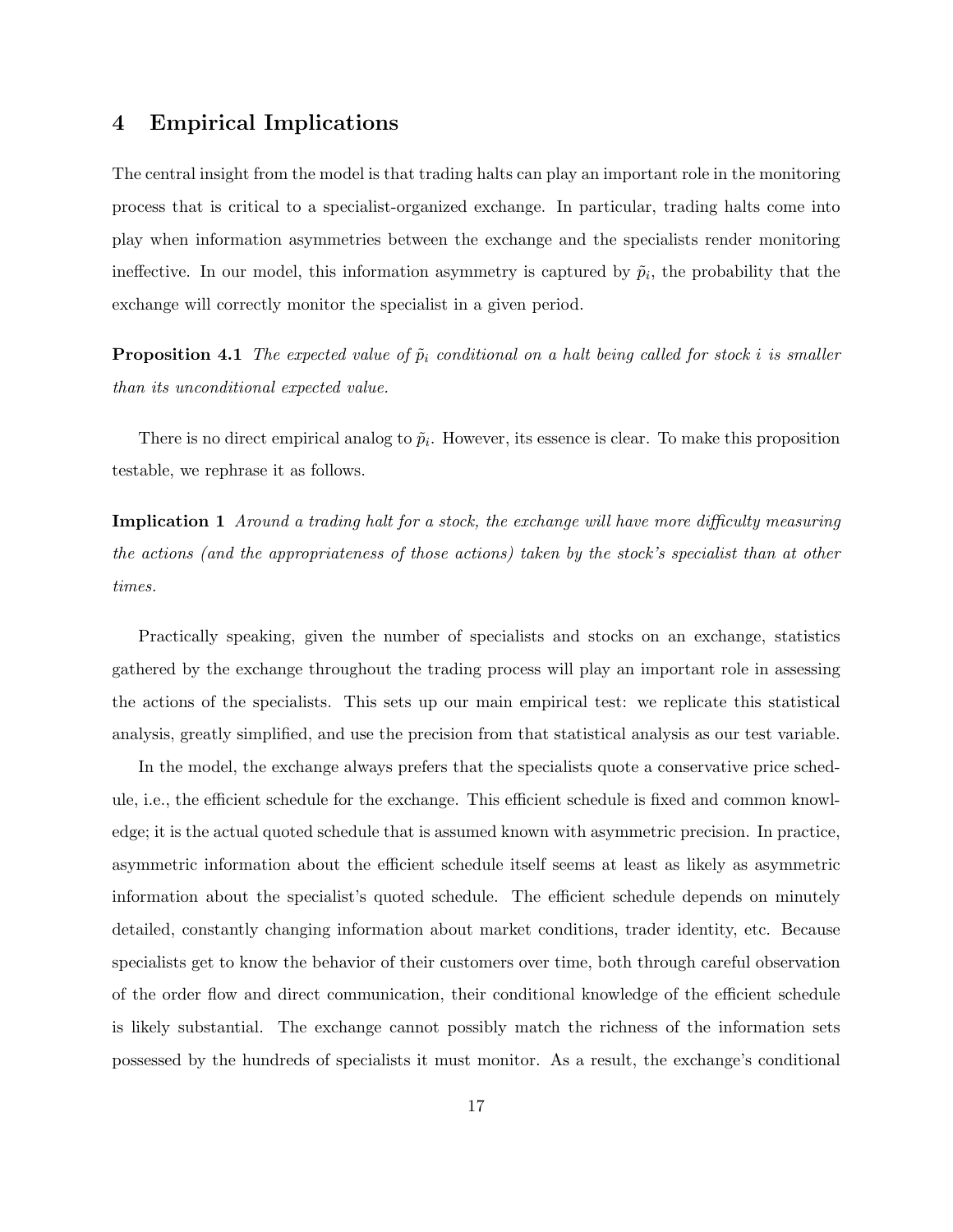information about the efficient schedule is relatively sparse. In our tests of the model, we take the view that uncertainties about both the efficient schedule and the quoted schedule are relevant in measuring the precision with which the exchange can assess the actions of the specialists.

A second theoretical innovation of our model is that trading halts result from decisions made by the exchange or the specialists. This yields a second testable implication.

**Implication 2** Trading halts should be called by the exchange in some cases, and by specialists in other cases.

Bhattacharya and Spiegel (1998) document in their empirical study of NYSE trading halts between 1974 and 1988 that about 50% of trading halts are news dissemination halts, and about  $50\%$  are order imbalance halts. Our data suggests a  $25\%$ -75% breakdown for 1993 and 1994.<sup>14</sup> Typically, news dissemination halts are called by the exchange upon learning that a news event is about to affect the value of a stock. On the other hand, order imbalance halts are usually called (or more precisely requested) by a specialist who observes unusual trading activity in his stock. Implication 2 is supported by these observations.

Proposition 4.1 and Implication 1 do not depend on whether the halt was called by the exchange or the specialist. Yet we know from section 3.2 that exchange-called halts will occur when the exchange expects the specialist to quote an aggressive price schedule. According to Figure A, this will happen when  $\tilde{p}_i$  is close to zero. Specialist-called halts on the other hand can occur for intermediate values of  $\tilde{p}_i$ ; indeed, for  $\kappa \in [2a + \alpha, 2(a + \alpha)]$ , the specialist will choose to quote an aggressive price schedule when  $\tilde{p}_i$  is between  $\frac{a+\alpha}{\kappa} - \frac{1}{2}$  and  $\frac{1}{2} - \frac{a}{\kappa}$ . This leads to the following result.

**Proposition 4.2** The expected value of  $\tilde{p}_i$  conditional on a halt being called by the exchange for stock i is smaller than its expected value conditional on a halt being called by specialist i.

Again, this result is not directly testable, but it can be rephrased according to the essence of  $\tilde{p}_i$  to yield the following implication.

**Implication 3** The precision of statistical estimates of the specialist's actions (and the appropriateness of those actions given market conditions) is lower around exchange-called trading halts (e.g., news dissemination) than around specialists-called trading halts (e.g., order imbalance).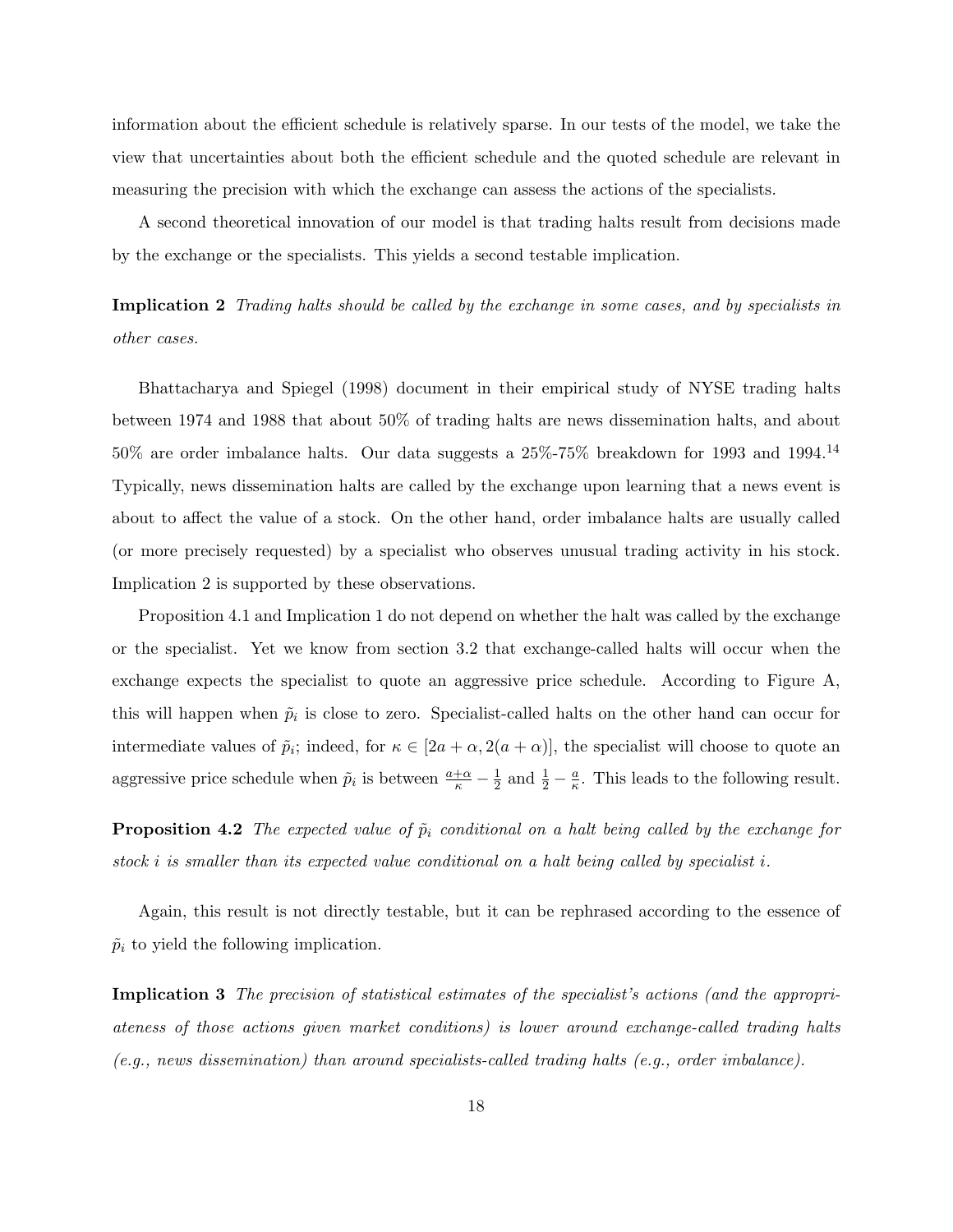In the remainder of the paper we test these implications using a sample of NYSE halts for the years 1993 and 1994, along with trade and quote data for the same two years.

### **5 Empirical Analysis**

### **5.1 Data**

The sample is an exhaustive list of trading halts on the NYSE for the period December 31, 1992, through December 31, 1994. We use the Trade and Quote (TAQ) dataset of transaction-level data, which begins December 31, 1992, to study these halts. After filtering the sample,  $15$  1,775 halts remain over the two-year overlap between the halt and TAQ datasets, or about 3.5 halts per day. There are 690 stocks involved for an average of 2.6 halts per stock. Summary statistics for these halts are presented in Table 1. Delayed opens<sup>16</sup> are about twice as common as intraday halts, and order imbalance halts are about three times as common as news dissemination halts. As discussed in section 4, this last fact supports Implication 2, as news dissemination (order imbalance) halts are typically called by the exchange (the specialists).

For each halt we construct a control sample and a halt sample from the TAQ dataset. The control sample is used to specify the statistical characteristics of price schedules under normal circumstances. It is formed by collecting transaction and quote data for each stock that experienced a halt, for a number of consecutive trading days beginning with a randomly selected date between December 31, 1992, and June 30, 1994. Transactions are signed  $+1$ ,  $-1$ , and 0 by ascertaining whether the price is higher than, lower than, or equal to the preceding quote midpoint, respectively. Before signing transactions, the time of transactions is set back five seconds relative to the time of quotes, as suggested by Lee and Ready (1991). We restrict the analysis to NYSE transactions and quotes. The number of trading days is chosen so that the number of transactions collected is greater than 2,500, subject to a minimum of twelve trading days. This yields an approximately equal amount of control data for each stock in the halt sample, although the number of days for which data is collected differs widely across stocks. As shown in Panel A of Table 2, the median number of days for which control data was gathered is 66, while the  $10^{th}$  (90<sup>th</sup>) percentile is 19 (223).

The basic unit of observation in all that follows is a trading interval, rather than an individual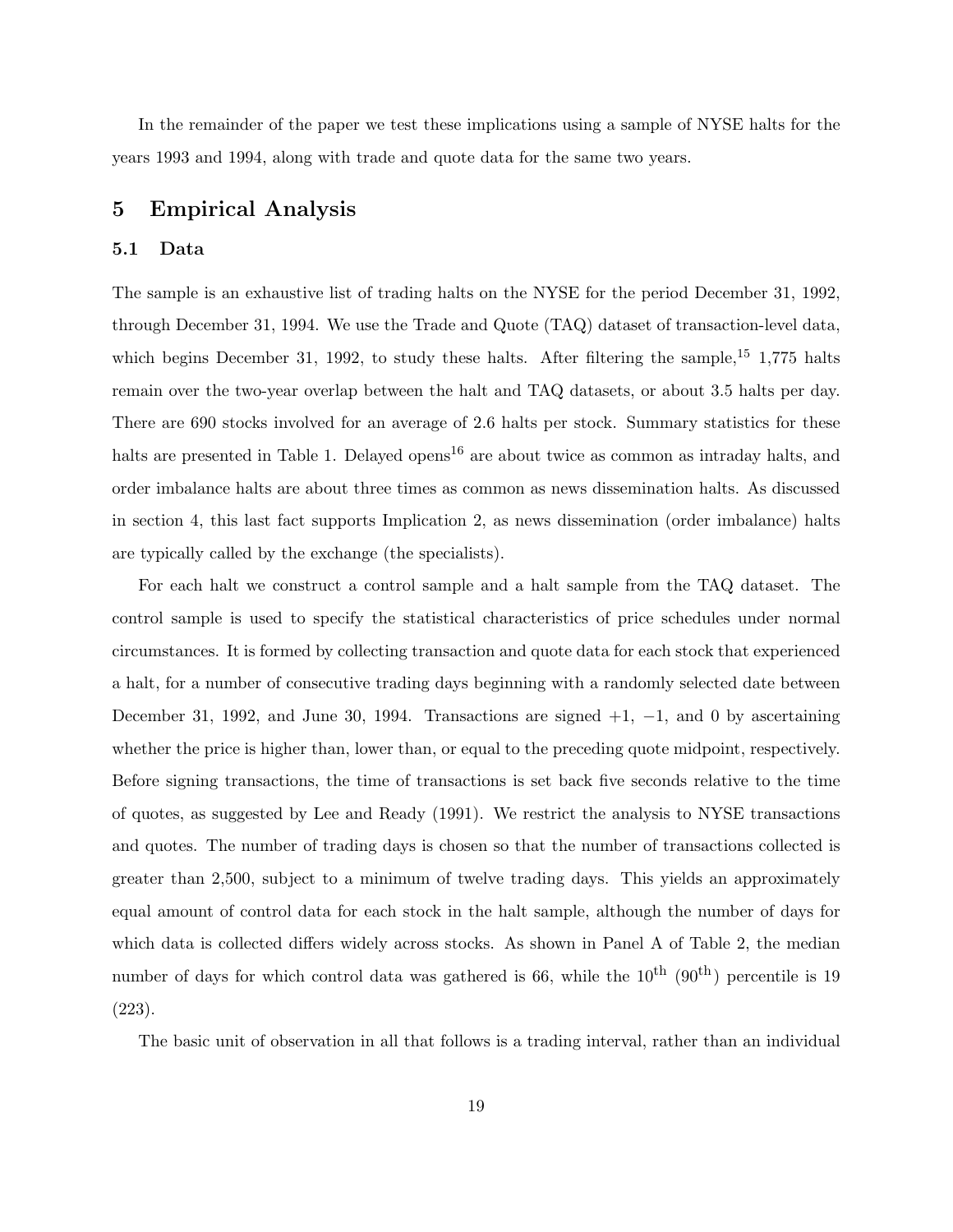transaction or quote. This reduces the noise in estimating the price impact from individual transactions; for example, errors in the timing of quotes and trades become less of a factor. Furthermore, in a setting where large traders break up a position change into smaller trades, this is perhaps a more natural way to measure orders. Finally, it facilitates aggregation across stocks with different trade frequency. The interval length is calculated so that an average of five transactions occur in that stock's control sample.<sup>17</sup> Panel A of Table 2 shows that the length of the trading interval varies materially across stocks.<sup>18</sup>

The halt sample consists of data for the five trading days before and after each halt. We also split these data into trading intervals, using the interval length calculated in the stock's control data. These intervals are set so that the end (start) of the last (first) interval before (after) the halt coincides with the start (end) of the halt.

For every trading interval in both the control and halt samples, we define a number of variables used in testing the model. Trade count refers to the number of transactions within the trading interval. Share volume refers to the total number of shares traded within the trading interval. Trade imbalance refers to the signed share volume over the interval, using a positive (negative) sign for buy (sell) transactions. Both the price change and return variables are computed using the last quote midpoint of the current and preceding trading intervals. The price volatility over a trade interval can be measured using the product of return with trade imbalance, or using what we refer to as high-low volatility. This latter measure is computed as the difference between the highest and lowest quote midpoints in the interval, divided by the previous interval's last quote midpoint.

Panel B of Table 2 presents summary statistics of these variables in each of our two samples. Trading is more active than usual around trading halts, with about 50% more transactions per interval, a 50% greater trade imbalance, and about twice the share volume. This evidence is consistent with that provided by Lee, Ready and Seguin (1994), and by Corwin and Lipson (2000). Panel C presents more on the distribution of transaction count within these trading intervals. The fact that trading interval volatility is only 20-25% higher in the halt sample than in the control sample is due to the fact that we are including trading intervals that are far from trading halts when calculating the halt sample averages. Indeed, as we will see later, the volatility close to the halt is typically much larger than the control sample's volatility.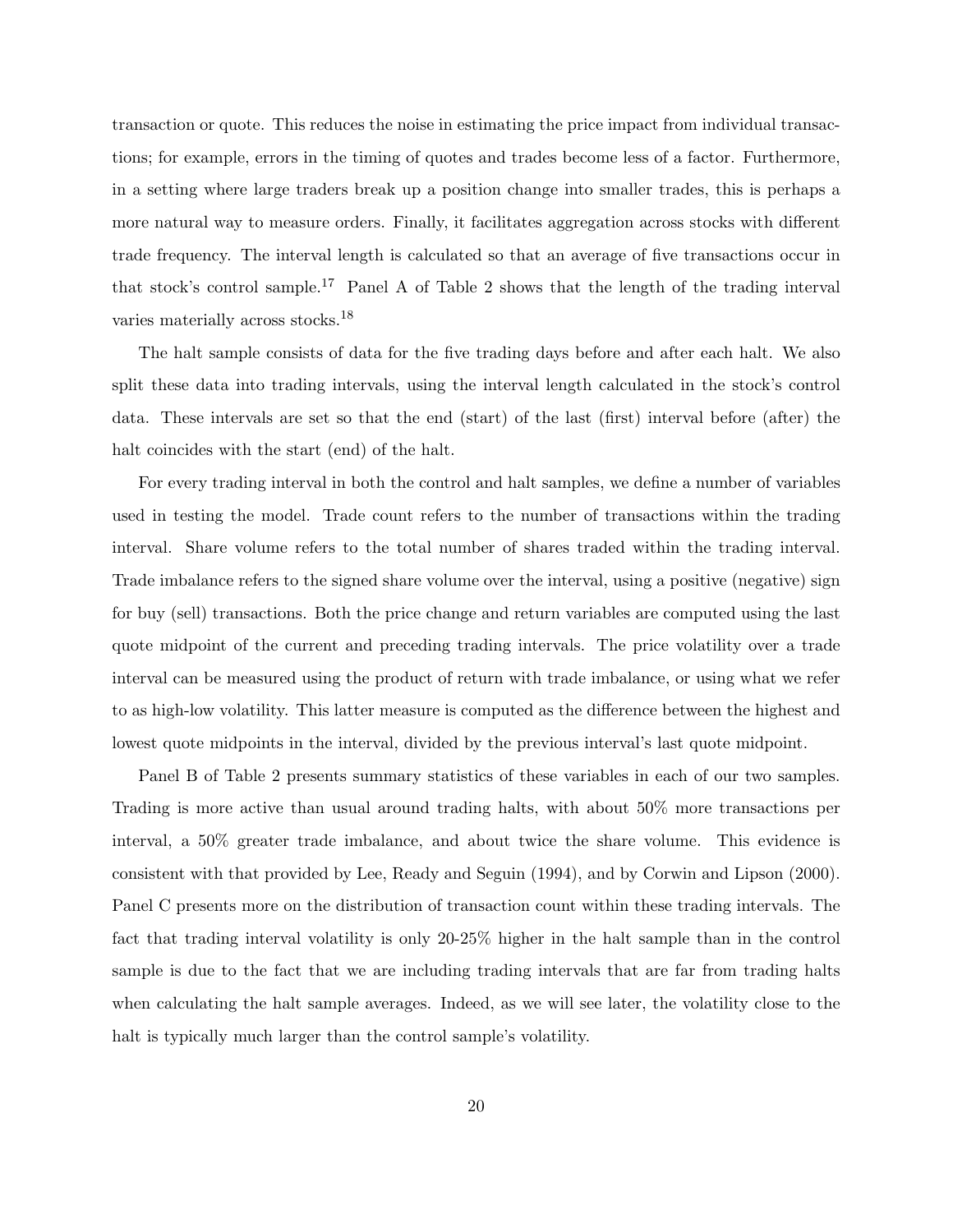#### **5.2 Estimating the Specialist's Actions**

In a specialist-organized exchange, the price impact of a transaction is governed by the specialist. Thus, we use the statistical precision of price-impact estimates as a proxy for the precision with which the exchange can monitor the actions of the specialist. To meaningfully compare and pool across stocks, we normalize by using the interval return (rather than price change) and by scaling the interval trade imbalance by the average interval share volume in the stock's control sample. We refer to the latter as the scaled trade imbalance. Also, all price-impact regressions have an intercept to remove trends in stock prices.

As noted in other studies, the statistical specification of the relation between signed trades and price changes is nonlinear. For example, Peterson and Umlauf (1994) decompose order imbalance into three terms (the sign, the level, and the square), and demonstrate that each is significant with the first two positive and the third negative. This implies a concave relation between trade imbalance and price change. Similarly, Jones, Kaul, and Lipson (1994) show that the sign of a trade has no less explanatory power than the signed trade imbalance, again suggesting a concave relation.

To facilitate this concave relation we employ a log transformation of the scaled trade imbalance as the independent variable in our price-impact regressions. The transformed trade imbalance is computed as follows. First, we calculate the logarithm of the absolute value of each interval's scaled trade imbalance, and denote this quantity by  $L_{it}$  for stock i in trading interval t. Second, for every interval t and stock i, we compute  $[L_{it} - \min_t L_{it}] \geq 0$ , where the minimum is calculated over all trading intervals in the stock's control sample. Third, we sign that excess with the sign of the interval's trade imbalance. We denote the resulting variable by  $T_{it}$  and set it equal to zero if the interval's trade imbalance is zero. This transformation is centered on zero and fans out in both the positive and negative direction with log curvature. It leads to a parsimonious regression,

$$
R_{it} = \alpha_i + \lambda_i T_{it} + \epsilon_{it},\tag{10}
$$

where the single parameter,  $\lambda_i$ , measures the price impact of trades, and where the return and transformed trade imbalance for stock i in trading interval t are denoted by  $R_{it}$  and  $T_{it}$  respectively. This regression is estimated separately for every stock  $i = 1, \ldots, 690$  in the control data, over all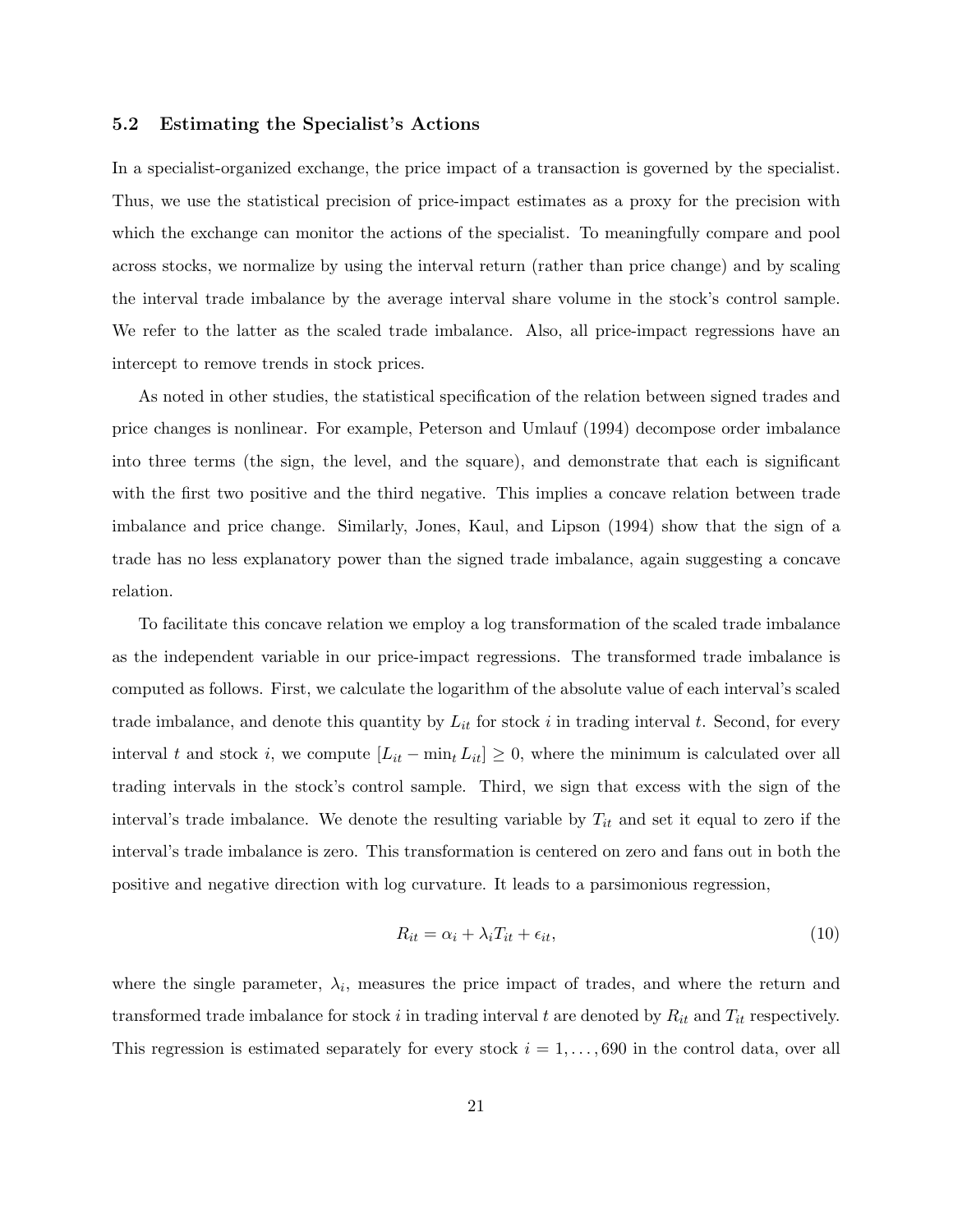available trading intervals t in the control sample. The estimated coefficient  $\lambda_i$  measures the incremental return associated with a ten-fold increase in the trade imbalance (we use base 10 log for this reason). In this simplified model of the monitoring process, the actions of the specialist are assessed with a single estimated regression coefficient. The standard error of the estimated coefficient is a natural proxy for the imprecision with which the exchange can assess the specialist.

The performance of the log-transformed specification is contrasted with the performance of a linear specification in Table 3. Not surprisingly, positive (negative) price changes tend to be associated with a positive (negative) trade imbalance, as reflected by the significantly positive  $\lambda_i$ coefficients. Both the average regression  $R^2$  and the average precision of inferences (i.e., t-statistic) are materially higher with the concave specification.<sup>19</sup> In what follows, results are presented only using the log-transformed price-impact estimates.

### **5.3 Testing the Model**

#### **5.3.1 An Event Study of Trading Halts**

Our model predicts that the information asymmetry between the exchange and the specialist will tend to be abnormally high around trading halts. Ideally, this could be tested by applying the technique of the previous section to trading intervals around the halts, and assessing whether the uncertainty from those regressions (i.e., the standard error of the  $\lambda_i$  estimate) is abnormal versus the control sample. However, there is simply not enough data concentrated around trading halts to run such an analysis.

An alternative procedure is to use the regression equations estimated in section 5.2 from the control sample, focusing on the relative or abnormal price impact and information asymmetry around the halt.<sup>20</sup> Consider a subseries of  $K$  consecutive trading intervals. The price impact over these  $K$  intervals can be written as

$$
R_{jt} = \alpha_i + (\lambda_i + \gamma_j)T_{jt} + \varepsilon_{jt}, \quad t = 1, \dots, K,
$$
\n(11)

where  $\varepsilon_{jt}$  represents the disturbance to the price-impact relation in trading interval t for halt j, and  $\gamma_j$  represents the average price impact deviation (from the control sample  $\lambda_i$ ) that obtains over those K trading intervals. Note that  $\alpha_i$  and  $\lambda_i$  are not estimated in this regression: rather, they are the coefficients that were estimated over the stock's full control sample (in section 5.2). This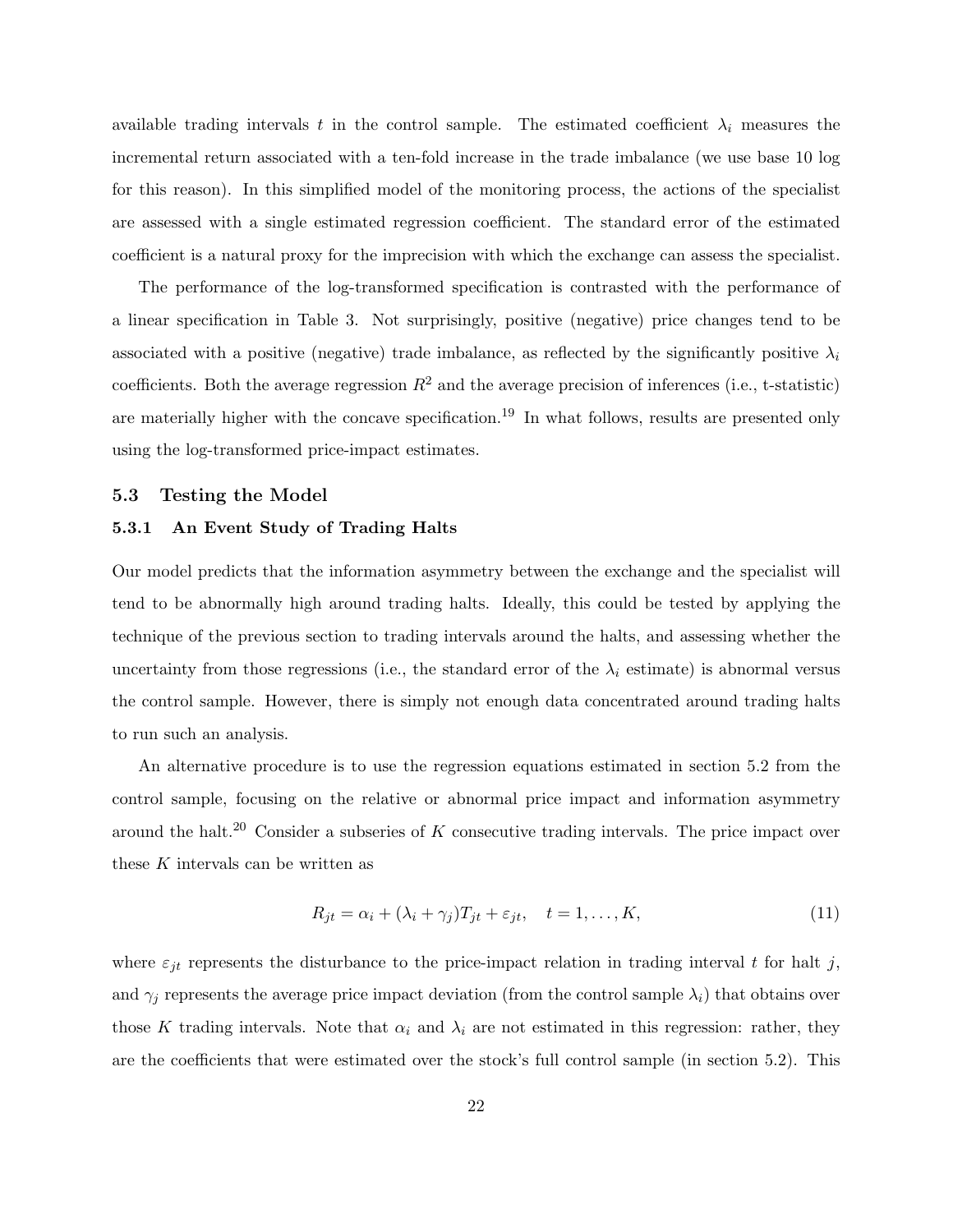specification captures the idea that, in normal conditions, we expect a return of  $\alpha_i + \lambda_i T_{jt}$  in trading interval t, given a transformed trade imbalance of  $T_{jt}$ . Thus  $\gamma_j$  represents the average excess price impact coefficient over the subseries of trading intervals, and the standard error of the  $\gamma_j$  estimate indicates the precision with which that excess can be assessed over those intervals. Implication 1 predicts that this precision is lower when the subseries of trading intervals is close to a trading halt than when the subseries is randomly selected from the control sample.

Although our model does not offer any prediction about the size of  $\gamma_j$ , the level playing-field hypothesis predicts that liquidity dries up around trading halts. As pointed out by Kyle (1985), the effect of trade imbalance on prices essentially measures the inverse of liquidity. Therefore, to assess both our model and the level playing-field hypothesis, we perform an event study test around trading halts on both the  $\gamma_j$  estimates and the standard error of those estimates, denoted  $\delta_j$ .

We use a simulated empirical distribution for the statistics  $\gamma_j$  and  $\delta_j$  to evaluate whether halt observations are abnormal. For each halt, we randomly select 1,000 trading periods from the corresponding stock's control sample. We then run regression equation (11) over the six consecutive trading intervals  $(K = 6)$  beginning with the selected interval (i.e., six observations, one degree of freedom). This provides an estimate of the coefficient  $\gamma_j$  and its standard error  $\delta_j$  over that subseries of intervals. These 1,000 randomly drawn estimates are then used to characterize the distribution of  $\gamma_j$  and  $\delta_j$  under normal circumstances. Note that a separate distribution is estimated for each stock.

The event study uses the six consecutive trading intervals immediately preceding the halt, and three more sets of six consecutive intervals before that. Likewise we consider four subseries after the halt. For each halt, we run regression  $(11)$  in each of these halt subseries (again, each regression has six observations with the unit of observation being a trading interval). Finally, the  $\gamma_j$  and  $\delta_i$  estimates are converted to a percentile value using the corresponding control-sample empirical distribution.<sup>21</sup>

Table 4 presents these percentiles aggregated across halts for each of the eight subseries characterizing the event study. The table also shows t-statistics against the null hypothesis that the mean halt-sample estimate is at the  $50<sup>th</sup>$  percentile of the corresponding control-sample empirical distribution. There is a statistically significant increase in the percentile ranking for the estimates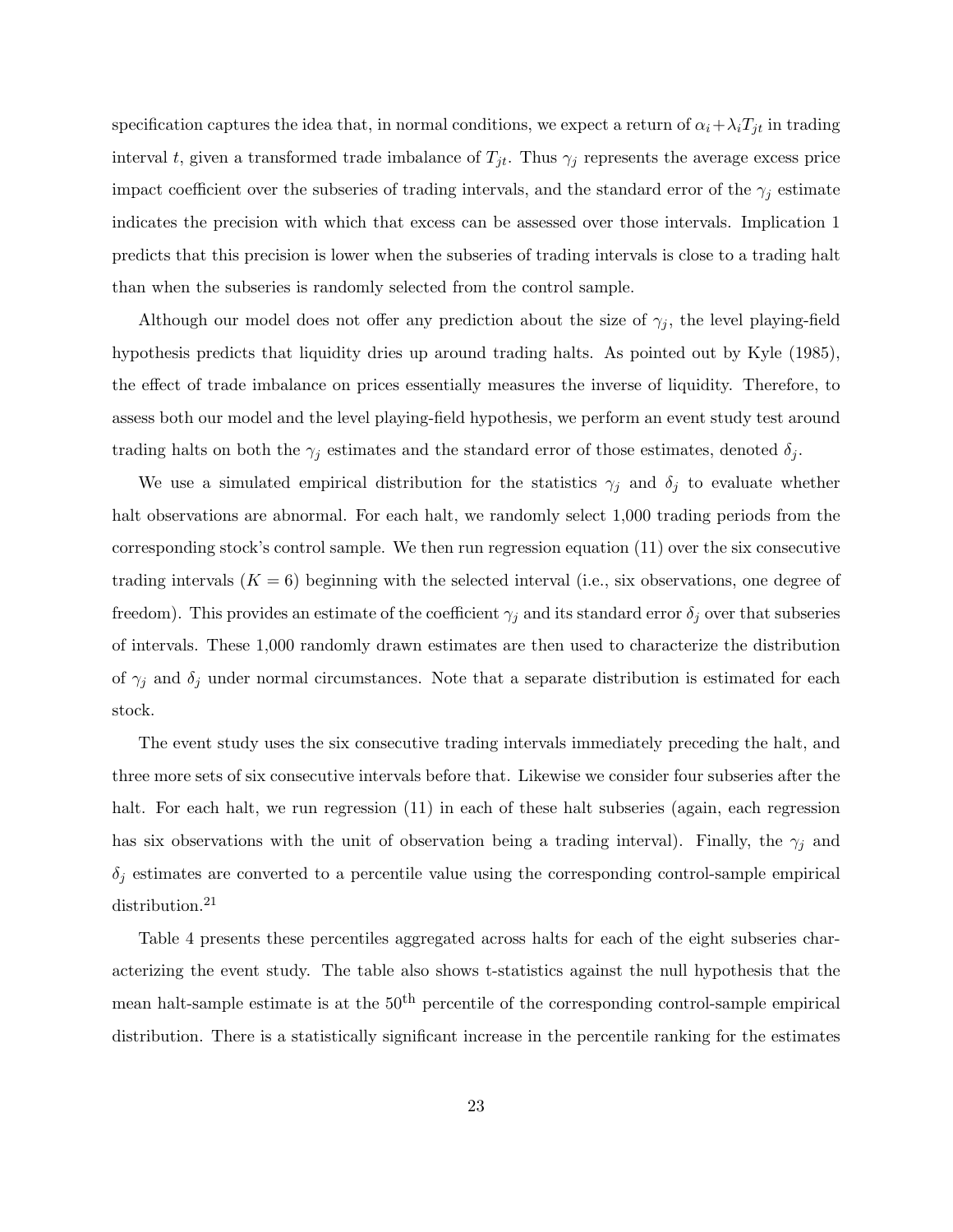of  $\gamma_j$  around a halt. This neither supports nor rejects our model, which does not offer any prediction about the steepness of the price schedule around trading halts. However, it supports the level playing-field hypothesis which argues that excessive information asymmetries and low depth levels trigger halts. Note that the  $\gamma_j$  estimates revert back to the 50<sup>th</sup> percentile of the controlsample distribution relatively quickly after a halt. There is also a statistically significant increase in the percentile ranking for the uncertainty in monitoring precision,  $\delta_i$ . This is consistent with Implication 1 of our model.

#### **5.3.2 Controls**

From Table 4, the abnormal uncertainty around a halt is both more extreme and more persistent than the abnormal price-impact coefficient around a halt. Nevertheless, it is difficult to disentangle the level playing-field hypothesis from the predictions of our model using these results, as the two variables are likely correlated. Similarly, it is well documented that volatility and trading volume tend to go up around trading halts (see, e.g., Lee, Ready and Seguin, 1994, and Corwin and Lipson, 2000). To better isolate the two hypotheses, we examine the marginal contributions in what follows.

The volatility and volume controls are structured similarly to the  $\gamma$  and  $\delta$  variables. First a control-sample empirical distribution for the volatility (volume) within a subseries of six consecutive trading intervals is constructed. The volatility (volume) over such a subseries is computed as the mean of the high-low volatility (trade count) in each of the six trading intervals that make up the subseries. The volatility (volume) is similarly calculated over each of the event subseries, and a percentile value determined. The average of these percentiles, across halts, is presented in Table 5. Both volatility and volume are unusually large around trading halts. In fact, if anything, these two variables tend to be more abnormal around trading halts than  $\gamma$  and  $\delta$ .

It is possible that the abnormal increases in  $\gamma$  and  $\delta$  in Table 4 arise solely from their correlation with volatility and trading volume. Such a result would say nothing about whether halts are triggered by monitoring uncertainty or by an unlevel playing field. For example, the model does not assert that the costs associated with monitoring uncertainty are less important when volatility is abnormal. To evaluate whether the incidence of trading halts is consistent with the model, Table 4 is the relevant analysis. However, confidence in the model is higher if an effect is detected independently of confounding factors.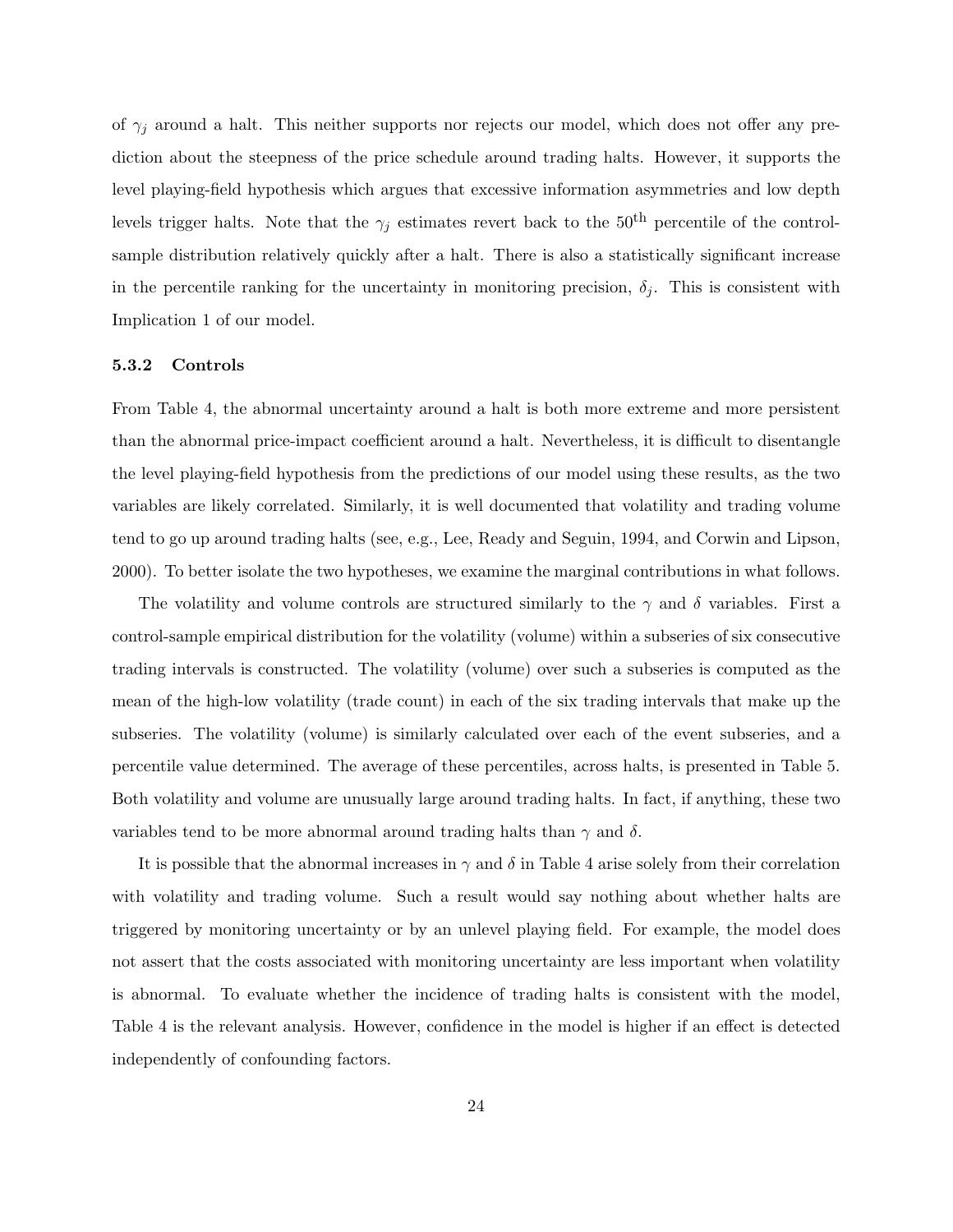To this end we increment the analysis performed in section 5.3.1 with volatility and volume controls. The controls are constructed by regressing the 1,000 observations of  $\gamma$  and  $\delta$  used to construct their control-sample empirical distributions on the corresponding subseries' volatility and volume. Thus, for each stock i, we estimate two regressions,  $2^2$ 

$$
\gamma_{it} = a_i^{\gamma} + b_{i1}^{\gamma} \sigma_{it} + b_{i2}^{\gamma} \sigma_{it}^{2} + c_{i1}^{\gamma} \nu_{it} + c_{i2}^{\gamma} \nu_{it}^{2} + \varepsilon_{it}^{\gamma}, \text{ and} \qquad (12)
$$

$$
\delta_{it} = a_i^{\delta} + b_{i1}^{\delta} \sigma_{it} + b_{i2}^{\delta} \sigma_{it}^{2} + c_{i1}^{\delta} \nu_{it} + c_{i2}^{\delta} \nu_{it}^{2} + \varepsilon_{it}^{\delta}, \tag{13}
$$

where  $\sigma_{it}$  is the volatility and  $\nu_{it}$  is the volume in subseries t. The estimated coefficients, averaged across all stocks, are presented in Panel A of Table 6. That panel documents that about 20 to 25 percent of the variation in  $\gamma$  and  $\delta$  across trading periods is explained by these controls. As suspected, volatility is positively correlated with both variables. Perhaps less intuitively, volume is negatively correlated with both, suggesting that market depth and estimation precision both rise with volume. The marginal significance of the squared terms indicates that the relationship is nonlinear.

Using the control-sample coefficient estimates we construct the unexplained  $\gamma$  and  $\delta$  for the eight subseries surrounding a halt. We then assign a percentile using the distribution of residuals from the control-sample regressions (12) and (13). These percentile estimates are then aggregated across all stocks and presented in Panel B of Table 6. Controlling for volatility and volume has a damping effect on  $\gamma$  and, to a lesser extent,  $\delta$ . This is particularly true in the post-halt periods. The post-halt effect is not surprising, as post-halt volatility and volume are highly abnormal.

Even after controls, the pre-halt uncertainty in price impact,  $\delta$ , is still highly significant just before a halt, with a percentile of 54.7 and a t-statistics of 6.8. Thus, the tendency to find unusually poor monitoring conditions around a halt is not solely attributable to abnormal volatility and volume. Evidently, information asymmetries between the exchange and the specialist tend to be high right before a halt, volatility or not. This result helps distinguish the model from alternative explanations. The evidence on pre-halt  $\gamma$  is less clear, with most observations being at or near the  $50<sup>th</sup>$  percentile of the control-sample empirical distribution for  $\gamma$  after controls. Again, this does not rule out the level playing-field hypothesis: it just implies that price-impact coefficients provide no incremental information about the playing field beyond that provided with volatility.

Lee, Ready and Seguin (1994) find that trading halts do not dampen volatility. Harris (1998,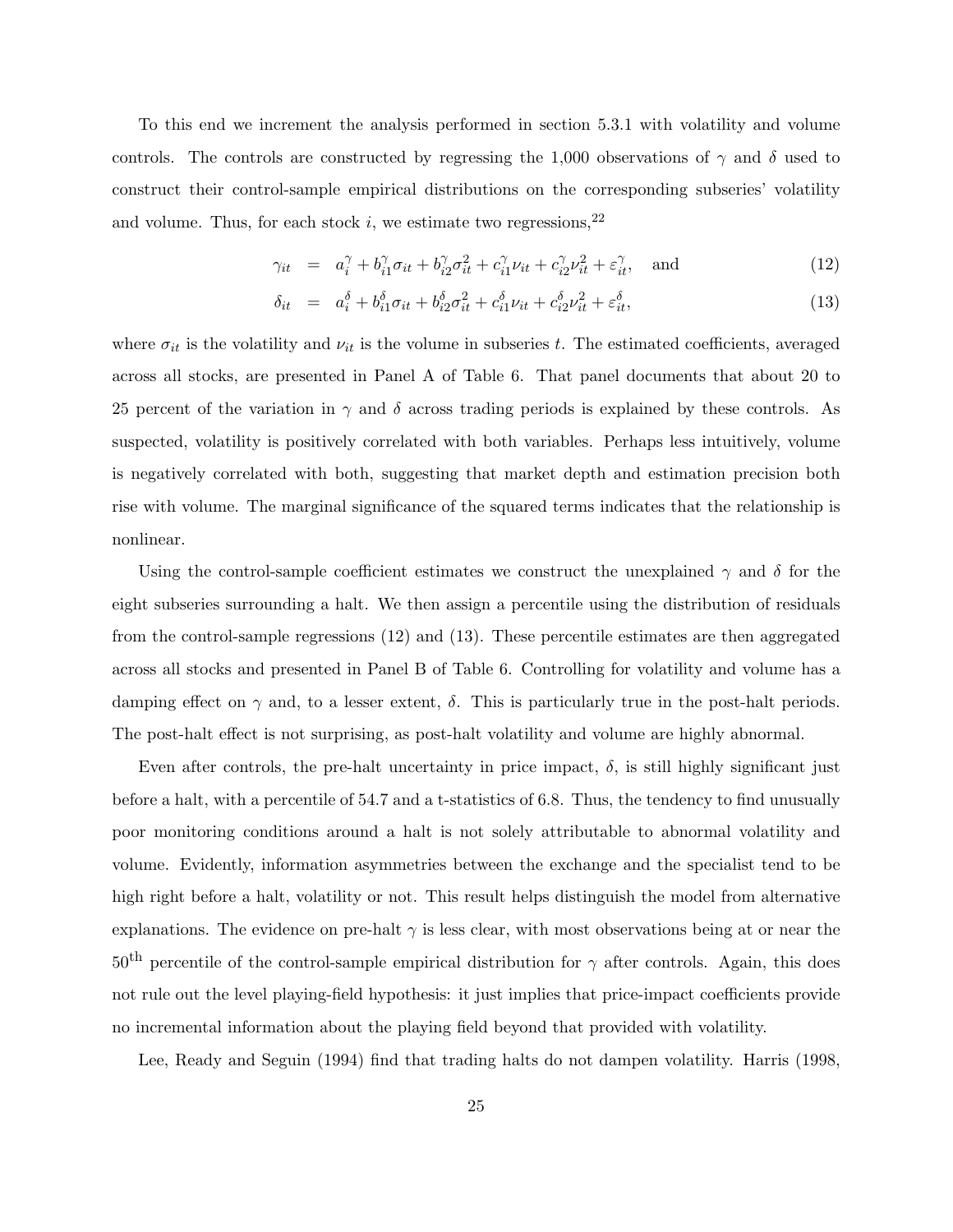p.35) conjectures that there must be something inherently different between the halts and pseudohalts studied by Lee, Ready and Seguin. Table 6B is suggestive in this regard. Controlling for volatility and volume, it is still the case that it is unusually difficult to monitor in the period preceding a halt. However, after the halt monitoring is no more difficult than it usually is, given volatility and volume.

As noted above, it is difficult to disentangle the level playing-field hypothesis from the predictions of our model since  $\gamma$  and  $\delta$  are likely correlated. We attempt to shed some light on the incremental effect of  $\delta$  given  $\gamma$  by augmenting equation (13) to include  $\gamma_{it}$  as a regressor. We then repeat Table 6B using these residuals. While the abnormal  $\delta$  just prior to halting declines somewhat (from percentile 54.7 to percentile 53), adding the cross effect does not change the result that the uncertainty in price impact increases significantly in advance of the halt.

#### **5.3.3 Types of Trading Halts**

Implication 3 predicts that  $\delta_j$  and  $\varepsilon_j^{\delta}$  are higher around halts called by the exchange than halts called by the specialist. Because news dissemination halts are typically called by the exchange whereas order imbalance halts are called by the specialists, this partition provides a means to test Implication 3. However, there is another differences between these halt types that tends to obfuscate the analysis. News dissemination halts are usually triggered by a company official notifying the exchange of corporate matters likely to lead to unusual market conditions. In response, trading is halted within minutes, even seconds. Conversely, order imbalance halts are usually preceded by an extended period of unusual order flow and trade dynamics, by definition. This difference in the duration with which "halt-like conditions" precede the halt itself goes against the predictions of Implication 3: monitoring imprecision several intervals before the halt is more likely with halts called by specialists.

Nevertheless, there is weak support for Implication 3 in Table 7, which examines the exchange's ability to monitor the specialist first without, and then with volatility and volume controls (i.e.,  $\delta$ as in Table 4, and  $\varepsilon^{\delta}$  as in Table 6B). In Panel A, without controlling for volatility and volume, monitoring is more difficult at news dissemination halts in the subseries immediately preceding the halt, but not in the earlier subseries. However, this difference is not significant. Support is somewhat stronger in Panel B, where the difference is statistically significant and begins long before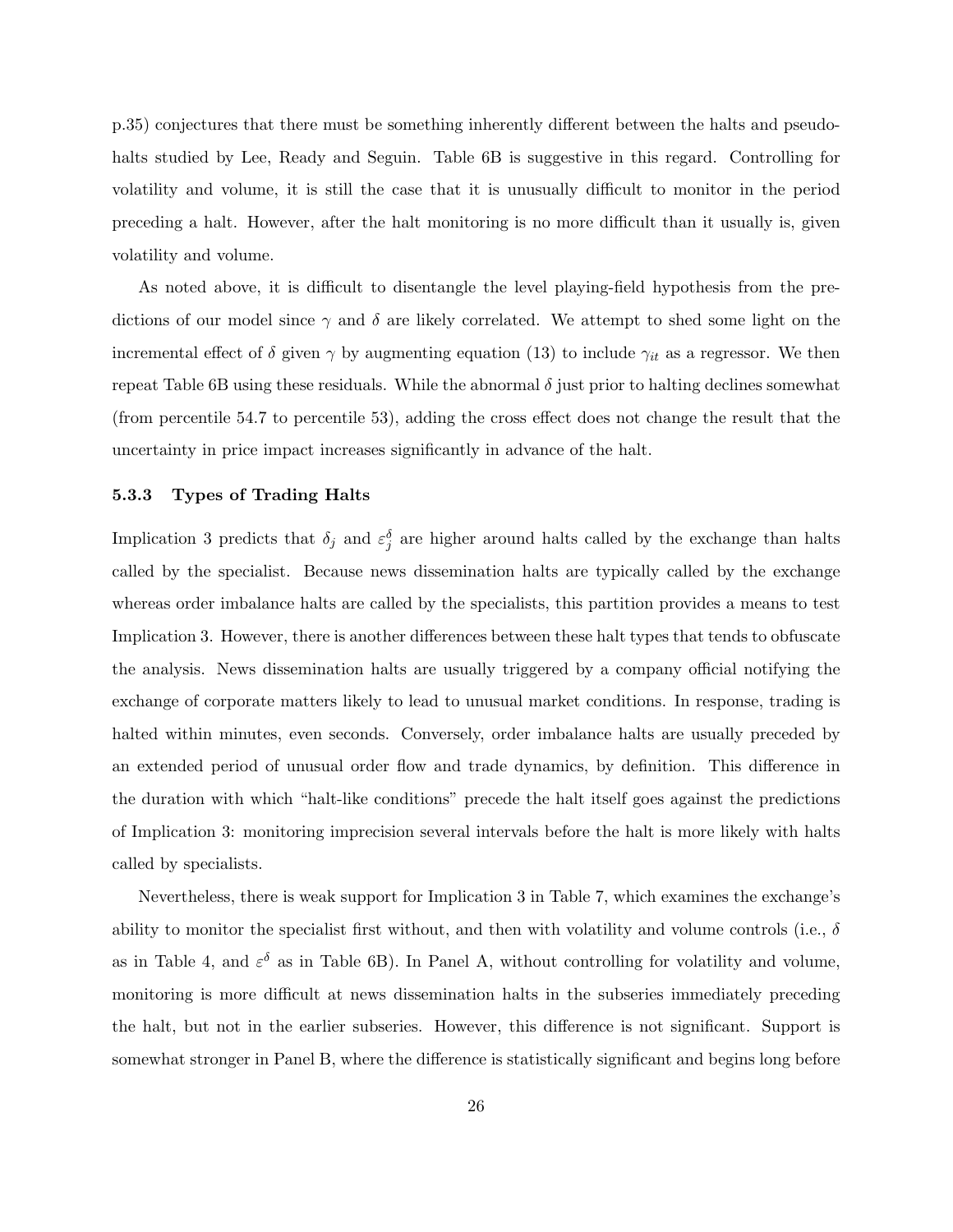the halt is triggered.

### **5.3.4 Predicting Halts**

Our analysis has so far concentrated on whether the monitoring conditions around observed trading halts is consistent with the predictions of the model. An alternate way to empirically assess the model is to use it to predict the occurrence of trading halts. We conduct such a test by constructing a pooled sample from the halt and control subseries. For each halt, we combine the subseries of six trading intervals immediately preceding the halt (i.e., subseries -1) with 100 randomly selected subseries of six trading intervals from the corresponding stock's control period. For each of these subseries, we calculate  $\gamma$ ,  $\delta$ , and average high-low volatility  $(\sigma)$ , and convert them into percentiles against the corresponding empirical distributions (as in the preceding analyzes). These percentiles are then used in a probit regression with a dependent indicator variable that takes on a value of one when a trading period precedes a halt. Thus, the dependent variable is zero 100 times more often than it is one.

Two versions of this regression are considered: one with the  $\gamma$  and  $\delta$  percentiles as independent variables, and the other adding the volatility percentile variable. The resulting coefficients are presented in Table 8. The first regression, without the volatility term, shows that both  $\gamma$  and  $\delta$ provide independent predictive content for a subsequent halt. In particular, as goes the model, when monitoring uncertainty is high, a halt is more likely, even after controlling for concurrent abnormal price-impact. Likewise, the converse holds: abnormal price-impact also predicts a subsequent halt after controlling for monitoring uncertainty. Thus, there is evidence for both the monitoring and level playing-field motives for a halt. Adding a volatility term yields an interesting result:  $\gamma$  no longer helps to predict the occurrence of trading halts. However,  $\delta$  still comes in significantly. Again, this does not preclude the level playing-field motive: it simply confirms that volatility alone is sufficient to account for that motive, that is liquidity conditions do not provide any incremental information.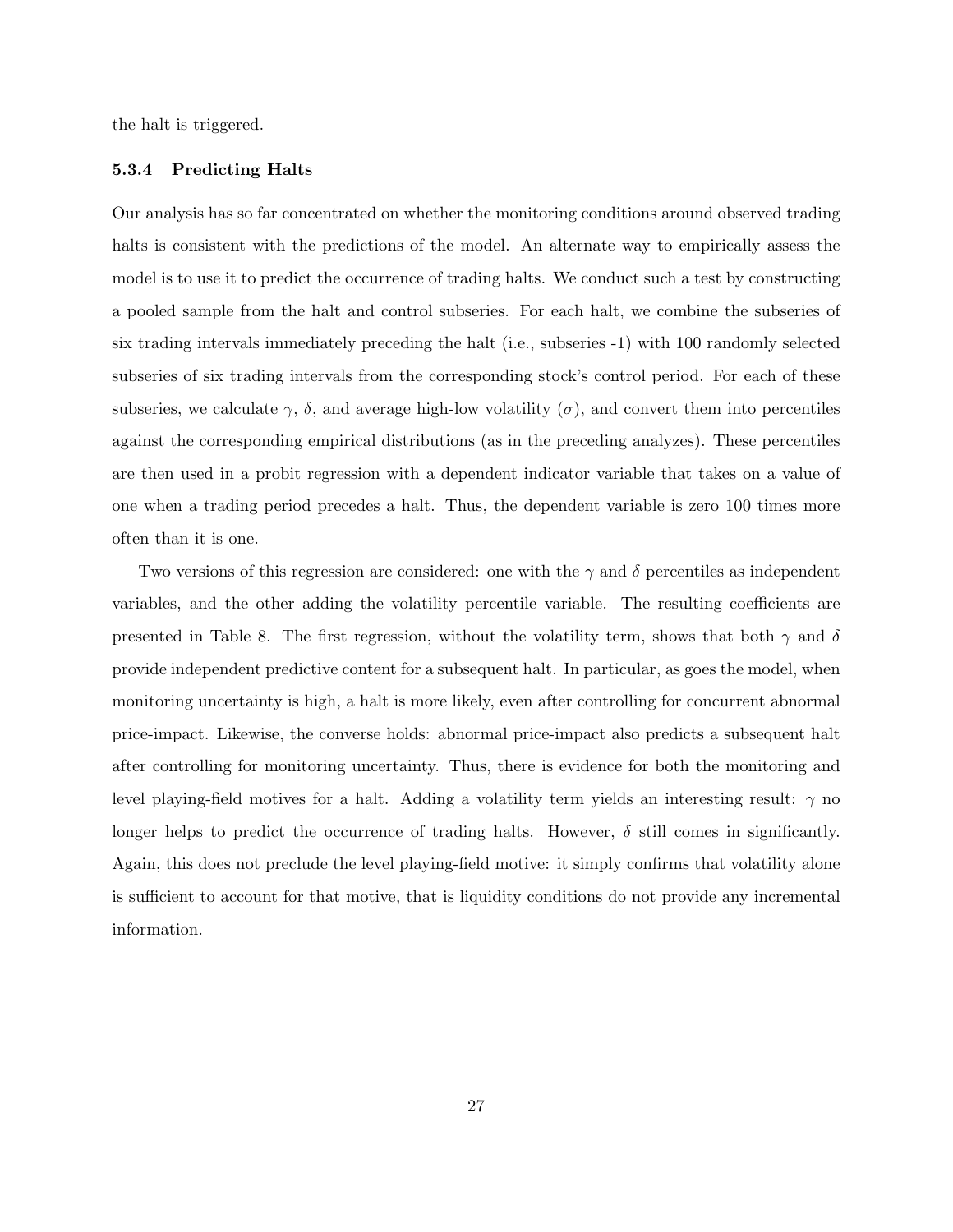### **6 Conclusion**

Specialist-organized exchanges bear a principal-agent relationship: the exchange seeks to maximize the overall profits of all specialists, but individual specialists take the actions that generate those profits. Absent coordination, overall exchange profits are lowered by a negative externality that one specialist's pricing schedule imposes on all other specialists. With perfect monitoring, the exchange can motivate each specialist to quote the overall profit-maximizing, efficient schedule. However, information asymmetries between the specialists and the exchange compromise the effectiveness of monitoring. Indeed, when those asymmetries are particularly large, the expected costs associated with errors in inference on the one hand, versus customer gouging on the other hand, can imply negative profits for the exchange. Trading halts allow the exchange to avoid such a situation. Trading halts also allow the specialists to avoid situations where their expected individual profits are negative because of a high likelihood that even diligent actions will be punished, due to faulty monitoring caused by information asymmetries.

Our model of this principal-agent relationship demonstrates the central role that information asymmetry between the exchange and the specialists plays regarding trading halts. We test the model by constructing an empirically observable proxy for this information asymmetry. Our proxy for monitoring precision is the statistical precision with which price impact can be estimated using transaction level data. In a specialist-organized exchange, the price impact of transactions is governed by specialists who have a natural monopolistic position, so inferences about price impact are de facto inferences about the specialist's actions. We compare this measure around trading halts to the same measure in normal circumstances, and show that trading halts are associated with a substantial decline in the precision of inferences about the specialists' actions.

The tests jointly consider the more traditional level playing-field hypothesis, which predicts that informational asymmetries across traders will be unusually large around trading halts. The evidence is consistent with this hypothesis playing a role. However, the level playing-field hypothesis cannot explain the empirical finding that information asymmetries between the exchange and the specialists play an independent role. That is, after controlling for variables associated with the level playing-field hypothesis (volatility, volume, price-impact measures), our proxy for information asymmetry is still abnormally high around halts. Moreover, it still helps predict a halt.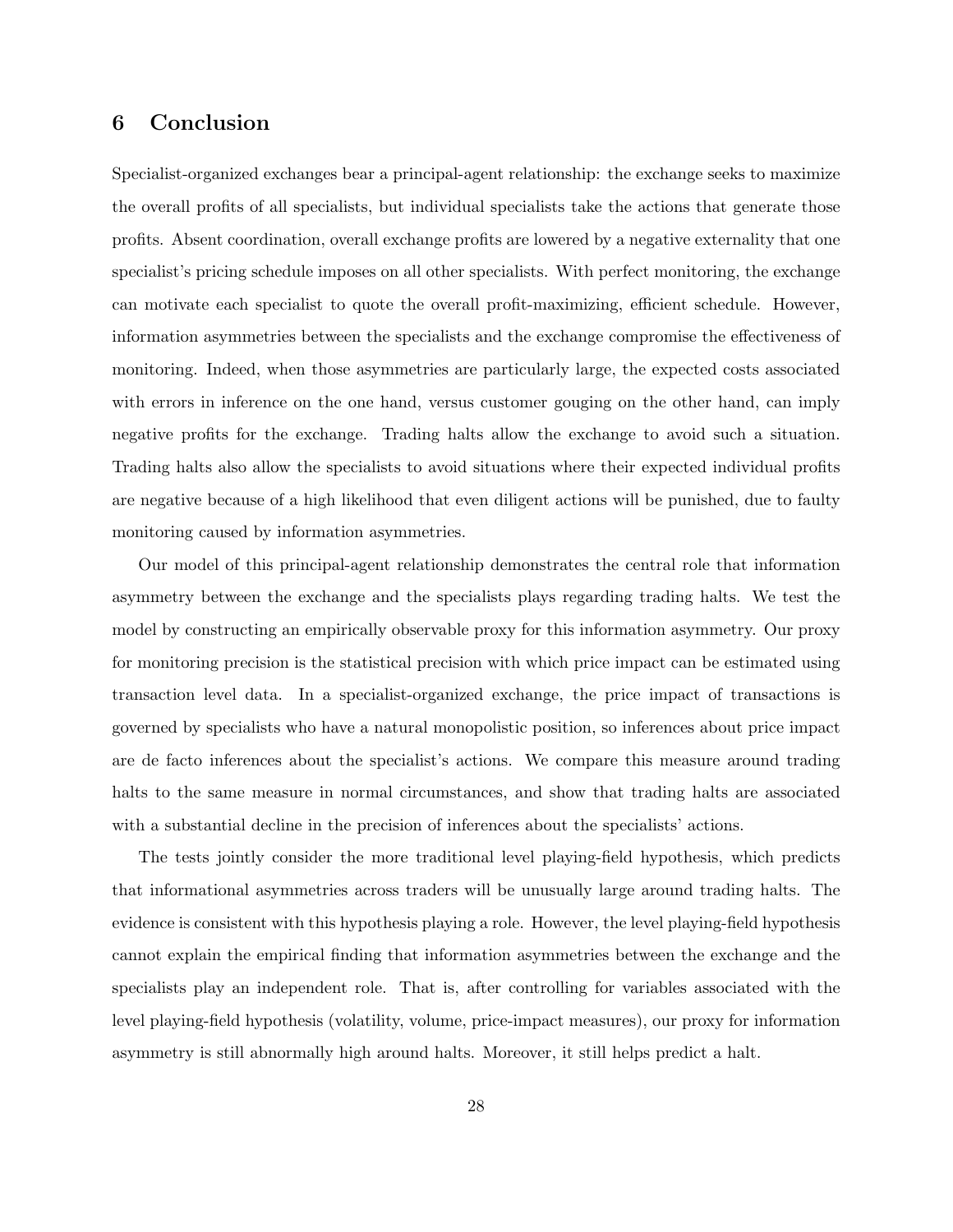Reputational concerns should be no less important to the profitability of dealer-organized exchanges, such as the NASDAQ, than they are to the profitability of specialist-organized exchanges like the NYSE. As with a specialist market, the overall reputation of a dealer market is driven by the actions of the individual dealers operating in that market. To the extent that a common reputational link to the exchange introduces a negative externality across dealers, the principalagent structure that we model again applies. However, successful gouging of the customer in a dealer market requires the coordination of all dealers making a market in the affected stock. Absent such coordination, the offending dealer does not gouge the customer, he just takes himself out of the market. Thus, competition across dealers lowers the incentive to deviate from the exchange-optimal pricing schedule. Similar competition (from the trading crowd) is surely a factor at specialist-organized exchanges, but it seems plausible that forces of competition act stronger in the competing dealer arena. Thus, proxies for monitoring uncertainty may play a weaker role at dealer-market halts than at specialist-market halts.

The recent consolidation of specialist firms at the NYSE may be related to the agency problems considered in this paper. When operating independently, specialists are sometimes tempted to quote privately optimal price schedules, even though these schedules create negative externalities for the other specialists. In this context, the formation of specialist firms and the consolidation of existing firms may be a product of the ability of these firms to reduce the frequency and impact of such damaging actions through more efficient contracting. Indeed, if the incentives of the specialists operating within a firm are properly realigned, these specialists will avoid actions that reduce the firm's surplus. The extent to which the consolidation process can help resolve agency problems on the exchange then depends on the relative ability of the exchange and of specialist firms to realign their members' incentives.

Finally, our model does not explicitly describe the process by which trading after a halt is any less susceptible to monitoring problems than trading before the halt. It is worth noting, however, that the reopening mechanism is a call auction run by the specialist, who is allowed to participate only so as not to "upset the public balance of supply and demand as reflected by market and limited price orders.<sup>"23</sup> Any trader concerned about poor monitoring conditions can avoid agency problems by participating in the reopening call auction. Madhavan and Panchapagesan (2000)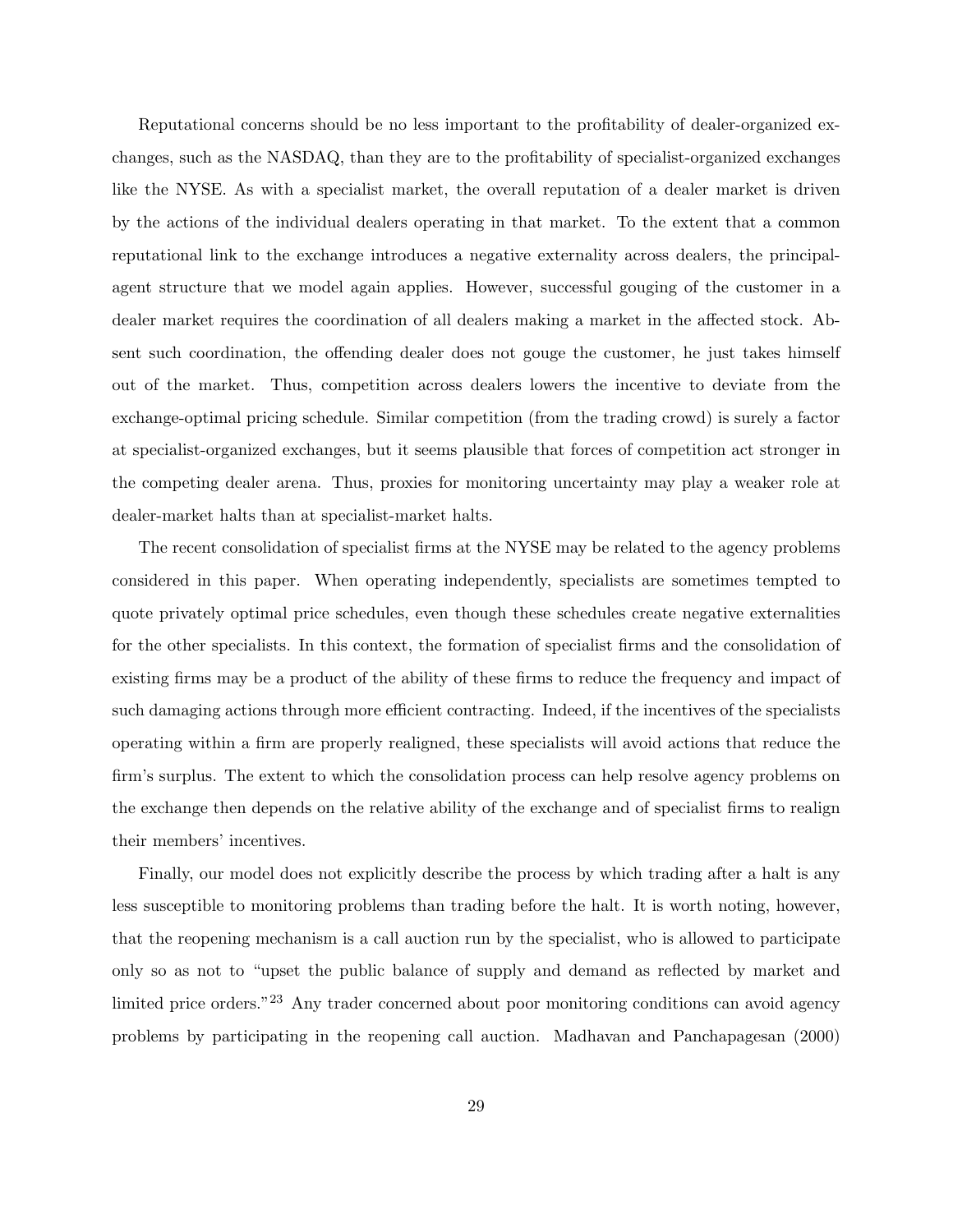find that specialists frequently participate in daily stock openings, which are subject to the same restriction. However, there is reason to think that the restriction is more binding for a reopening following a halt. Daily openings occur 700,000 or so times a year, compared to less than a thousand halts per year. Moreover, halts trigger additional rules on the reopening mechanism, e.g., opening indications and order imbalances must be posted without change for some time before the market can reopen. Thus, a halt exposes the specialist to more attention and scrutiny than that found in the daily opening. We conjecture that these factors imply less agency cost on the resumption of trading than existed prior to the halt.

Consistent with that conjecture, a substantial number of shares trades in the reopening auction: 0.98 of the average daily control-sample volume for the halted stock. Moreover, in the spirit of the level playing-field hypothesis, the halt serves as an explicit warning to market participants that monitoring conditions are poor. This can induce caution on the part of liquidity seekers (trading customers) and competitive entry by liquidity providers (the trading crowd). Indeed, Table 6B suggests that, after controlling for the extreme volatility and volume after a halt, abnormal monitoring problems no longer obtain. The mechanisms for resolution of the poor market conditions that triggered the halt in the first place are not well understood and represent an area in need of future research.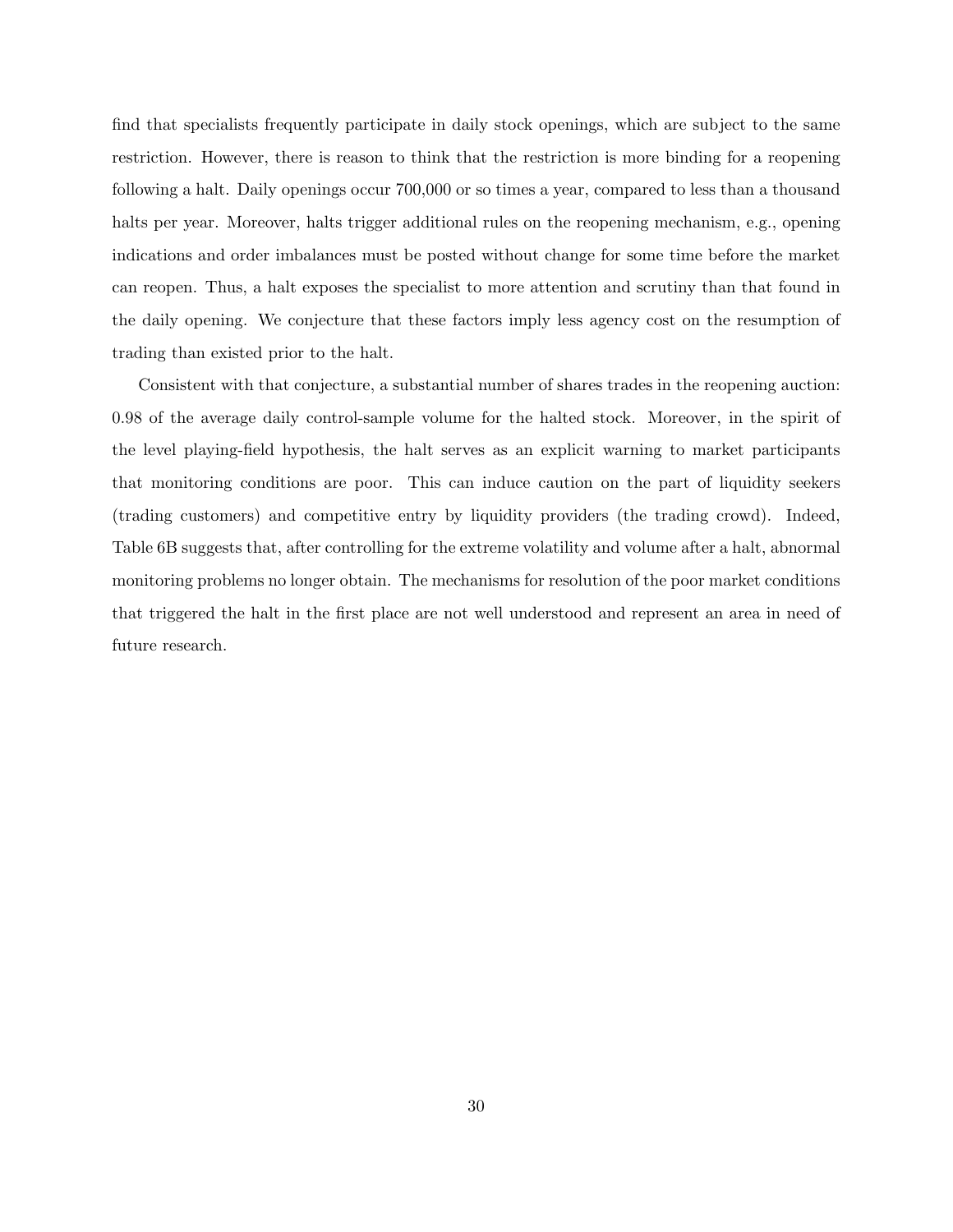## **Appendix A**

### **Proof of Lemma 3.1**

It is straightforward to verify that the expression in (5) is strictly larger than that in (6) if and only if (7) is satisfied. П

### **Proof of Lemma 3.2**

Notice that the total expected profits generated by all the specialists of the exchange in a given period (which we denote by  $\tilde{\pi}^e$  for exchange profits) can be written as

$$
\tilde{\pi}^e = \sum_{i=1}^N \tilde{\pi}_i = \sum_{i=1}^N \left( \tilde{\delta}_i - \sum_{\substack{j=1 \ j \neq i}}^N \tilde{\varepsilon}_{ij} - \tilde{\tau}_i \right) = \sum_{i=1}^N \left( \tilde{\delta}_i - \sum_{\substack{j=1 \ j \neq i}}^N \tilde{\varepsilon}_{ji} - \tilde{\tau}_i \right) \equiv \sum_{i=1}^N \tilde{\pi}_i^e,
$$

where the last equality defines the contribution (after negative externalities) of specialist  $i$  to the exchange's profits. In equilibrium, since all the specialists are identical, they adopt the same strategy (i.e., they react the same way when they learn  $\tilde{p}_i$ ), and so

$$
E\left[\tilde{\pi}_i\right] = \frac{1}{N}E\left[\tilde{\pi}^e\right] = E\left[\tilde{\pi}_i^e\right].\tag{14}
$$

When specialist i quotes  $\tilde{\lambda}_i = G$ , his expected contribution to the exchange's profits is

$$
\mathbf{E}\left[\tilde{\pi}_i^e \mid \tilde{\lambda}_i = G, \tilde{p}_i\right] = \mathbf{E}\left[\tilde{\delta}_i - \sum_{\substack{j=1 \ j \neq i}}^N \tilde{\varepsilon}_{ji} - \tilde{\tau}_i \mid \tilde{\lambda}_i = G, \tilde{p}_i\right]
$$

$$
= a - \sum_{\substack{j=1 \ j \neq i}}^N 0 - \kappa \left(\frac{1}{2} - \tilde{p}_i\right) = a - \kappa \left(\frac{1}{2} - \tilde{p}_i\right),\tag{15}
$$

whereas it is

$$
\mathbf{E}\left[\tilde{\pi}_i^e \mid \tilde{\lambda}_i = B, \tilde{p}_i\right] = \mathbf{E}\left[\tilde{\delta}_i - \sum_{\substack{j=1 \ j \neq i}}^N \tilde{\varepsilon}_{ji} - \tilde{\tau}_i \mid \tilde{\lambda}_i = B, \tilde{p}_i\right]
$$

$$
= 2a - \frac{c}{N} - \sum_{\substack{j=1 \ j \neq i}}^N \frac{c}{N} - \kappa \left(\frac{1}{2} + \tilde{p}_i\right) = 2a - c - \kappa \left(\frac{1}{2} + \tilde{p}_i\right) \tag{16}
$$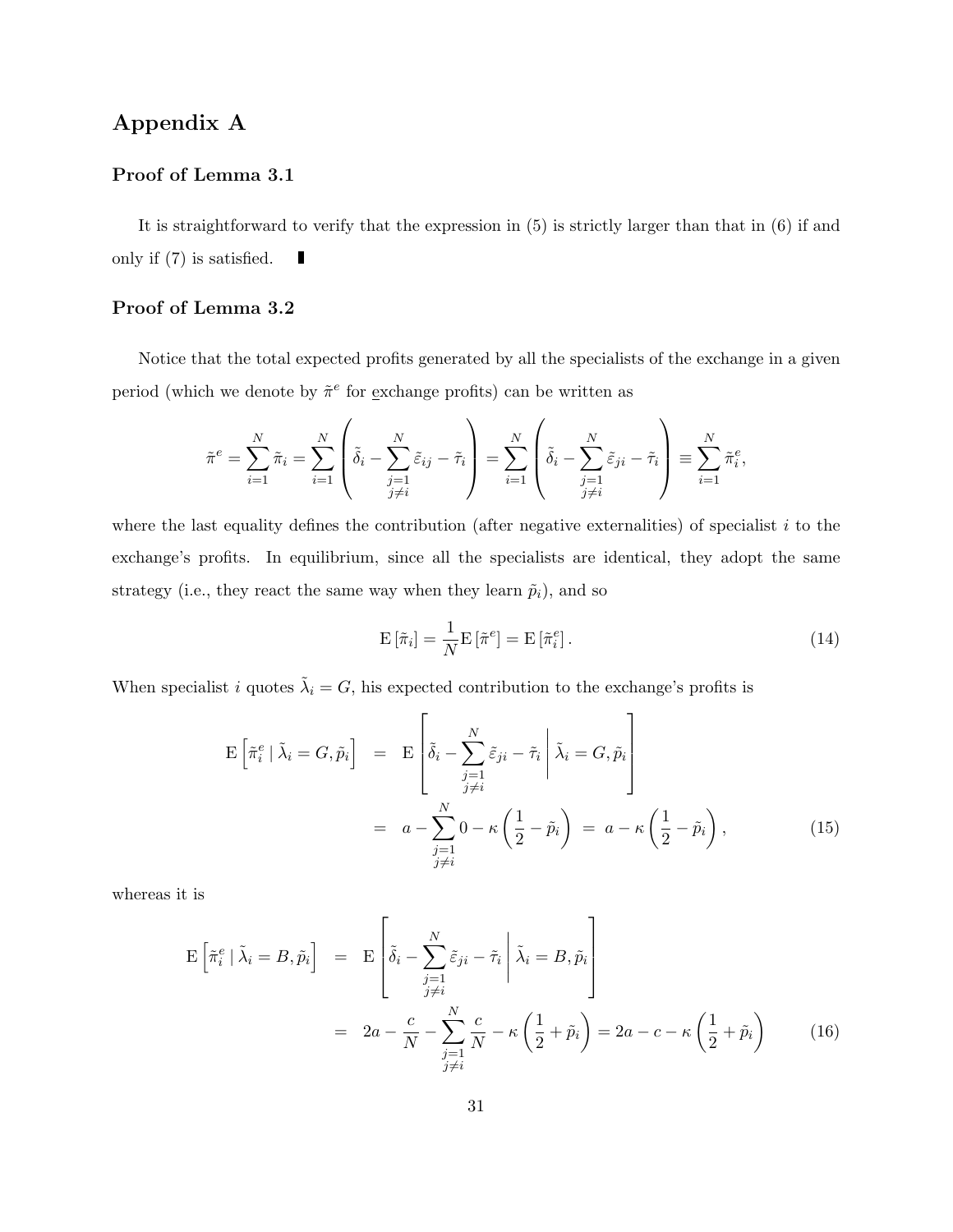when he quotes  $\tilde{\lambda}_i = B$ . As shown in Lemma 3.1, specialist i will quote  $\tilde{\lambda}_i = G$  when  $\tilde{p}_i > \frac{\alpha}{2\kappa}$ , and  $\tilde{\lambda}_i = B$  otherwise. Therefore,

$$
E\left[\tilde{\pi}_i^e\right] = E\left\{E\left[\tilde{\pi}_i^e \mid \tilde{\lambda}_i = G, \tilde{p}_i\right] \middle| \tilde{p}_i > \frac{\alpha}{2\kappa}\right\} Pr\left\{\tilde{p}_i > \frac{\alpha}{2\kappa}\right\} \\
+ E\left\{E\left[\tilde{\pi}_i^e \mid \tilde{\lambda}_i = B, \tilde{p}_i\right] \middle| \tilde{p}_i \leq \frac{\alpha}{2\kappa}\right\} Pr\left\{\tilde{p}_i \leq \frac{\alpha}{2\kappa}\right\} \\
= a\left(1 - \frac{\alpha}{\kappa}\right) + (2a - c)\frac{\alpha}{\kappa} - \left(\frac{\kappa}{4} + \frac{\alpha^2}{2\kappa}\right).
$$

This last expression, along with (14), completes the proof.

### **Proof of Proposition 3.1**

The exchange and the specialists can only agree to adopt the monitoring scheme if the ex ante expected profits of the specialists are increased as a result of monitoring with some  $\kappa > \alpha$ . Without monitoring, the ex ante expected profits of every specialist are  $2a - c$  (see equation (2)); with monitoring, they are given by equation (8). This means that monitoring is only possible when

$$
a\left(1-\frac{\alpha}{\kappa}\right)+(2a-c)\frac{\alpha}{\kappa}-\left(\frac{\kappa}{4}+\frac{\alpha^2}{2\kappa}\right)>2a-c,
$$

which is equivalent to

$$
(c-a)\left(1-\frac{\alpha}{\kappa}\right)-\frac{\kappa}{4}-\frac{\alpha^2}{2\kappa}>0.\tag{17}
$$

П

For  $\alpha = 0$ , this inequality is satisfied for all  $\kappa \in (0, 4a)$  since

$$
(c-a) - \frac{\kappa}{4} > c - 2a > 0.
$$

This establishes the first part of the proposition. For  $\alpha \approx a$  (i.e., for  $\frac{c}{N}$  close to zero), the inequality in (17) becomes

$$
(c-a)\left(1-\frac{a}{\kappa}\right)-\frac{\kappa}{4}-\frac{a^2}{2\kappa}>0,
$$

which can never be satisfied if c is close enough to a. This establishes the second part of the proposition and completes the proof. I

#### **Proof of Lemma 3.3**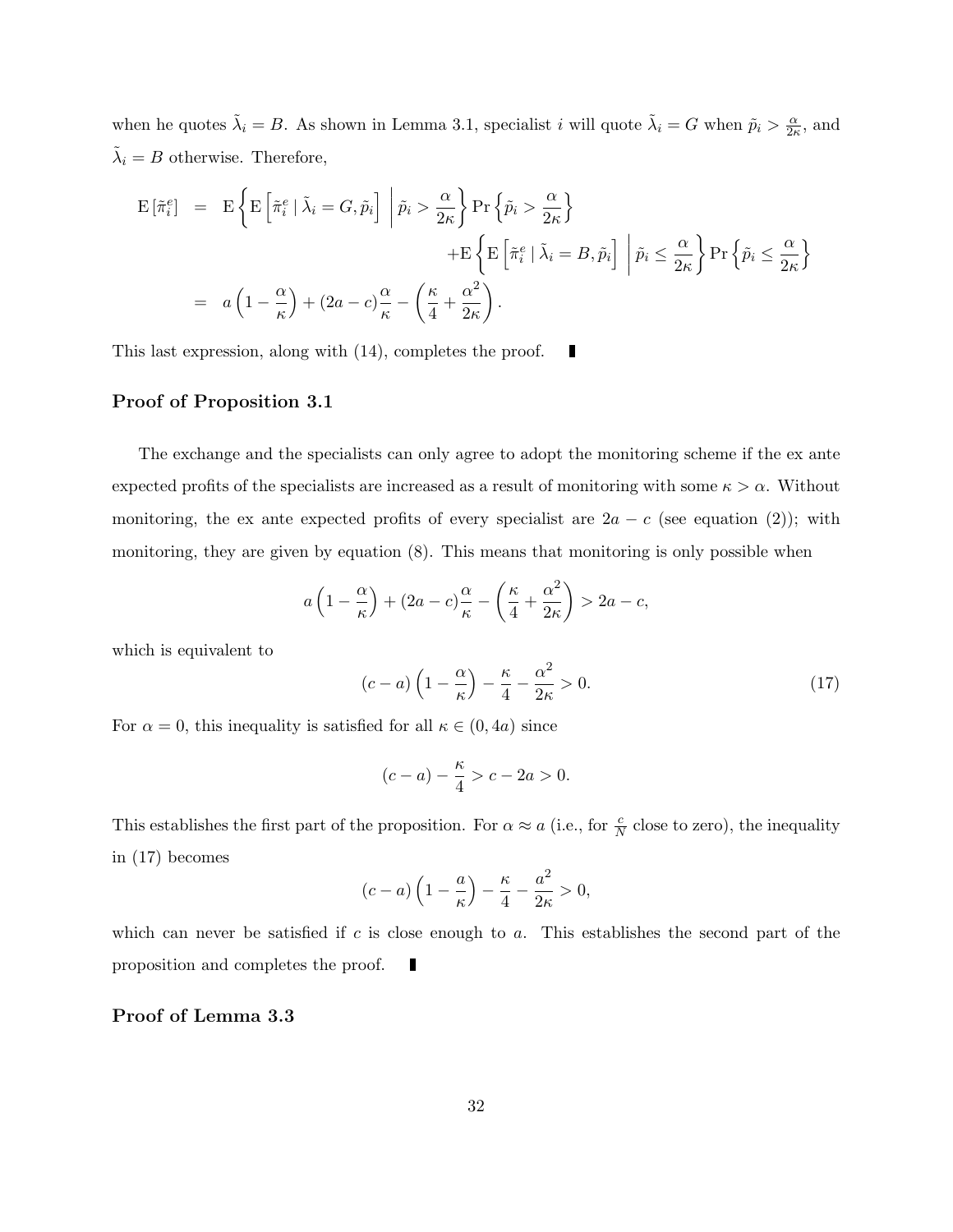Upon learning  $\tilde{p}_i$ , the specialist prefers halting to quoting a conservative price schedule if

$$
0 > a - \left(\frac{1}{2} - \tilde{p}_i\right) \quad \Leftrightarrow \quad \tilde{p}_i < \frac{1}{2} - \frac{a}{\kappa}.\tag{18}
$$

Similarly, the specialist prefers halting to quoting an aggressive price schedule if

$$
0 > a + \alpha - \left(\frac{1}{2} + \tilde{p}_i\right) \quad \Leftrightarrow \quad \tilde{p}_i > \frac{a + \alpha}{\kappa} - \frac{1}{2}.\tag{19}
$$

Halting is preferred to quoting any price schedule when both (18) and (19) are satisfied. For  $\kappa < 2a + \alpha$ , this is impossible. For  $\kappa \in [2a + \alpha, 2(a + \alpha)]$ , this occurs when

$$
\frac{a+\alpha}{\kappa} - \frac{1}{2} < \tilde{p}_i < \frac{1}{2} - \frac{a}{\kappa}.\tag{20}
$$

Finally, for  $\kappa > 2(a+\alpha)$ ,  $\frac{a+\alpha}{\kappa} - \frac{1}{2} < 0$  and (19) is always satisfied, so that (20) reduces to (18). This completes the proof.

### **Proof of Lemma 3.4**

We use the same strategy and notation as in the proof of Lemma 3.2. First, suppose that  $\kappa \in (\alpha, 2a + \alpha)$ . As shown in Lemma 3.3, the specialist never halts when  $\kappa$  is in this range. His decision to quote a conservative or an aggressive price schedule therefore depends on whether (7) is satisfied or not. When the exchange learns  $\tilde{p}_i$  at the beginning of the period, it halts whenever it expects the specialist to quote an aggressive price schedule (i.e., when  $\tilde{p}_i \leq \frac{\alpha}{2\kappa}$ ), and then  $\tilde{\pi}_i^e = 0$ . Thus, for this range of  $\kappa$ , we can use (15) and (16) to get

$$
\begin{split}\n\mathbf{E}\left[\tilde{\pi}_{i}^{e}\right] &= \mathbf{E}\left\{\mathbf{E}\left[\tilde{\pi}_{i}^{e}\mid\tilde{\lambda}_{i}=G,\tilde{p}_{i}\right]\,\bigg|\,\tilde{p}_{i} > \frac{\alpha}{2\kappa},\text{no halt}\right\}\Pr\left\{\tilde{p}_{i} > \frac{\alpha}{2\kappa},\text{no halt}\right\} \\
&\quad + \mathbf{E}\left\{\mathbf{E}\left[\tilde{\pi}_{i}^{e}\mid\tilde{\lambda}_{i}=B,\tilde{p}_{i}\right]\,\bigg|\,\tilde{p}_{i} \leq \frac{\alpha}{2\kappa},\text{no halt}\right\}\Pr\left\{\tilde{p}_{i} \leq \frac{\alpha}{2\kappa},\text{no halt}\right\} \\
&= \mathbf{E}\left\{a - \kappa\left(\frac{1}{2} - \tilde{p}_{i}\right)\,\bigg|\,\tilde{p}_{i} > \frac{\alpha}{2\kappa}\right\}\Pr\left\{\tilde{p}_{i} > \frac{\alpha}{2\kappa}\right\} \\
&\quad + \mathbf{E}\left\{2a - c - \kappa\left(\frac{1}{2} + \tilde{p}_{i}\right)\,\bigg|\,\tilde{p}_{i} \leq \frac{\alpha}{2\kappa}\right\}\left(1 - q\right)\Pr\left\{\tilde{p}_{i} \leq \frac{\alpha}{2\kappa}\right\} \\
&= \int_{\frac{\alpha}{2\kappa}}^{\frac{1}{2}}\left[a - \kappa\left(\frac{1}{2} - p\right)\right]2\,dp + (1 - q)\int_{0}^{\frac{\alpha}{2\kappa}}\left[2a - c - \kappa\left(\frac{1}{2} + p\right)\right]2\,dp \\
&= a\left(1 - \frac{\alpha}{\kappa}\right) - \kappa\left(\frac{1}{4} - \frac{\alpha}{2\kappa} + \frac{\alpha^{2}}{4\kappa^{2}}\right) + (1 - q)(2a - c)\frac{\alpha}{\kappa} - (1 - q)\kappa\left(\frac{1}{4} + \frac{\alpha^{2}}{2\kappa^{2}}\right).\n\end{split}
$$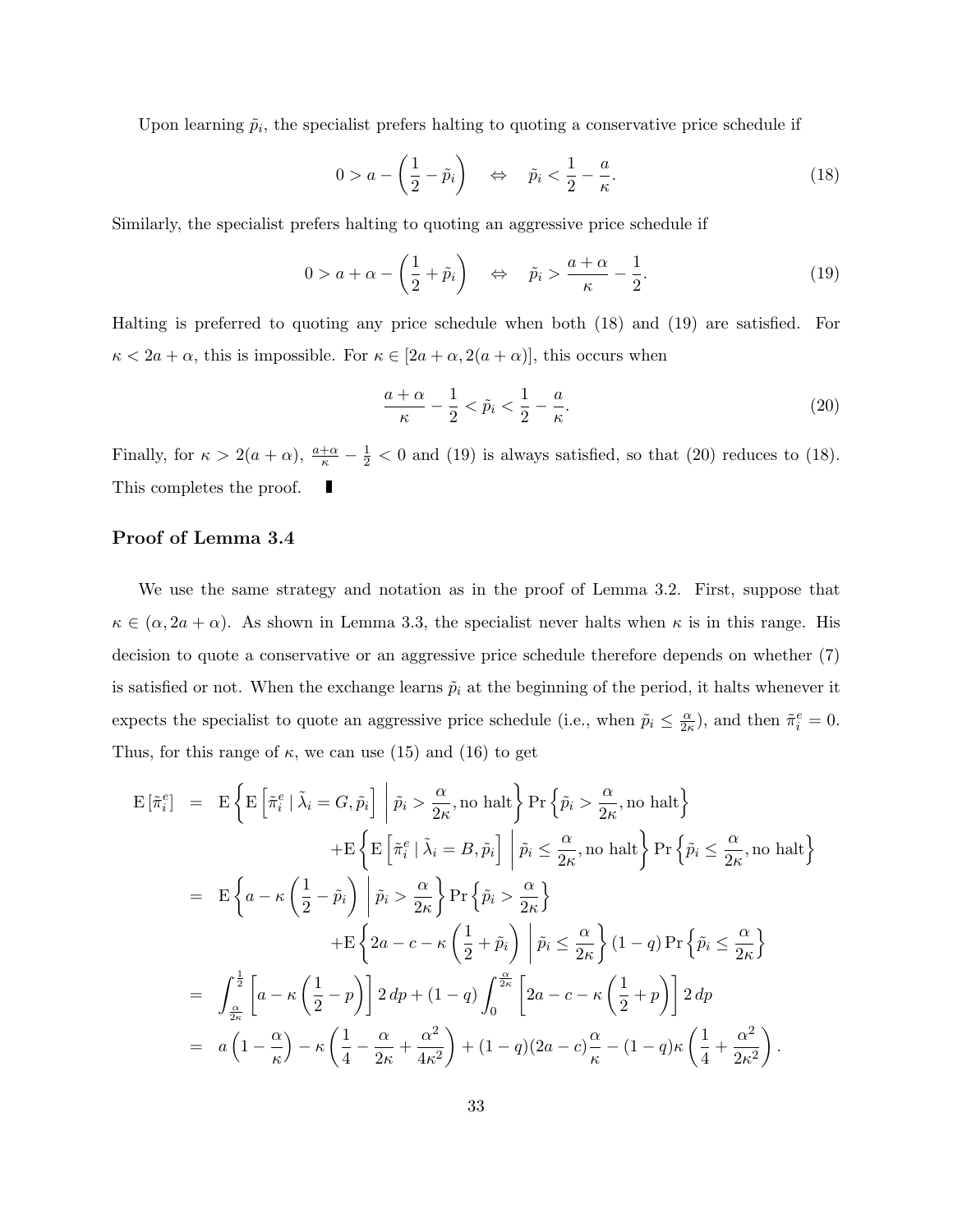This expression yields the first line of (9). Now suppose that  $\kappa \in [2a + \alpha, 2(a + \alpha)]$ . Lemmas 3.1 and 3.3 tell us that the specialist, when the exchange does not halt, will quote an aggressive price schedule for  $\tilde{p}_i \in \left[0, \frac{a+\alpha}{\kappa} - \frac{1}{2}\right]$ , will halt for  $\tilde{p}_i \in \left(\frac{a+\alpha}{\kappa} - \frac{1}{2}, \frac{1}{2} - \frac{a}{\kappa}\right)$ , and will quote a conservative price schedule for  $\tilde{p}_i \in \left[\frac{1}{2} - \frac{a}{\kappa}, \frac{1}{2}\right]$ . When the exchange does observe  $\tilde{p}_i$ , it calls a halt for  $\tilde{p}_i \in$  $\left[0, \frac{a+\alpha}{\kappa} - \frac{1}{2}\right]$ . Thus,

$$
\begin{split}\n\mathbf{E}\left[\tilde{\pi}_{i}^{e}\right] &= \mathbf{E}\left\{\mathbf{E}\left[\tilde{\pi}_{i}^{e}\mid\tilde{\lambda}_{i}=G,\tilde{p}_{i}\right]\,\,\bigg|\,\,\tilde{p}_{i} > \frac{\alpha}{2\kappa},\text{no halt}\right\}\,\text{Pr}\left\{\tilde{p}_{i} > \frac{\alpha}{2\kappa},\text{no halt}\right\} \\
&\quad + \mathbf{E}\left\{\mathbf{E}\left[\tilde{\pi}_{i}^{e}\mid\tilde{\lambda}_{i}=B,\tilde{p}_{i}\right]\,\,\bigg|\,\,\tilde{p}_{i} \leq \frac{\alpha}{2\kappa},\text{no halt}\right\}\,\text{Pr}\left\{\tilde{p}_{i} \leq \frac{\alpha}{2\kappa},\text{no halt}\right\} \\
&= \mathbf{E}\left\{a - \kappa\left(\frac{1}{2} - \tilde{p}_{i}\right)\,\,\bigg|\,\tilde{p}_{i} > \frac{1}{2} - \frac{a}{\kappa}\right\}\,\text{Pr}\left\{\tilde{p}_{i} > \frac{1}{2} - \frac{a}{\kappa}\right\} \\
&\quad + \mathbf{E}\left\{2a - c - \kappa\left(\frac{1}{2} + \tilde{p}_{i}\right)\,\,\bigg|\,\tilde{p}_{i} \leq \frac{a + \alpha}{\kappa} - \frac{1}{2}\right\}\,\text{(1 - q)\,Pr}\left\{\tilde{p}_{i} \leq \frac{a + \alpha}{\kappa} - \frac{1}{2}\right\} \\
&= \int_{\frac{1}{2} - \frac{a}{\kappa}}^{\frac{1}{2}}\left[a - \kappa\left(\frac{1}{2} - p\right)\right]2\,dp + \text{(1 - q)\,}\int_{0}^{\frac{a + \alpha}{\kappa} - \frac{1}{2}}\left[2a - c - \kappa\left(\frac{1}{2} + p\right)\right]2\,dp \\
&= \frac{2a^{2}}{\kappa} - \kappa\frac{a^{2}}{\kappa^{2}} + \text{(1 - q)(2a - c)\,\left[\frac{2(a + \alpha)}{\kappa} - 1\right] - \text{(1 - q)\,}\left[\left(\frac{a + \alpha}{\kappa}\right)^{2} - \frac{1}{4}\right],\n\end{split}
$$

which yields the second line of (9). Finally, suppose that  $\kappa \in (2(a+\alpha), \infty)$ . In this case, Lemmas 3.1 and 3.3 imply that the specialist never quotes an aggressive price schedule, so that the exchange never halts trading. The specialist quotes a conservative price schedule when  $\tilde{p}_i > \frac{1}{2} - \frac{a}{\kappa}$  and halts otherwise. We then have

$$
\begin{split} \mathbf{E}\left[\tilde{\pi}_{i}^{e}\right] &= \mathbf{E}\left\{\mathbf{E}\left[\tilde{\pi}_{i}^{e}\mid\tilde{\lambda}_{i}=G,\tilde{p}_{i}\right]\,\bigg|\,\tilde{p}_{i} > \frac{\alpha}{2\kappa},\text{no halt}\right\} \mathbf{Pr}\left\{\tilde{p}_{i} > \frac{\alpha}{2\kappa},\text{no halt}\right\} \\ &+ \mathbf{E}\left\{\mathbf{E}\left[\tilde{\pi}_{i}^{e}\mid\tilde{\lambda}_{i}=B,\tilde{p}_{i}\right]\,\bigg|\,\tilde{p}_{i} \leq \frac{\alpha}{2\kappa},\text{no halt}\right\} \mathbf{Pr}\left\{\tilde{p}_{i} \leq \frac{\alpha}{2\kappa},\text{no halt}\right\} \\ &= \mathbf{E}\left\{a - \kappa\left(\frac{1}{2} - \tilde{p}_{i}\right)\,\bigg|\,\tilde{p}_{i} > \frac{1}{2} - \frac{a}{\kappa}\right\} \mathbf{Pr}\left\{\tilde{p}_{i} > \frac{1}{2} - \frac{a}{\kappa}\right\} + 0 \\ &= \int_{\frac{1}{2} - \frac{a}{\kappa}}^{\frac{1}{2}} \left[a - \kappa\left(\frac{1}{2} - p\right)\right] 2 \, dp = \frac{2a^{2}}{\kappa} - \kappa\frac{a^{2}}{\kappa^{2}} = \frac{a^{2}}{\kappa}, \end{split}
$$

I

and this yields the third line of (9).

### **Proof of Proposition 3.2**

To prove this result, we need to show that the expression for  $E[\tilde{\pi}_i]$  in Lemma 3.4 is bigger than that in Lemma 3.2 for any  $\kappa > \alpha$ . First, suppose that  $\kappa \in (\alpha, 2a + \alpha)$ . The difference between the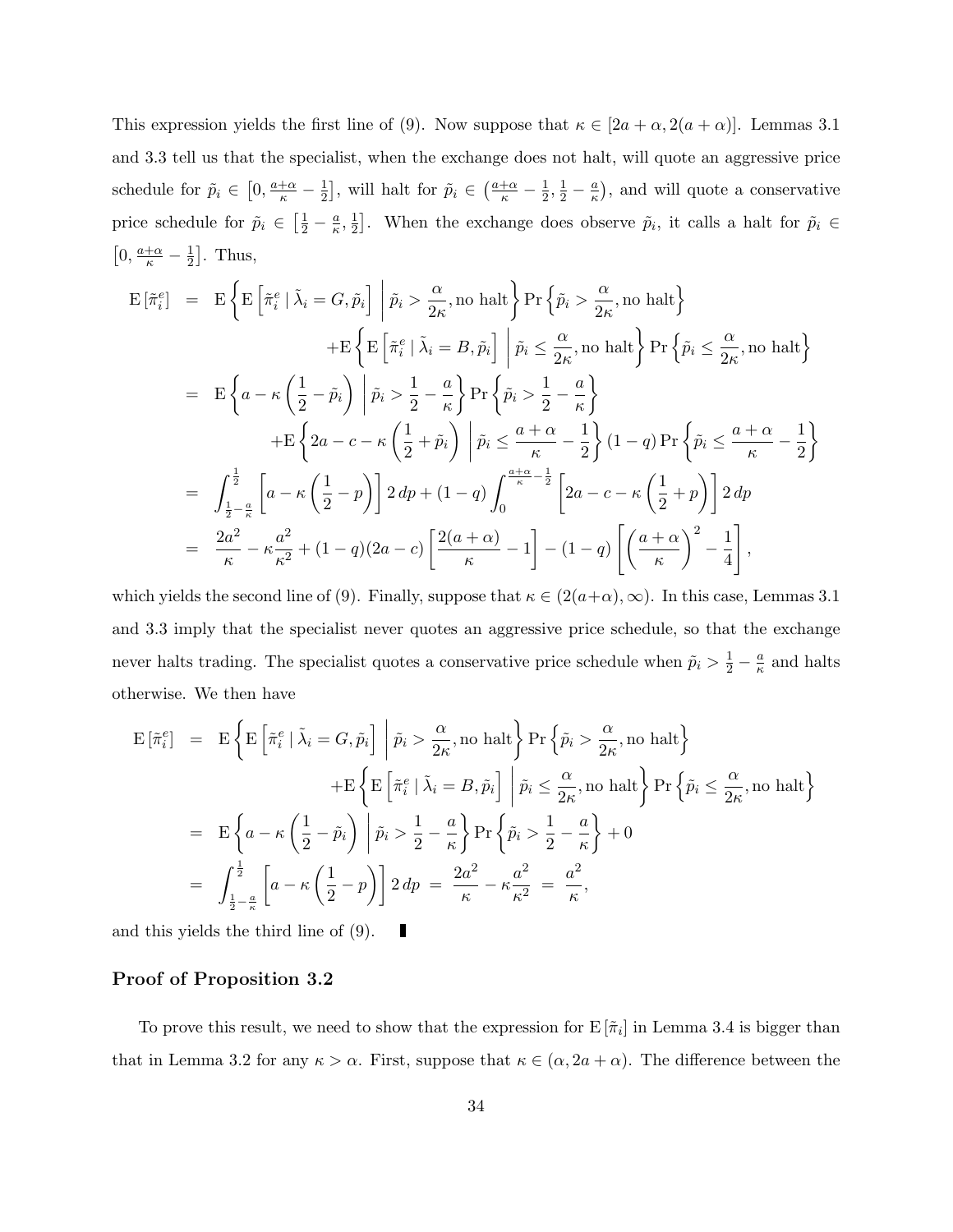two expressions is then

$$
\left[a\left(1-\frac{\alpha}{\kappa}\right)+(1-q)(2a-c)\frac{\alpha}{\kappa}-\frac{\kappa}{4}-\frac{\alpha^2}{2\kappa}+q\frac{\alpha}{2}\left(1+\frac{\alpha}{2\kappa}\right)\right]
$$

$$
-\left[a\left(1-\frac{\alpha}{\kappa}\right)+(2a-c)\frac{\alpha}{\kappa}-\frac{\kappa}{4}-\frac{\alpha^2}{2\kappa}\right]=q(c-2a)+q\frac{\alpha}{2}\left(1+\frac{\alpha}{2\kappa}\right)>0.
$$

Now suppose that  $\kappa \in [2a+\alpha,2(a+\alpha)].$  The difference is now

$$
\begin{aligned}\n&\left\{\frac{2a^2}{\kappa} + \overbrace{(1-q)}\overbrace{(2a-c)}\left[\frac{2(a+\alpha)}{\kappa} - 1\right] - \frac{a^2}{\kappa} - (1-q)\left[\frac{(a+\alpha)^2}{\kappa} - \frac{\kappa}{4}\right]\right\} \\
&- \left\{a\left(1-\frac{\alpha}{\kappa}\right) + (2a-c)\frac{\alpha}{\kappa} - \frac{\kappa}{4} - \frac{\alpha^2}{2\kappa}\right\} \\
&\geq \left\{\frac{2a^2}{\kappa} + (2a-c)\left[\frac{2(a+\alpha)}{\kappa} - 1\right] - \frac{a^2}{\kappa} - \left[\frac{(a+\alpha)^2}{\kappa} - \frac{\kappa}{4}\right] + q\kappa\left[\left(\frac{a+\alpha}{\kappa}\right)^2 - \frac{\kappa}{4}\right] - \left\{a\left(1-\frac{\alpha}{\kappa}\right) + (2a-c)\frac{\alpha}{\kappa} - \frac{\kappa}{4} - \frac{\alpha^2}{2\kappa}\right\} \\
&\geq \frac{a^2}{\kappa} + \overbrace{(2a-c)}\left[\frac{2a+\alpha}{\kappa} - 1\right] - \frac{a^2 + 2a\alpha + \alpha^2}{\kappa} + \frac{\kappa}{2} - a + \frac{a\alpha}{\kappa} + \frac{\alpha^2}{2\kappa} \\
&\geq \frac{a^2}{\kappa}\left[-a\alpha - \frac{\alpha^2}{2} + \frac{\kappa^2}{2} - a\kappa\right] \\
&\geq \frac{1}{\kappa}\left[-a\alpha - \frac{\alpha^2}{2} + \frac{\kappa^2}{2} - a\kappa\right] \\
&\geq \frac{1}{\kappa}\left[-a\alpha - \frac{\alpha^2}{2} + \frac{\kappa^2}{2\kappa} - a\kappa\right] \\
&\geq \frac{a}{2\kappa}(2a+\alpha) > 0.\n\end{aligned}
$$

Finally, suppose that  $\kappa \in (2(a + \alpha), \infty)$ . In this case, the difference is

$$
\frac{a^2}{\kappa} - \left[ a\left(1 - \frac{\alpha}{\kappa}\right) + \overbrace{(2a-c)}^{\leq 0} \frac{\alpha}{\kappa} - \frac{\kappa}{4} - \frac{\alpha^2}{2\kappa} \right] > \frac{a^2}{\kappa} - a + \overbrace{\frac{a\alpha}{\kappa}}^{\geq 0} + \frac{\kappa}{4} + \frac{\alpha^2}{2\kappa} > \frac{1}{\kappa} \left( a - \frac{\kappa}{2} \right)^2 > 0.
$$

This completes the proof. П

### **Proof of Proposition 3.3**

We need to find a  $\kappa > \alpha$  such that E  $[\tilde{\pi}_i]$  in Lemma 3.4 is greater than  $2a - c$ . Take  $\kappa = 2(a + \alpha)$ . Then, using equation (9), we have

$$
\mathrm{E}\left[\tilde{\pi}_i\right] = \frac{a^2}{2(a+\alpha)} > 0 > 2a - c. \quad \blacksquare
$$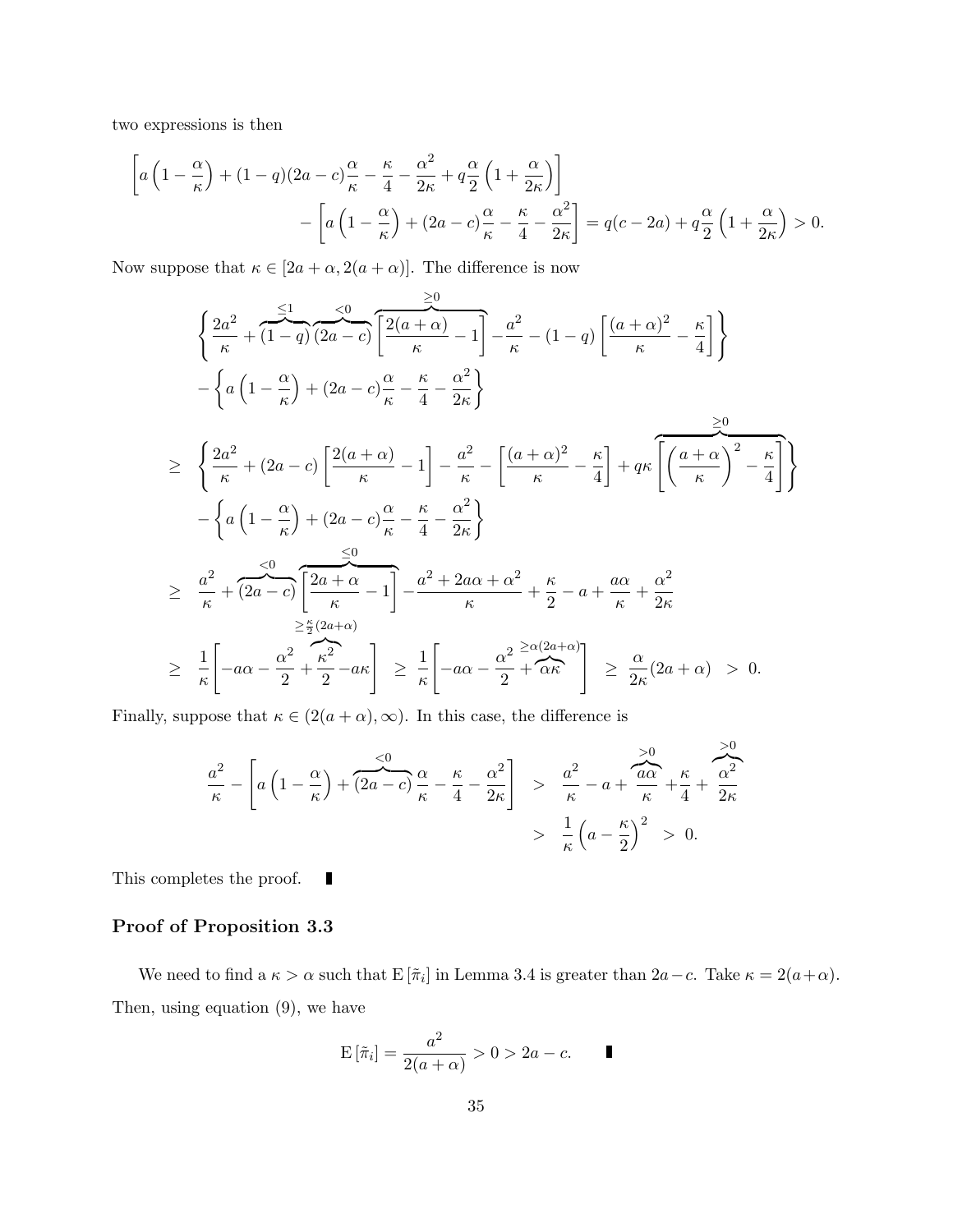### **Proof of Proposition 4.1**

We need to show that  $E[\tilde{p}_i | \text{halt}] < \frac{1}{4} = E[\tilde{p}_i]$ . For  $\kappa \in (\alpha, 2a + \alpha)$ , this is trivial, since halts are only called by the exchange when  $\tilde{p}_i \in [0, \frac{\alpha}{2k}] \subset [0, \frac{1}{2}]$ . This is also trivial for  $\kappa \in (2(a + \alpha), \infty)$ , since halts are then only called by the specialist when  $\tilde{p}_i \in \left[0, \frac{1}{2} - \frac{a}{\kappa}\right] \subset \left[0, \frac{1}{2}\right]$ . So it only remains to show that this is true for  $\kappa \in [2a + \alpha, 2(a + \alpha)]$ . In that case,

$$
E[\tilde{p}_i | \text{halt}]
$$
\n
$$
= \frac{qE[\tilde{p}_i | \tilde{p}_i \leq \frac{1}{2} - \frac{a}{\kappa}] \Pr \{ \tilde{p}_i \leq \frac{1}{2} - \frac{a}{\kappa} \} + (1 - q)E[\tilde{p}_i | \frac{a + \alpha}{\kappa} < \tilde{p}_i \leq \frac{1}{2} - \frac{a}{\kappa}] \Pr \{ \frac{a + \alpha}{\kappa} - \frac{1}{2} < \tilde{p}_i \leq \frac{1}{2} - \frac{a}{\kappa} \} - \frac{q \Pr \{ \tilde{p}_i \leq \frac{1}{2} - \frac{a}{\kappa} \} + (1 - q) \Pr \{ \frac{a + \alpha}{\kappa} - \frac{1}{2} < \tilde{p}_i \leq \frac{1}{2} - \frac{a}{\kappa} \} - \frac{q \int_0^{\frac{1}{2} - \frac{a}{\kappa}} 2p \, dp + (1 - q) \int_{\frac{a + \alpha}{\kappa} - \frac{1}{2}}^{\frac{1}{2} - \frac{a}{\kappa}} 2p \, dp
$$
\n
$$
= \frac{q \int_0^{\frac{1}{2} - \frac{a}{\kappa}} 2p \, dp + (1 - q) \left( 1 - \frac{2a}{\kappa} - \frac{2(a + \alpha)}{\kappa} + 1 \right)}{q \left( 1 - \frac{2a}{\kappa} \right)^2 + (1 - q) \left[ \left( \frac{1}{2} - \frac{a}{\kappa} \right)^2 - \left( \frac{a + \alpha}{\kappa} - \frac{1}{2} \right)^2 \right]}
$$
\n
$$
= \frac{1}{4} \frac{q(\kappa - 2a)^2 + (1 - q)4\alpha(\kappa - 2a - \alpha)}{q(\kappa - 2a) + (1 - q)2\kappa(\kappa - 2a - \alpha)}.
$$

This last quantity will be smaller than  $\frac{1}{4}$  if and only if

$$
q(\kappa-2a)^2 + (1-q)4\alpha(\kappa-2a-\alpha) < q\kappa(\kappa-2a) + (1-q)2\kappa(\kappa-2a-\alpha).
$$

Since this inequality is linear in q, it is sufficient to verify that it holds for  $q = 0$  and  $q = 1$ . For  $q = 0$ , we need to verify that  $\kappa > 2\alpha$ , which is true since  $\kappa > 2a + \alpha > 2\alpha + \alpha > 2\alpha$ . For  $q = 1$ , we need to verify that  $\kappa - 2a < \kappa$ , which is obviously true. This completes the proof.

### **Proof of Proposition 4.2**

This result only applies to values of  $\kappa \in [2a + \alpha, 2(a + \alpha)]$ , since this is the only range in which halts can be called by either the exchange or the specialist. In that range, the exchange calls a halt when  $\tilde{p}_i \in \left[0, \frac{a+\alpha}{\kappa} - \frac{1}{2}\right]$ , whereas the specialist calls one when  $\tilde{p}_i \in \left(\frac{a+\alpha}{\kappa} - \frac{1}{2}, \frac{1}{2} - \frac{a}{\kappa}\right)$ . The result easily follows. ш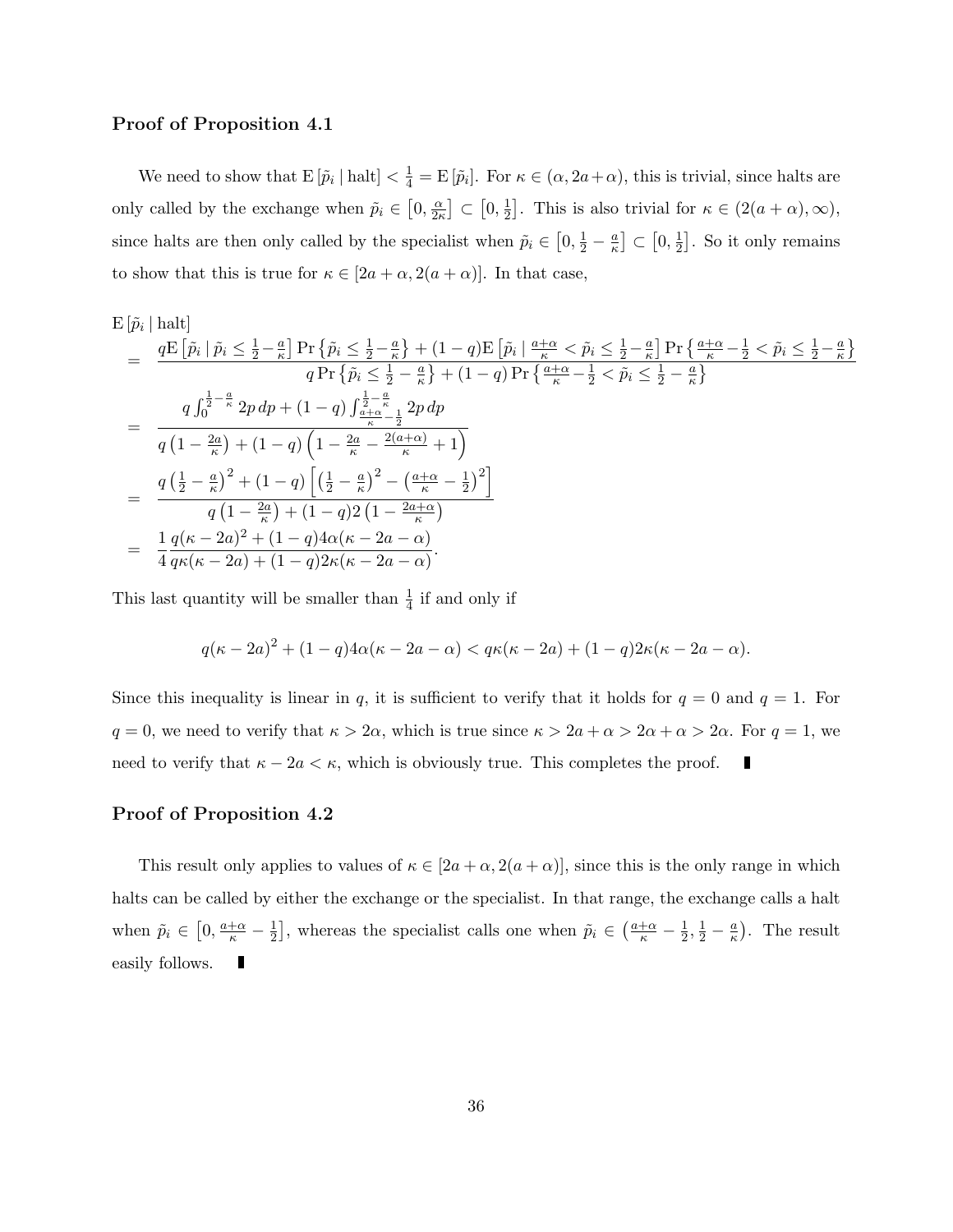### **Footnotes**

<sup>1</sup>We say that the specialist solicits, rather than calls, a halt to conform to the rules in effect at the NYSE (our data source). At the NYSE, only a floor official can call a halt, not the specialist.

<sup>2</sup>Halts in individual-stock trading differ from market-wide circuit breakers. Halts are called subjectively in response to that stock's market conditions; circuit breakers go into effect objectively, generally as a result of excessive price moves. This difference has often been neglected by the literature on trading halts; an exception is the work by Subrahmanyam (1995).

<sup>3</sup>This analogy was pointed out by an anonymous referee.

<sup>4</sup>For example, the NYSE collects fees from its specialists in exchange for the right to make a market. These fees come in the form of a fraction of the total trade volume handled by each specialist, in addition to a fixed annual fee. Modeling these fees explicitly would add little to the economics of the paper.

<sup>5</sup>This negative externality can be interpreted as the present value of all the costs imposed by traders on the exchange following a period of aggressive behavior by a specialist.

<sup>6</sup>For example, the relationship between the specialist and the exchange's customers is at the heart of Benveniste, Marcus and Wilhelm's (1992) market-making model.

<sup>7</sup>In our model, price schedules are either conservative or aggressive, and it is common knowledge that the exchange prefers the conservative schedule. The only uncertainty for the exchange is whether or not the specialist quoted it. In practice, the problem of determining the "conservative" (i.e., efficient) price schedule is itself probably just as difficult as that of inferring whether or not the specialist quoted it. We suspect that a simple modification to the model would facilitate this extra layer of uncertainty without altering our basic results. However the added complexity (two sources of uncertainty as opposed to just one) would not add any intuition. We will come back to this issue in our empirical analysis.

<sup>8</sup>The assumption that  $\tilde{p}_i$  is independent across periods is made for tractability purposes: it allows us to treat one period at a time. In general, we should expect the precision process to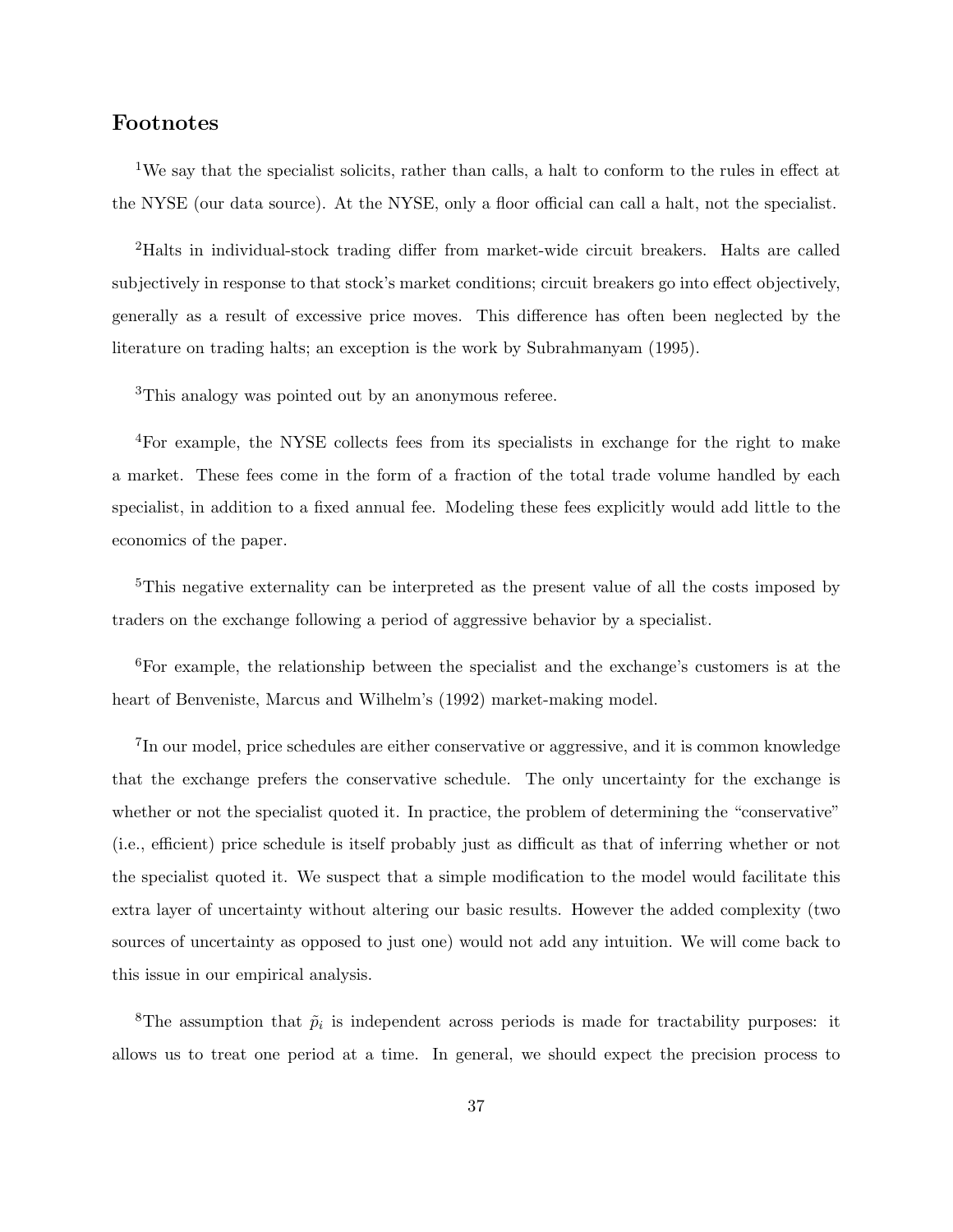be autocorrelated. As our analysis will make clear, the main predictions of the model would be unaffected with this more general structure.

<sup>9</sup>In what follows, we assume that this is all the information that the exchange can use, that is we interpret  $\tilde{\theta}_i$  as the total ex post information of the exchange. In particular, we assume that this information includes the prior distribution for the price schedule  $\tilde{\lambda}_i$  quoted by the specialist in equilibrium.

<sup>10</sup>We also refer to this penalty as a tax, following Pigou  $(1932)$ .

<sup>11</sup>We assume that halting without knowing  $\tilde{p}_i$  is never optimal for the exchange. Otherwise, closing the exchange altogether would be the best alternative.

 $12$ Of course, in reality, the halt itself may impose some externality as well (Grossman, 1990). The important issue is that halting causes less of an externality than continuous trading in these situations. Without loss of generality, the model simply assumes that no externality are caused by halts.

<sup>13</sup>Of course, excess volatility or extreme information events would probably increase the information asymmetries between the exchange and the specialists, and so would be associated with more halts than regular situations. But they are certainly not necessary for halts to occur.

<sup>14</sup>This will be documented later in Table 1.

<sup>15</sup>These include the removal of any quotes or transactions with: price below \$1 or above \$200; change in quotes over \$2; specially coded trades; opening and closing trades; quotes with sizes of zero or 100 shares; percentage price moves greater than 50%; spreads greater than 20% of the previous spread midpoint. These filters are taken principally from Blume and Goldstein (1997). The largest cut came from restricting attention to stocks which have on average at least 5 trades per day. Taken together, these filters accounted for the removal of about 1.5% of the available data.

<sup>16</sup>Stocks on the NYSE must open within 20 minutes. Any stock that fails to do so becomes an officially delayed open, and must open according to the procedures outlined with a halt.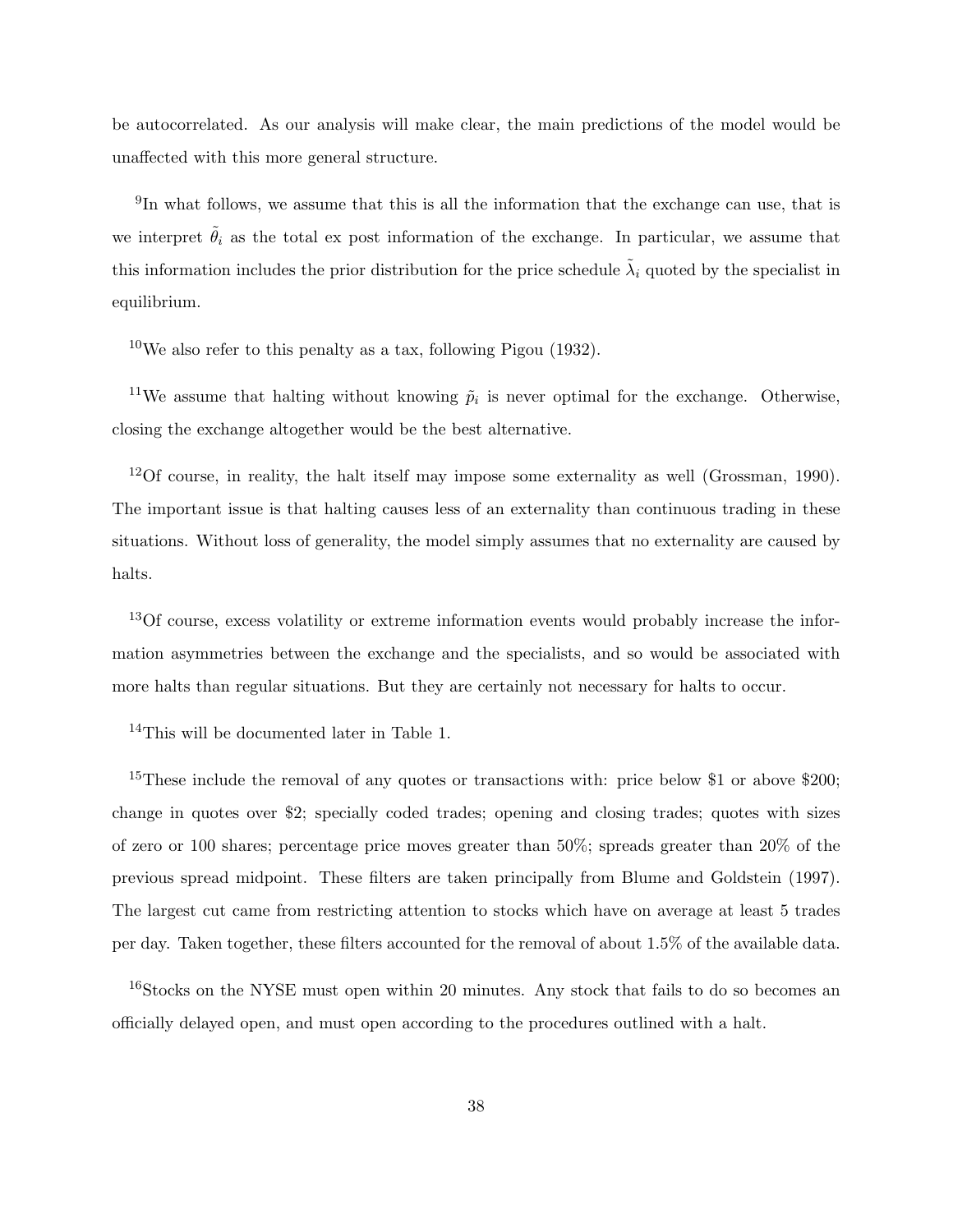<sup>17</sup>We have repeated all of our analysis with ten trades and twenty trades, with no meaningful difference in results. We only present the results with five trades as they allow a finer partition around trading halts.

<sup>18</sup>The average number of trades per trading interval turns out to be smaller than 5.0 in the control sample because we did not allow any trading interval in that sample to overlap the overnight period. In other words, because the six and a half hour trading days do not contain an exact integer number of periods that have the required length, we end up truncating the last such period.

<sup>19</sup>In results not presented here, multiple regressions adding higher powers of trade imbalance or transformed trade imbalance did not significantly improve explanatory power.

<sup>20</sup>We are grateful to an anonymous referee for suggesting this approach.

 $21$ We also performed the analysis by comparing the actual regression coefficients in the halt and control samples, that is without the use of percentiles. The results were qualitatively similar.

 $22$ We considered many specifications for these regressions: with and without square terms, with and without cross-controls. The results were essentially the same with all specifications.

<sup>23</sup>See rule 104¶2104.11 of the New York Stock Exchange Guide.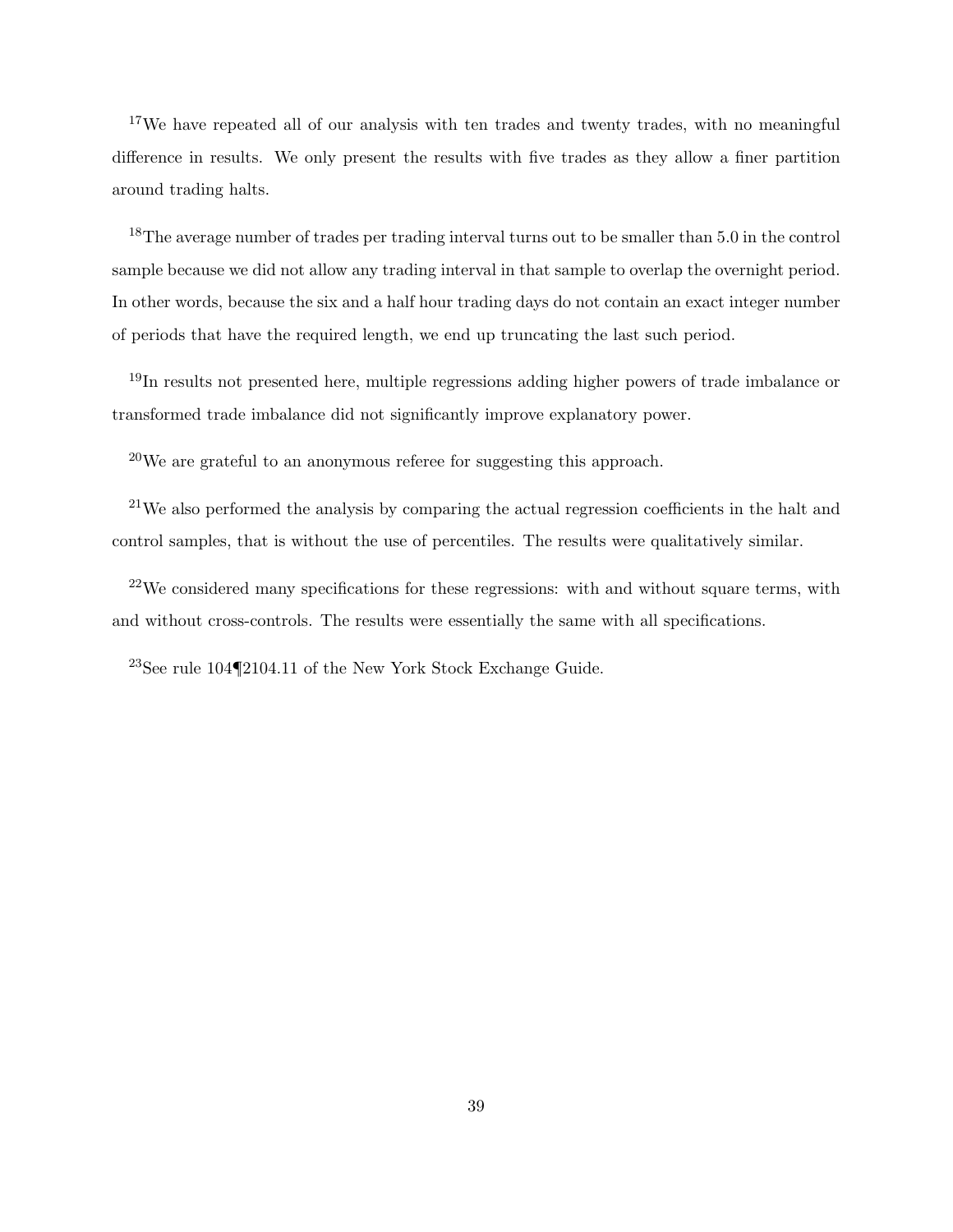## **References**

Baumol, W. J, 1972, "On Taxation and the Control of Externalities," American Economic Review, 62, 307-322.

Benveniste, L. M., A. J. Marcus, and W. J. Wilhelm, 1992, "What's Special About the Specialist?," Journal of Financial Economics, 32, 61-86.

Bhattacharya, U., and M. Spiegel, 1991, "Insiders, Outsiders, and Market Breakdowns," Review of Financial Studies, 4, 255-282.

Bhattacharya, U., and M. Spiegel, 1998, "Anatomy of a Market Failure: NYSE Trading Suspensions (1974-1988)," Journal of Business and Economic Statistics, 16, 216-226.

Blume, M. E., and M. A. Goldstein, 1997, "Quotes, Order Flow, and Price Discovery," Journal of Finance, 52, 221-244.

Buchanan, J. M., 1969, "External Diseconomies, Corrective Taxes, and Market Structure," American Economic Review, 59, 174-177.

Corwin, S. A., 1999, "Specialist Portfolios, Specialist Performance, and New Listing Allocations on the NYSE," working paper, University of Georgia.

Corwin, S. A., and M. L. Lipson, 2000, "Order Flow and Liquidity around NYSE Trading Halts," Journal of Finance, 55, 1771 - 1805.

DeMarzo, P. M., M. J. Fishman, and K. M. Hagerty, 2000, "The Enforcement Policy of a Self-Regulatory Organization," working paper, University of California at Berkeley.

Fischel, D. R., 1986, "Regulatory Conflict and Entry Regulation of New Futures Contracts," Journal of Business, 59, S85-S102.

Fischel, D. R., and S. J. Grossman, 1984, "Customer Protection in Futures and Securities Markets," Journal of Futures Markets, 4, 273-295.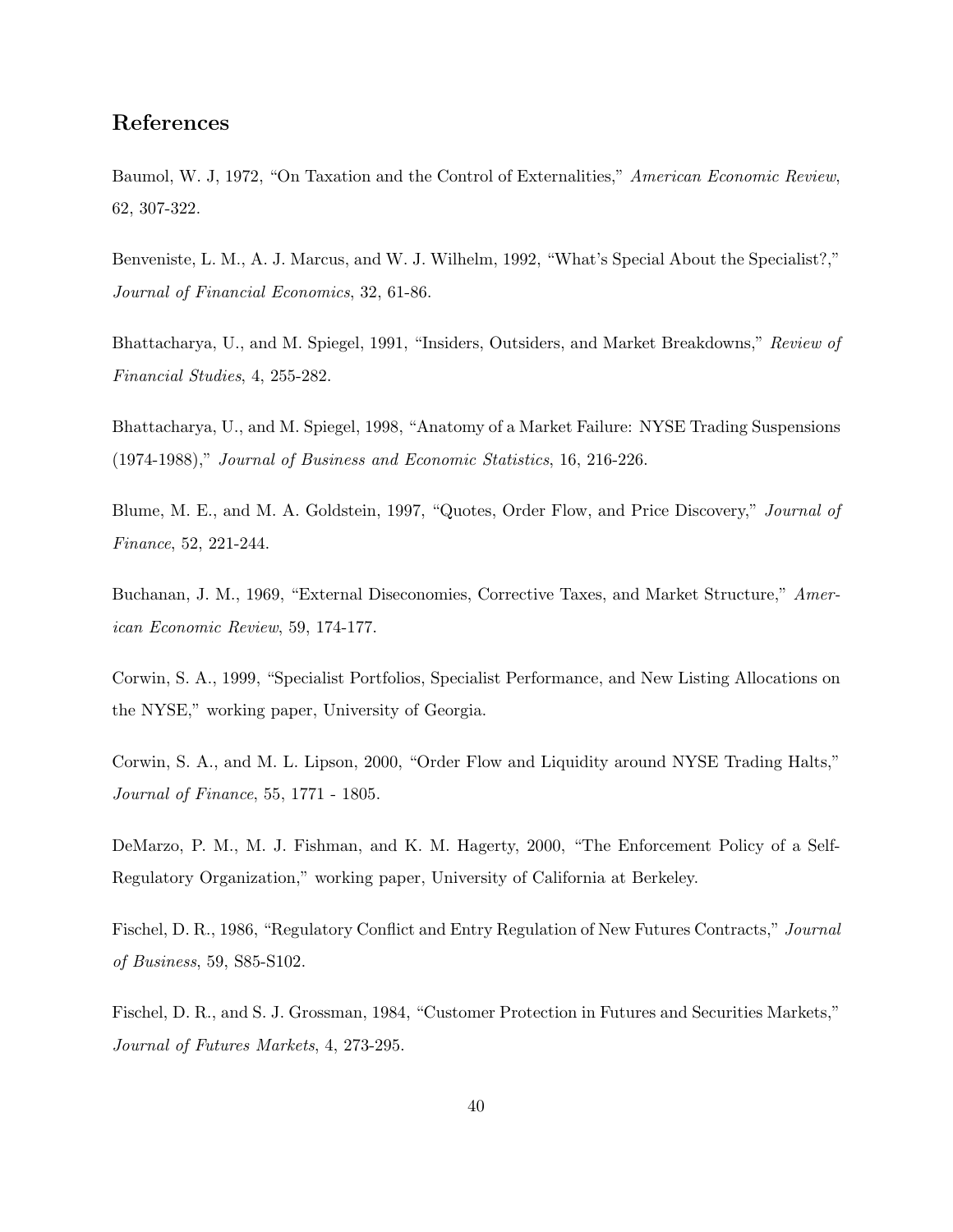Greenwald, B. C., and J. C. Stein, 1991, "Transactional Risk, Market Crashes, and the Role of Circuit Breakers," Journal of Business, 64, 443-462.

Grossman, S. J., 1990, "Institutional Investing and New Trading Technologies," in Market Volatility and Investor Confidence, New York Stock Exchange.

Groves, T., 1973, "Incentives in Teams," Econometrica, 41, 617-631.

Harris, L. E., 1998, "Circuit Breakers and Program Trading Limits: The Lessons Learned," in Robert E. Litan and Anthony M. Santomero (ed.), Papers on Financial Services, Brookings Institution Press, Washington, D.C.

Holmstrom, B., 1982, "Moral Hazard in Teams," Bell Journal of Economics, 13, 324-340.

Hopewell, M. H., and A. L. Schwartz Jr., 1978, "Temporary Trading Suspensions in Individual NYSE Securities," Journal of Finance, 33, 1355-1373.

Jones, C. M., G. Kaul, and M. L. Lipson, 1994, "Information, Trading, and Volatility," Journal of Financial Economics, 36, 127-154.

Kandel, E., and E. P. Lazear, 1992, "Peer Pressure and Partnerships," Journal of Political Economy, 100, 801-817.

King, R., G. Pownall, and G. Waymire, 1992, "Corporate Disclosure and Price Discovery Associated with NYSE Temporary Trading Halts," *Contemporary Accounting Research*, 8, 509-531.

Kryzanowski, L., 1979, "The Efficacy of Trading Suspensions: A Regulatory Action Designed to Prevent the Exploitation of Monopoly Information," Journal of Finance, 34, 1187-1200.

Kodres, L. E., and D. P. O'Brien, 1994, "The Existence of Pareto-Superior Limits," American Economic Review, 84, 919-932.

Kumar, P., and D. J. Seppi, 1994, "Information and Index Arbitrage," Journal of Business, 67, 481-509.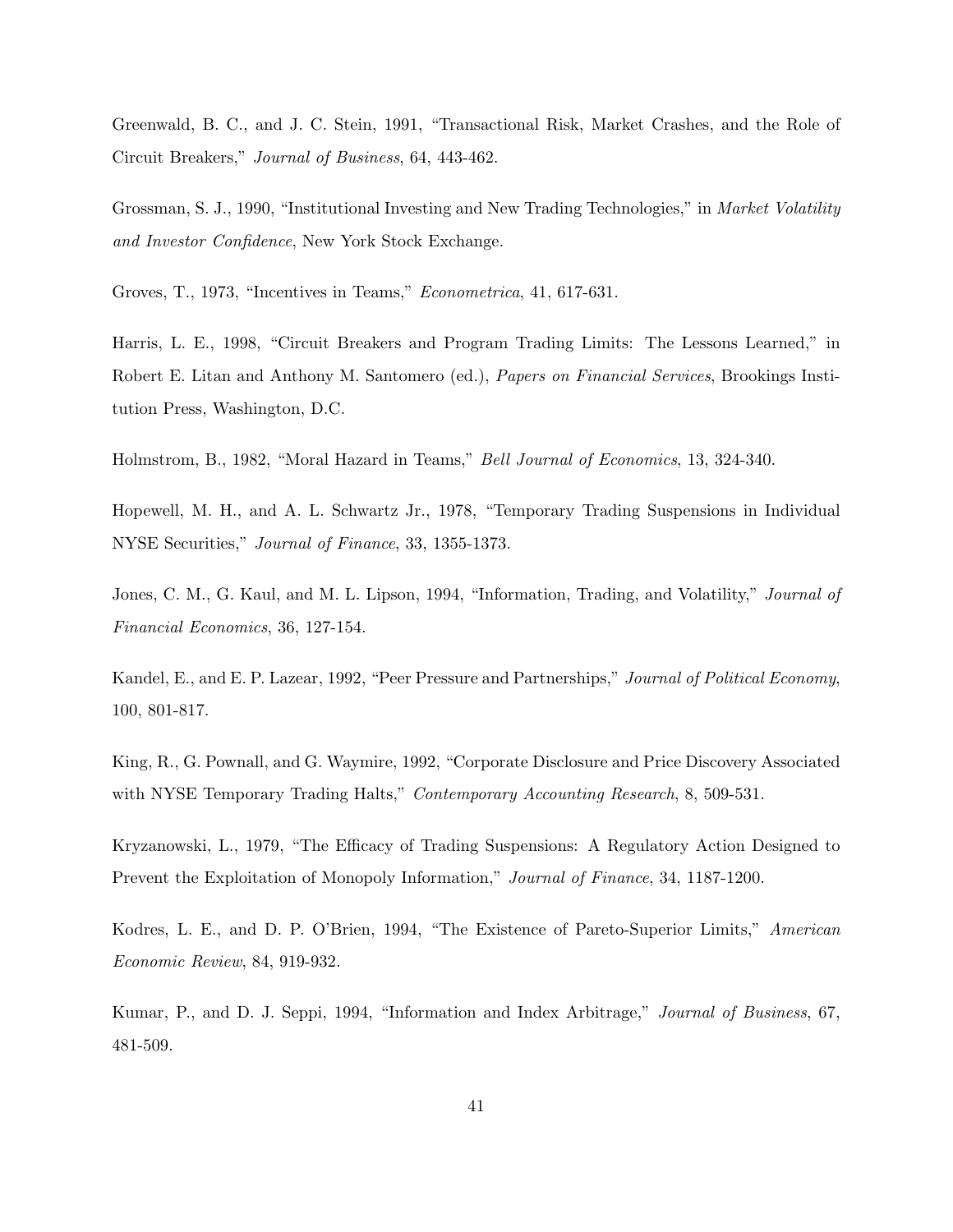Kyle, A. S., 1985, "Continuous Auctions and Insider Trading," Econometrica, 53, 1315-1335.

Kyle, A. S., 1988, "Trading Halts and Price Limits," Review of Futures Markets, 7, 426-434.

Lee, C. M. C., and M. J. Ready, 1991, "Inferring Trade Direction from Intraday Data," Journal of Finance, 46, 733-746.

Lee, C. M. C., M. J. Ready, and P. J. Seguin, 1994, "Volume, Volatility, and New York Stock Exchange Trading Halts," Journal of Finance, 49, 183-214.

Madhavan, A., and V. Panchapagesan, 2000, "Price Discovery in Auction Markets: A Look Inside the Black Box," Review of Financial Studies, 13, 627-658.

Mahoney, P. G., 1997, "The Exchange as a Regulator," Virginia Law Review, 83, 1453-1500.

Miller, M. H., 1991, Financial Innovations and Market Volatility, Blackwell, Cambridge, MA.

New York Stock Exchange, 2001, New York Stock Exchange Guide, Volume 2: Constitution and Rules, Commerce Clearing House, Inc., Chicago, IL.

Petersen, M. A., and S. Umlauf, 1994, "Quote Revisions and the Quoted Size: An Empirical Analysis," working paper, Northwestern University.

Pigou, A. C., 1932, The Economics of Welfare (4th ed.), MacMillan, London.

Pirrong, S. C., 1995, "The Self-Regulation of Commodity Exchanges: The Case of Market Manipulation," Journal of Law and Economics, 38, 141-206.

Spiegel, M., and A. Subrahmanyam, 2000, "Asymmetric Information and Disclosure Rules," forthcoming Journal of Financial Intermediation.

Subrahmanyam, A., 1994, "Circuit Breakers and Market Volatility: A Theoretical Perspective," Journal of Finance, 49, 237-254.

Subrahmanyam, A., 1995, "On Rules Versus Discretion in Procedures to Halt Trade," Journal of Economics and Business, 47, 1-16.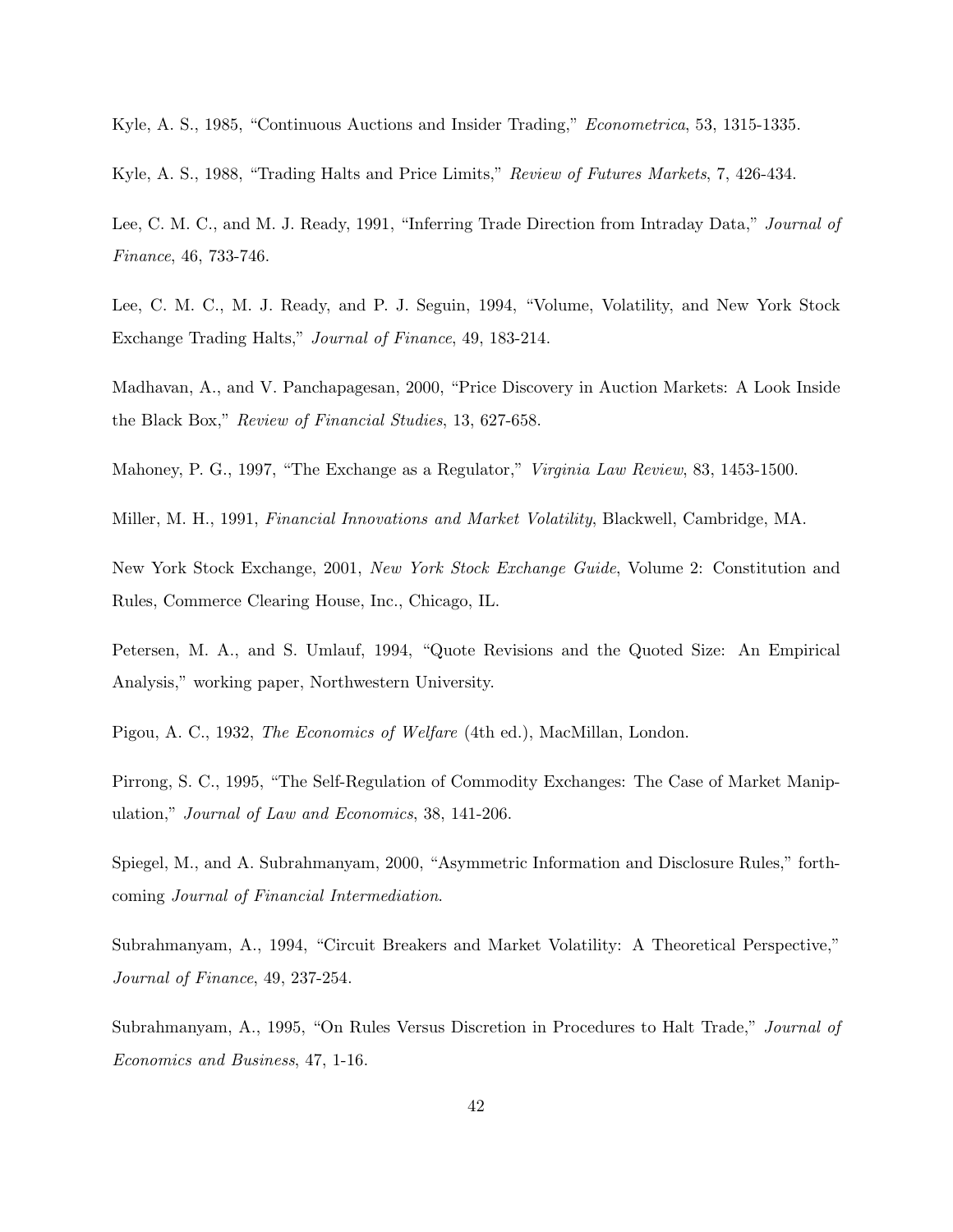Wu, L., 1998, "Market Reactions to the Hong Kong Trading Suspensions: Mandatory Versus Voluntary," Journal of Business Finance and Accounting, 25, 419-437.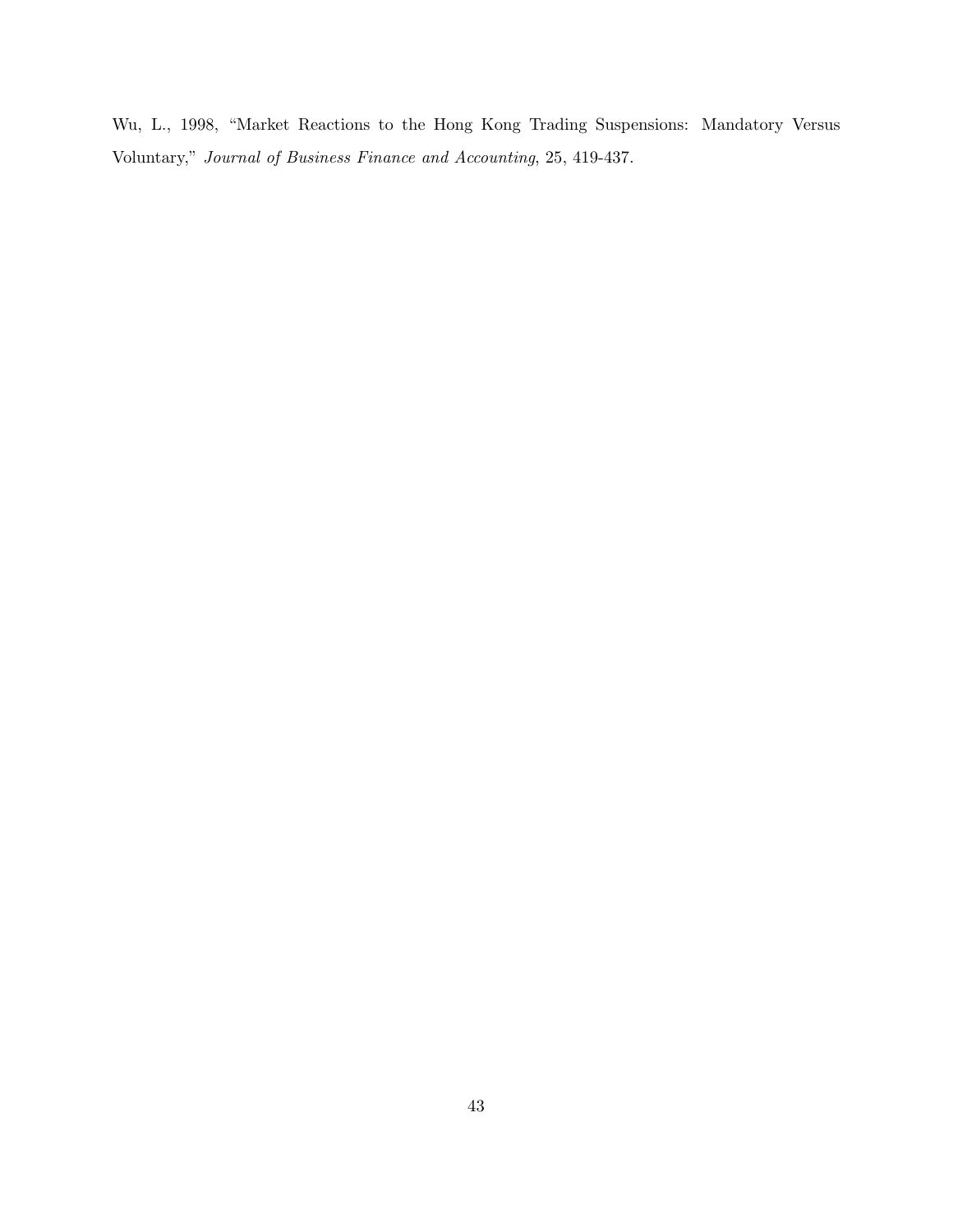# **Figure Legends**

**A Halting decisions by the specialist**: Specialist i's optimal decision as a function of  $\tilde{p}_i$  and  $\kappa$ . Without the possibility to halt, the specialist will quote a conservative price schedule in the white region, and an aggressive price schedule in the shaded region. When allowed to halt, the specialist will do so in the hashed region............ 45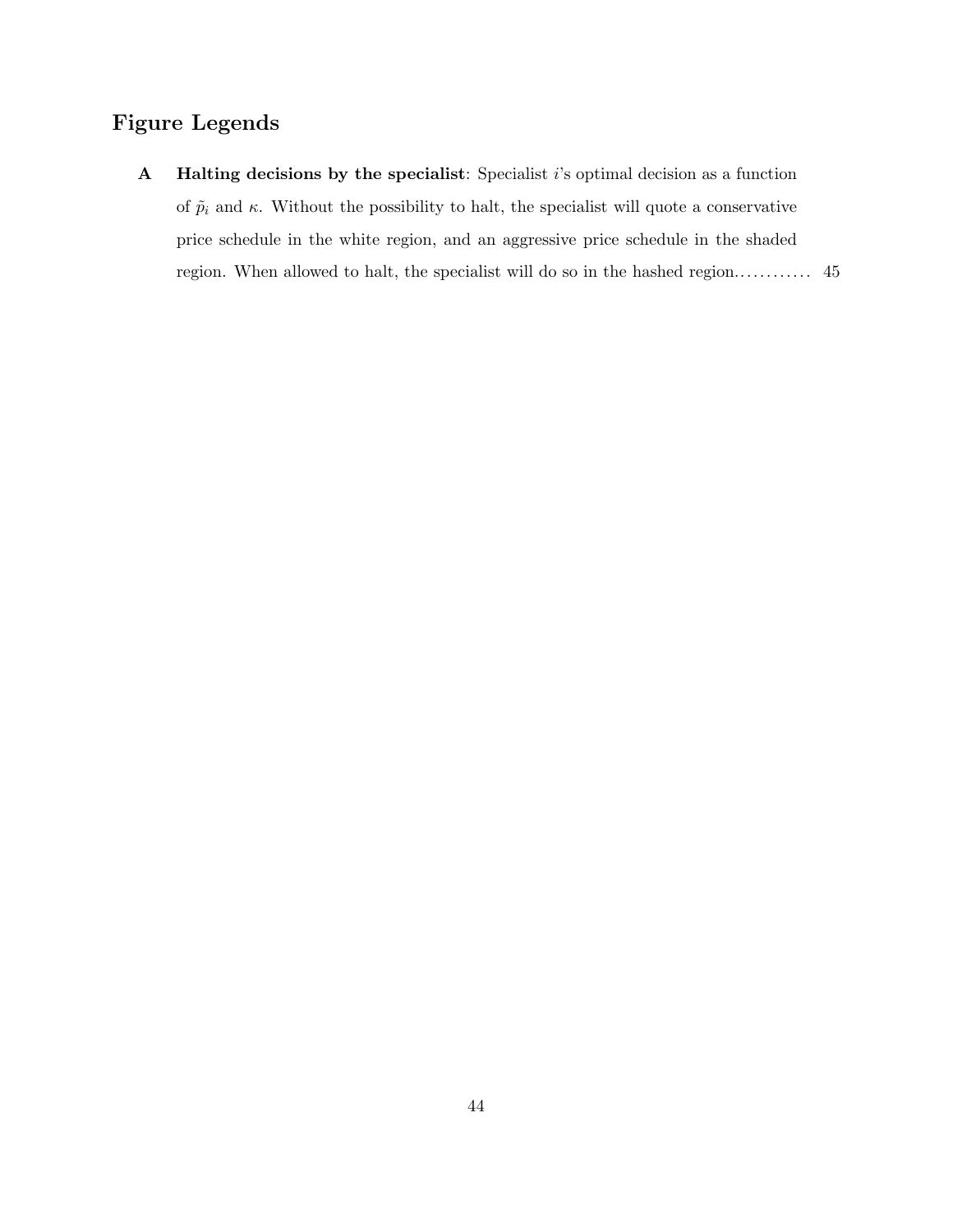

**Figure A Halting decisions by the specialist**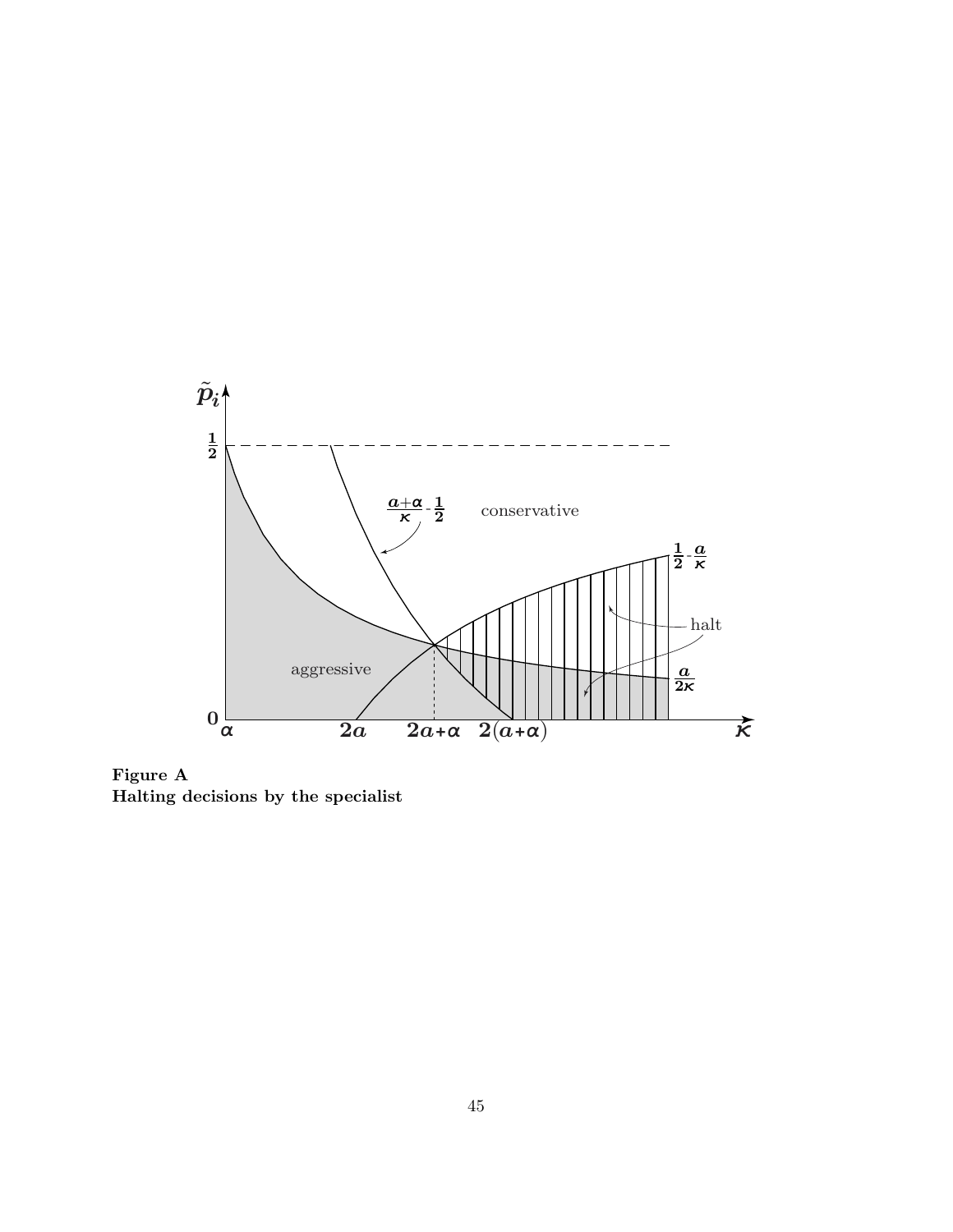### **Table 1 Frequency characteristics of NYSE halts**

|                   |           |         |      |               | <b>News</b>   | Order     |       |
|-------------------|-----------|---------|------|---------------|---------------|-----------|-------|
| Halts per stock:  |           | $2 - 4$ | >4   |               | dissemination | imbalance | Total |
| $#$ stocks        | 303       | 290     | 97   | Delayed open  | 182           | 989       | 1,171 |
| Duration (mins.): | $\leq 30$ | 31-90   | > 90 | Intraday halt | <u> 278</u>   | 326       | 604   |
| # halts           | 776       | 813     | 186  | Total         | 460           | 1.315     |       |

The sample of trading halts consists of 1,775 halts on the New York Stock Exchange between December 31, 1992 and December 31, 1994. These trading halts involve 690 different stocks, which we break down into stocks that experience one, two to four, and more than four halts over the two years. The trading halts are also broken down according to their length (in minutes) and their type. "News dissemination" halts are called when a major corporate announcement is either in progress or imminent, whereas "order imbalance" halts are called based on trading characteristics. A "delayed open" occurs when a stock fails to open by 9:50 AM, and an "intraday halt" means that the stock was trading when it was halted.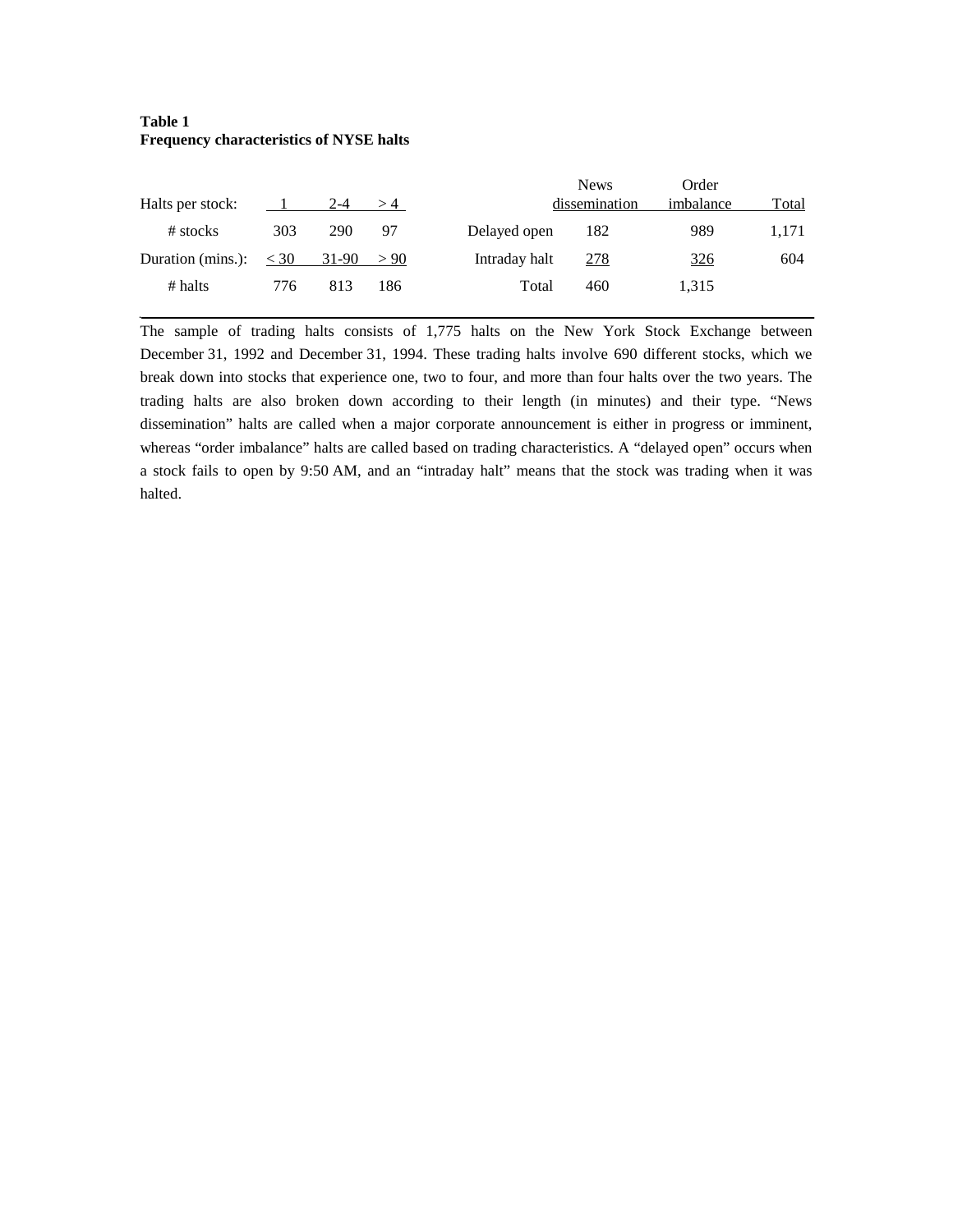### **Table 2 Summary characteristics of the TAQ control sample and TAQ halt sample**

Panel A: Control sample characteristics, distribution across stocks

|                                          | Percentile       |           |                  |
|------------------------------------------|------------------|-----------|------------------|
|                                          | 10 <sup>th</sup> | $50^{th}$ | a∩ <sup>th</sup> |
| Number of trading days in control sample | 19               | 66        | 223              |
| Length of trading intervals (in minutes) | 14               |           | 104              |

Panel B: Characteristics of trading intervals

|                                               | Control sample | Halt sample |
|-----------------------------------------------|----------------|-------------|
| Trade count                                   | 4.8            | 6.9         |
| Volume (in shares)                            | 12,715         | 26,581      |
| Absolute value of trade imbalance (in shares) | 7,715          | 12,988      |
| Return $\times$ Sign of trade imbalance       | 0.24%          | 0.29%       |
| High-low volatility                           | 0.54%          | 0.70%       |
| Standard deviation of interval return         | 0.60%          | 0.79%       |

Panel C: Distribution of the transaction volume in trading intervals

|                | Number of transactions |             |         |         |           |      |  |  |
|----------------|------------------------|-------------|---------|---------|-----------|------|--|--|
|                |                        | $1 - 3$     | $4 - 6$ | $7 - 9$ | $10 - 25$ | >25  |  |  |
| Control sample | 3.3%                   | 37.5%       | 32.9%   | 15.5%   | 10.3%     | 0.5% |  |  |
| Halt sample    | 3.9%                   | 27.7% 27.3% |         | 17.0%   | 20.9%     | 3.2% |  |  |

A control sample from the Trade and Quotes (TAQ) data set is produced for every stock that experiences a halt. Each involves all transaction and quote data for consecutive trading days starting with a randomly selected date between December 31, 1992, and June 30, 1994, and each contains not less than 2,500 transactions and twelve trading days. The halt sample consists of the five days before and after the halt. Trading intervals are defined of length equal to the average time it takes for five transactions to occur in the stock's control sample. The variables in Panel B are first averaged across intervals for a stock, then averaged across stocks. Trading variables are computed using all observations within a trading interval. Trade imbalance refers to the sum of the interval's signed trades using the Lee and Ready (1991) algorithm. Returns are computed using successive intervals' ending quote midpoint. High-low volatility refers to the highest quote midpoint in a trading interval minus the lowest, divided by the previous interval's last quote midpoint.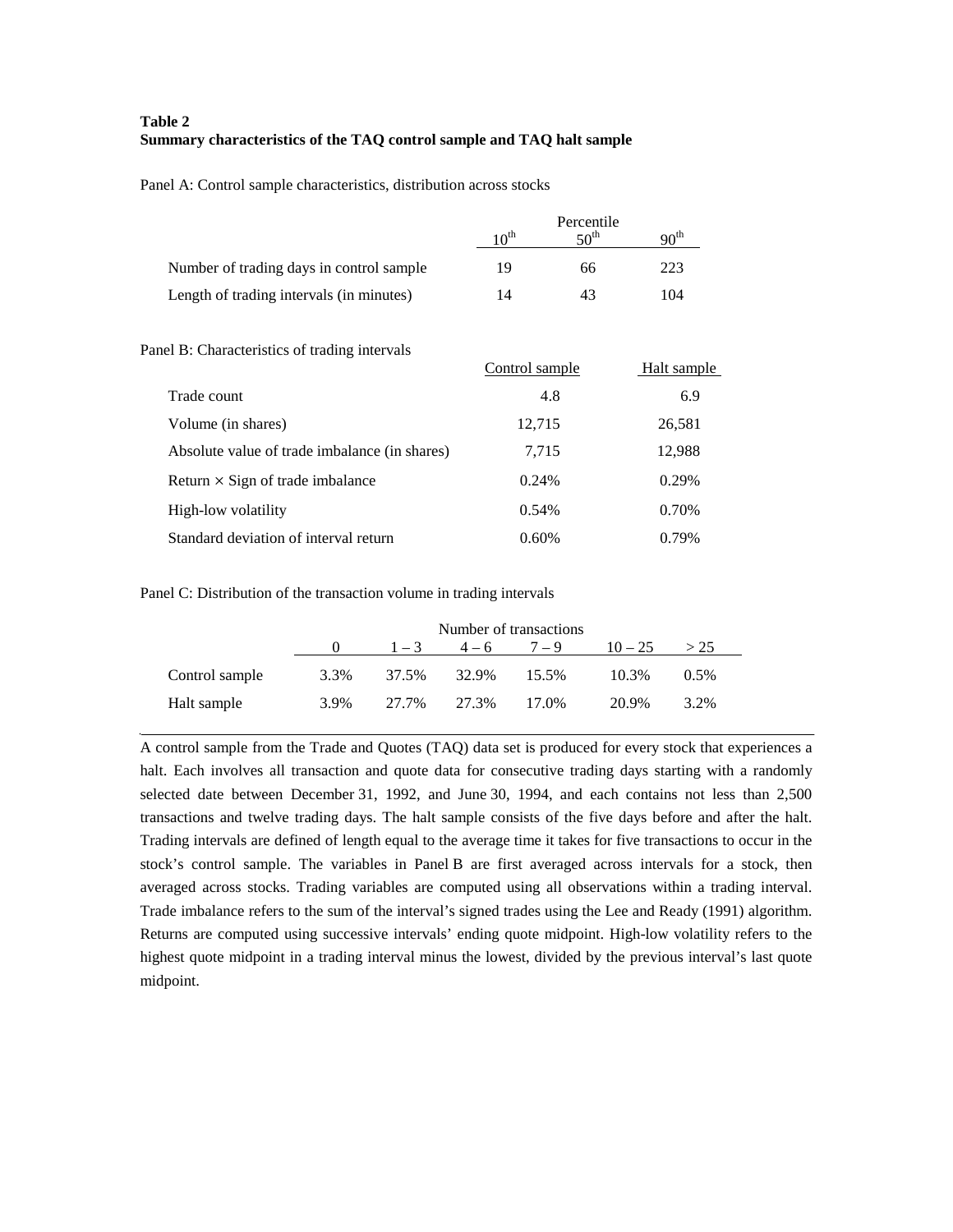### **Table 3 Specification of the statistical assessment of specialists in the control sample**

| Regressor                       | Mean slope $(\lambda_i)$<br>coefficient | Mean<br>t-statistic | $R^2$ |
|---------------------------------|-----------------------------------------|---------------------|-------|
| Scaled trade imbalance          | 0.0019                                  | 8.4                 | 13.2% |
| Log transformed trade imbalance | 0.00087                                 | 11.5                | 20.9% |

Trading intervals are defined for each stock so that they contain five transactions on average over the control sample (as in Table 2). A trading interval's return is defined using the last quote midpoint in that and the previous intervals. An interval's trade imbalance is defined as the sum of the interval's signed trades using the Lee and Ready (1991) algorithm, and an interval's scaled trade imbalance is defined as its trade imbalance divided by the stock's average volume per interval (averaged over the stock's control sample). Two regressions are run, separately for each stock: the return on the scaled trade imbalance, and the return on a log transformation of the scaled trade imbalance (as described in section 5.2). These regressions are run with an intercept (not presented). The table presents the mean statistics across stocks.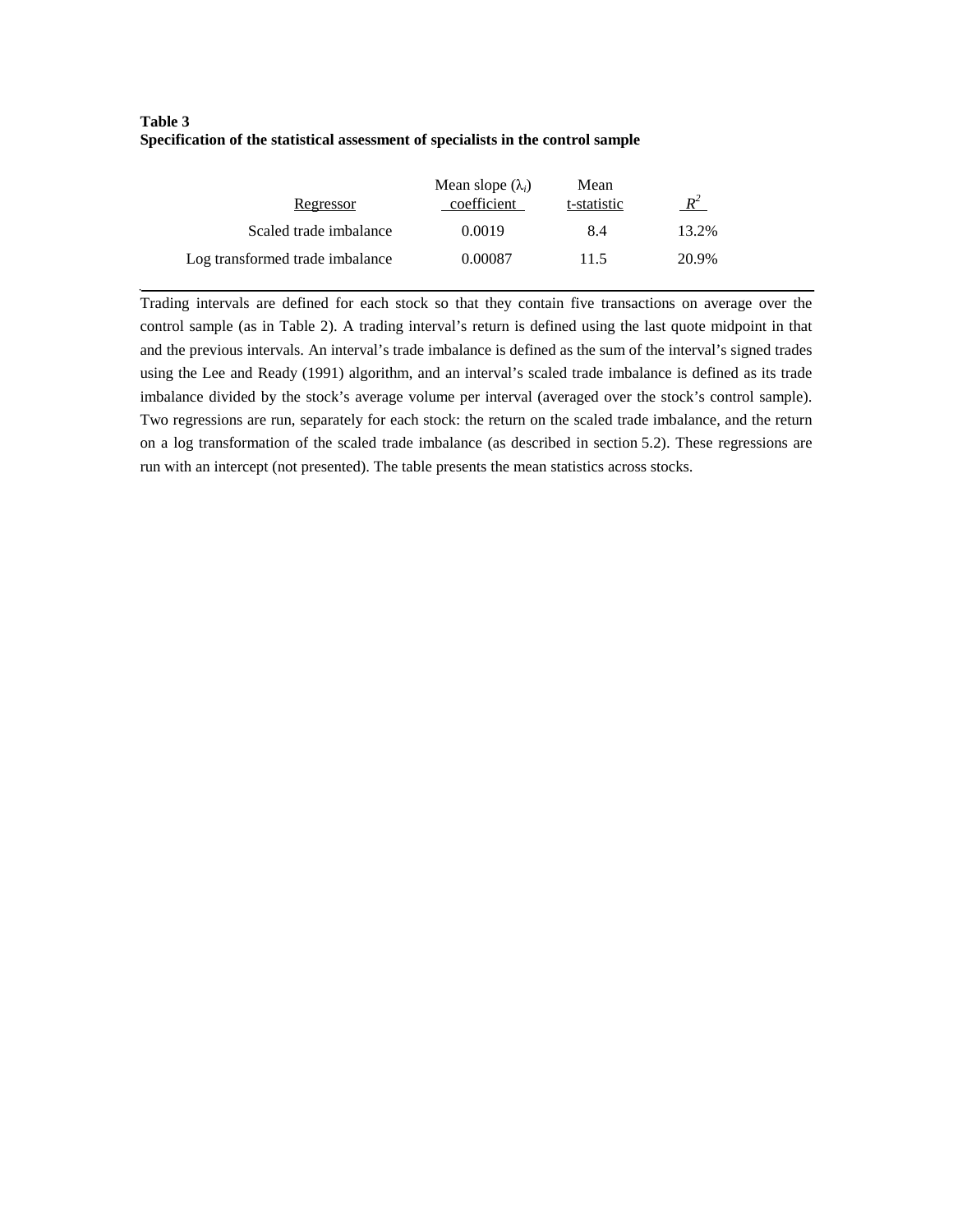### **Table 4 Event study on the statistical assessment of specialists and the precision of that assessment around trading halts**

|                     | <b>Subseries</b><br>before the halt |       |       |        | (halt) | <b>Subseries</b><br>after the halt |       |       |  |
|---------------------|-------------------------------------|-------|-------|--------|--------|------------------------------------|-------|-------|--|
|                     | $-4$                                | $-3$  | $-2$  | $-1$   |        | 2                                  | 3     |       |  |
| $\gamma$ percentile | 50.9                                | 51.1  | 53.2  | 52.9   | 60.7   | 54.1                               | 50.5  | 50.1  |  |
|                     | (1.2)                               | (1.5) | (4.4) | (3.8)  | (14.1) | (5.8)                              | (0.9) | (0.2) |  |
| $\delta$ percentile | 52.4                                | 51.4  | 53.1  | 57.0   | 74.1   | 57.7                               | 54.8  | 52.9  |  |
|                     | (3.4)                               | (2.3) | (5.2) | (10.3) | (40.1) | (13.6)                             | (6.3) | (4.1) |  |

Trading intervals are defined for each stock so that they contain five transactions on average over the control sample (as in Table 2). For each halt, subseries of six consecutive trading intervals are used to estimate γ in

$$
R_t = \alpha_i + (\lambda_i + \gamma)T_t + \varepsilon_t, \quad t = 1, ..., 6,
$$

where  $\alpha_i$  and  $\lambda_i$  are the intercept and coefficient estimates from the corresponding stock's log-transformed trade imbalance regressions in Table 3. The standard error of the γ estimate is denoted δ. For each halt, γ and δ are estimated in each of the four subseries before a trading halt, and in each of the four subseries after a halt (i.e., the event study spans the 48 trading intervals around each halt, since each subseries is six consecutive trading intervals.) We similarly estimate γ and  $\delta$  in 1,000 randomly selected subseries (each containing six consecutive trading intervals) in each stock's control sample. A percentile value is then assigned to each of the  $\gamma$  and  $\delta$  estimates around a halt using the corresponding distribution of controlsample estimates. These percentile values are then pooled across trading halts, by relative subseries. The table presents the sample mean percentile, and a t-statistic (in parentheses) for the difference between the mean percentile and the  $50<sup>th</sup>$  percentile.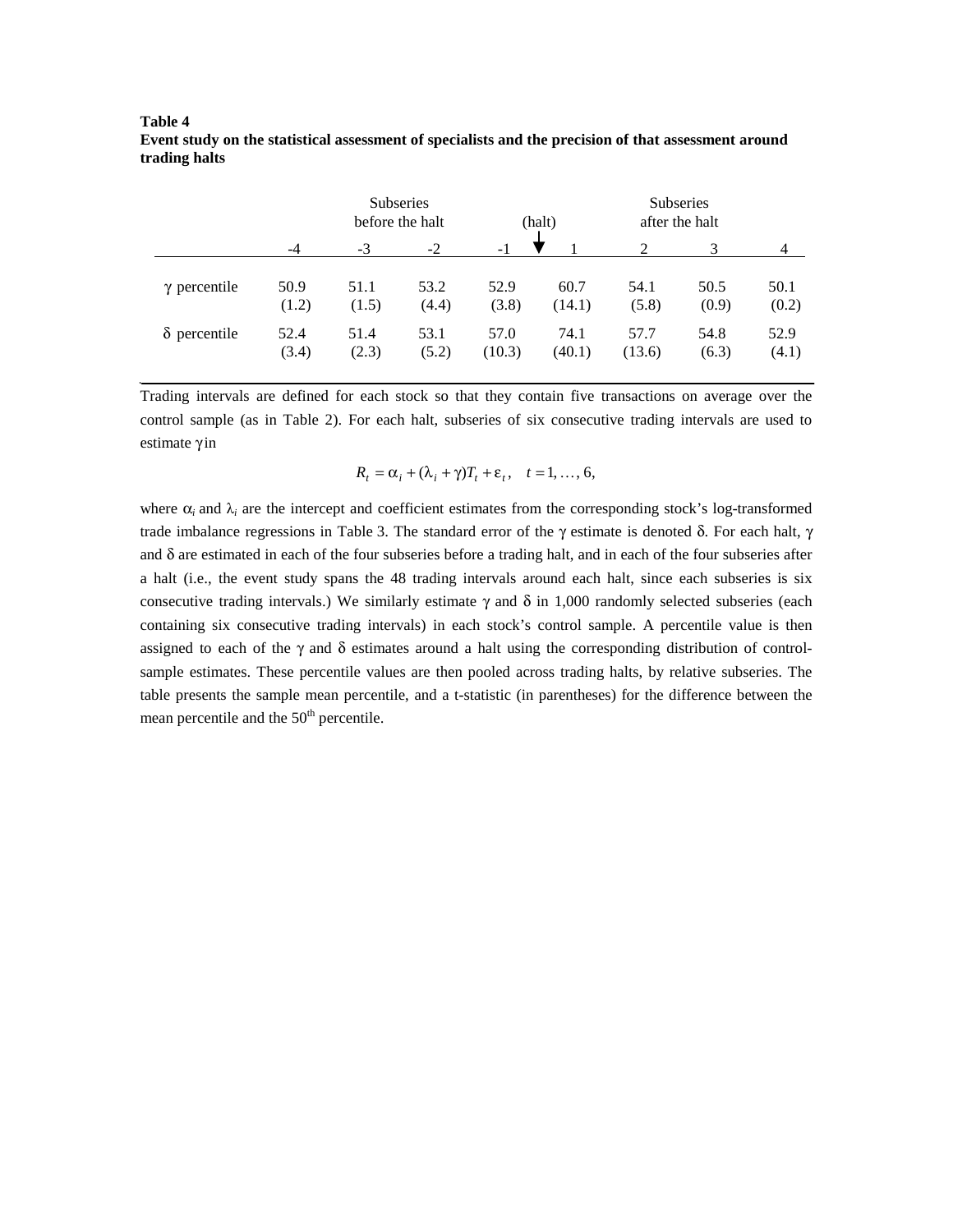| Table 5 |                                                           |  |
|---------|-----------------------------------------------------------|--|
|         | Event study on volatility and volume around trading halts |  |

|            | <b>Subseries</b><br>before the halt |       |       |        | (halt) |        | <b>Subseries</b><br>after the halt |        |  |  |  |
|------------|-------------------------------------|-------|-------|--------|--------|--------|------------------------------------|--------|--|--|--|
|            | $-4$                                | -3    | $-2$  | -1     |        |        |                                    | 4      |  |  |  |
| Volatility | 51.8                                | 50.7  | 52.6  | 57.1   | 86.7   | 71.4   | 64.5                               | 60.7   |  |  |  |
| percentile | (2.5)                               | (1.0) | (3.4) | (9.1)  | (81.7) | (34.6) | (22.1)                             | (14.5) |  |  |  |
| Volume     | 53.0                                | 53.0  | 55.2  | 62.0   | 91.4   | 83.0   | 76.8                               | 73.1   |  |  |  |
| percentile | (2.4)                               | (2.5) | (8.1) | (15.3) | (97.8) | (56.1) | (37.6)                             | (31.1) |  |  |  |

Trading intervals are defined for each stock so that they contain five transactions on average over the control sample (as in Table 2). Subseries of six consecutive trading intervals are used, as in Table 4, to compute volatility and volume. Volatility is defined as the average high-low volatility (as in Table 2) over the six trading intervals in the subseries, and volume is defined as the average trade count per interval. For each halt, volatility and volume are estimated in each of the four subseries before a trading halt, and in each of the four subseries after a halt (i.e., the event study spans the 48 trading intervals around each halt, since each subseries is six consecutive trading intervals). Volatility and volume are similarly calculated in 1,000 randomly selected subseries (each containing six consecutive trading intervals) in each stock's control sample. A percentile value is then assigned to each of the volatility and volume computed around a halt using the corresponding distribution of control-sample estimates. These percentile values are then pooled across trading halts, by relative subseries. The table presents the sample mean percentile, and a t-statistic (in parentheses) for the difference between the mean percentile and the  $50<sup>th</sup>$  percentile.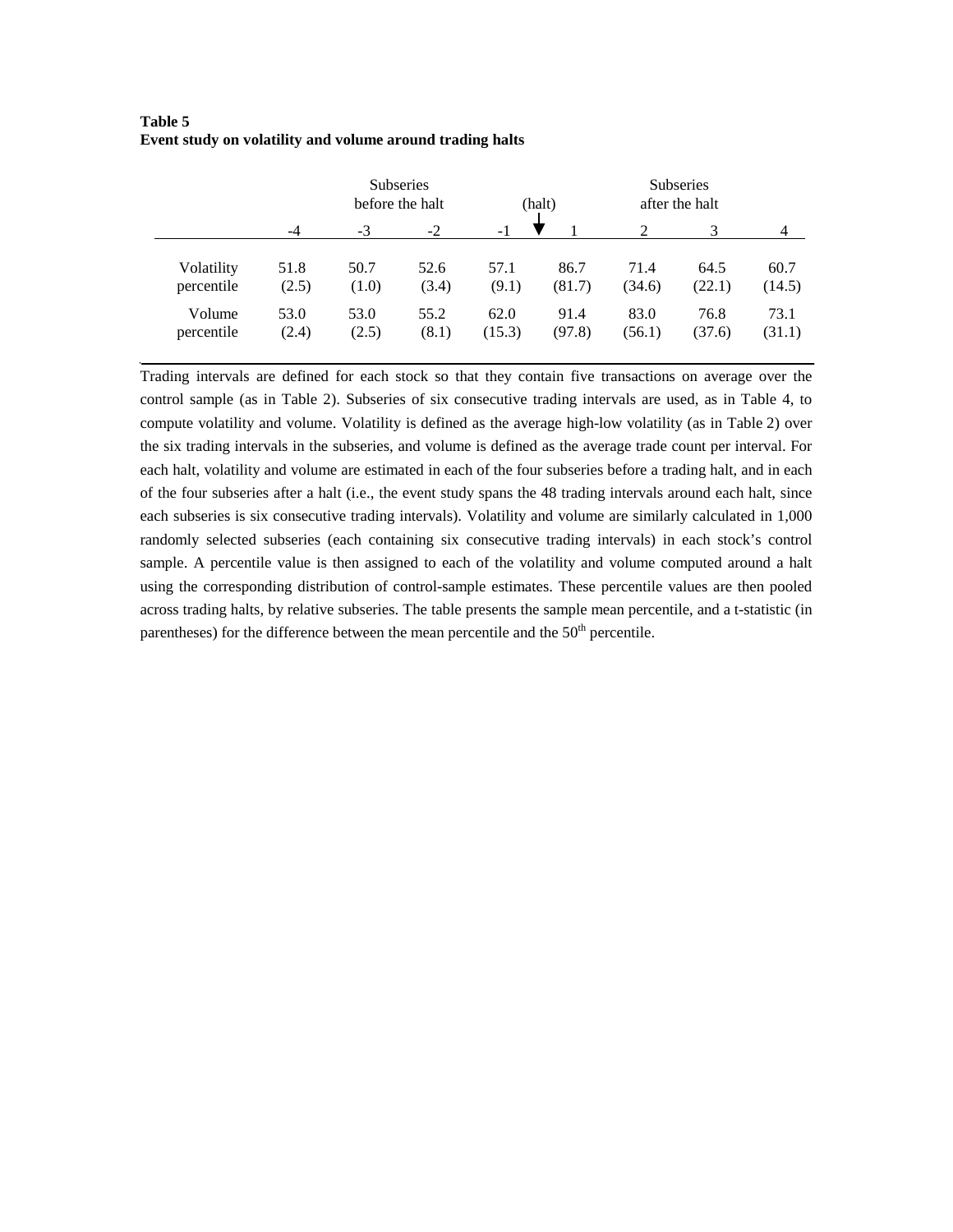#### **Table 6**

### **Event study on the statistical assessment of specialists and the precision of that assessment around trading halts, controlling for volatility and volume**

Panel A: Average coefficient estimates and  $R^2$  from control-sample regressions

|                     | $\mathcal{D}_1$ | $b_2$               | c <sub>1</sub>       | $c_2$        | $R^2$ |
|---------------------|-----------------|---------------------|----------------------|--------------|-------|
| $\gamma$ regression | 0.13<br>(58.1)  | $-1.17$<br>$(-1.6)$ | $-81.2$<br>$(-15.0)$ | 3.6<br>(2.0) | 18.2% |
| $\delta$ regression | 0.07<br>(51.3)  | $-1.13$<br>$(-3.0)$ | $-33.2$<br>$(-6.4)$  | 3.8<br>(2.0) | 24.4% |

Panel B: Event study on  $\varepsilon^{\gamma}$  and  $\varepsilon^{\delta}$  (i.e., unexplained  $\gamma$  and  $\delta$ ) around trading halts

|                                | <b>Subseries</b><br>before the halt |       |       |       | (halt)   | <b>Subseries</b><br>after the halt |          |          |  |
|--------------------------------|-------------------------------------|-------|-------|-------|----------|------------------------------------|----------|----------|--|
|                                | $-4$                                | $-3$  | $-2$  | $-1$  |          | $\mathcal{D}_{\mathcal{L}}$        | 3        |          |  |
| $\epsilon^{\gamma}$ percentile | 50.2                                | 50.7  | 52.2  | 50.2  | 47.0     | 48.8                               | 48.2     | 48.5     |  |
|                                | (0.2)                               | (1.0) | (3.0) | (0.2) | $(-3.3)$ | $(-1.4)$                           | $(-2.2)$ | $(-1.9)$ |  |
| $\epsilon^{\delta}$ percentile | 52.2                                | 51.1  | 51.4  | 54.7  | 52.2     | 48.0                               | 48.8     | 48.8     |  |
|                                | (3.1)                               | (1.6) | (2.0) | (6.8) | (2.3)    | $(-2.3)$                           | $(-1.4)$ | $(-1.5)$ |  |

Trading intervals are defined for each stock so that they contain five transactions on average over the control sample (as in Table 2). Subseries of six consecutive trading intervals are used to compute volatility (denoted σ) and volume (denoted v) as in Table 5, and estimates of  $\gamma$  and  $\delta$  as in Table 4. For each halt, these four variables are estimated in each of the four subseries before a trading halt, and in each of the four subseries after a halt (i.e., the event study spans the 48 trading intervals around each halt, since each subseries is six consecutive trading intervals). Likewise, the four variables are estimated in each of 1,000 randomly selected subseries (each containing six consecutive trading intervals) in each stock's control sample. Using these control-sample estimates, the following regressions are estimated by stock:

$$
\gamma_t = a^{\gamma} + b_1^{\gamma} \sigma_t + b_2^{\gamma} \sigma_t^2 + c_1^{\gamma} v_t + c_2^{\gamma} v_t^2 + \varepsilon_t^{\gamma},
$$
  

$$
\delta_t = a^{\delta} + b_1^{\delta} \sigma_t + b_2^{\delta} \sigma_t^2 + c_1^{\delta} v_t + c_2^{\delta} v_t^2 + \varepsilon_t^{\delta}.
$$

The resulting coefficients and  $R^2$  are averaged across stocks and presented in Panel A (t-statistics are shown in parentheses). The unexplained  $\gamma(\delta)$  for any subseries of six consecutive trading intervals is calculated as that subseries' γ (δ) less the predicted γ (δ) from the above control-sample regressions. The unexplained γ (δ) is converted to a percentile value using the empirical distribution of  $\varepsilon^{\gamma}$  ( $\varepsilon^{\delta}$ ) residuals from these regressions. Panel B presents the mean unexplained  $\gamma$  (δ) percentile values for the four subseries before and after a halt, where the average is taken across all halts. The t-statistics (in parentheses) correspond to the difference between the mean percentile and the  $50<sup>th</sup>$  percentile.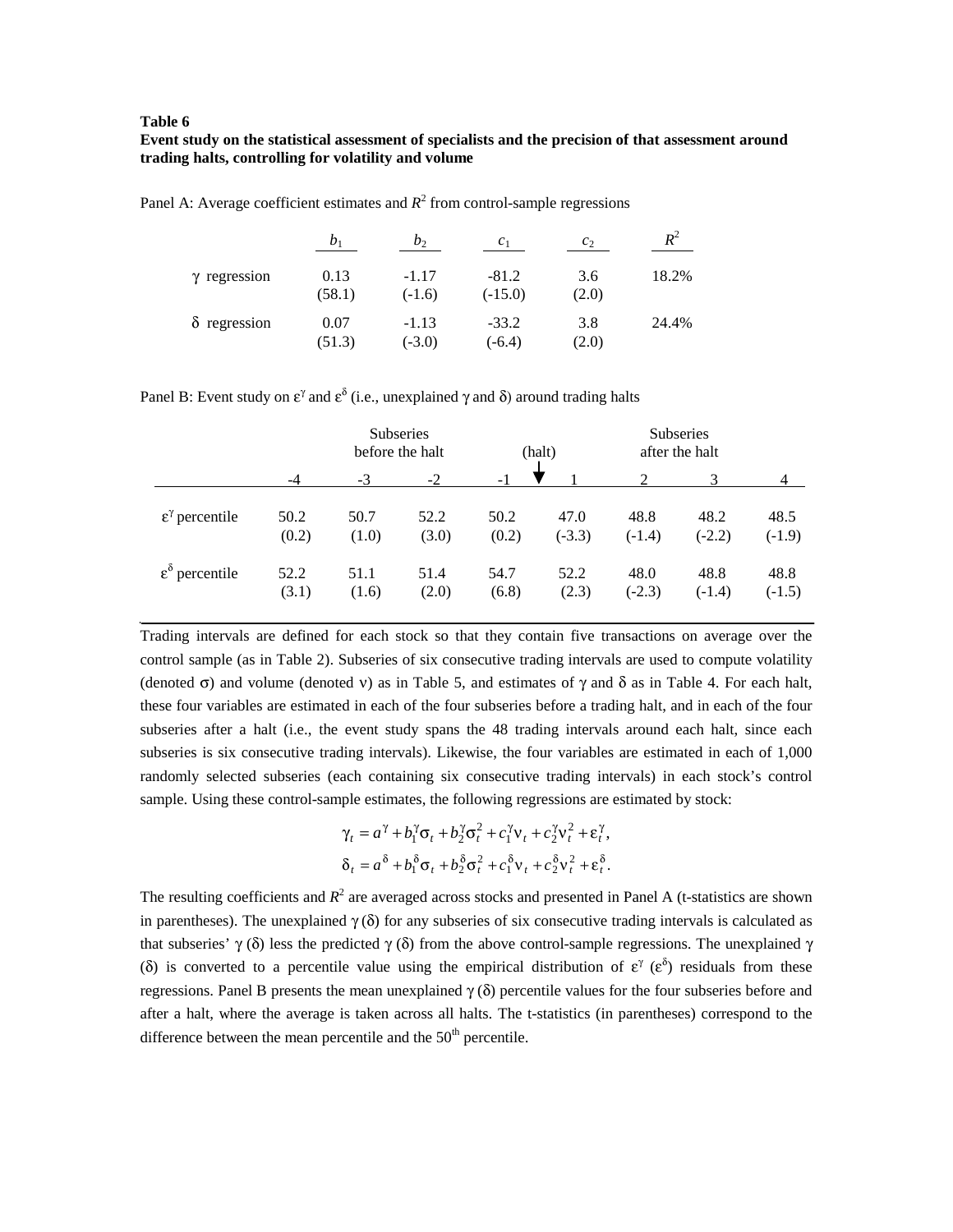### **Table 7 Event study around trading halts by halt types**

Panel A: Event study on δ around trading halts

|               | <b>Subseries</b><br>before the halt |       |       |       | (halt) | <b>Subseries</b><br>after the halt |       |       |
|---------------|-------------------------------------|-------|-------|-------|--------|------------------------------------|-------|-------|
|               | -4                                  | $-3$  | $-2$  | -1    |        | ↑                                  | 3     | 4     |
| <b>News</b>   | 49.5                                | 51.2  | 52.3  | 57.4  | 73.7   | 58.9                               | 53.8  | 53.5  |
| dissemination | $(-0.3)$                            | (0.9) | (1.6) | (5.0) | (17.5) | (6.5)                              | (2.6) | (2.4) |
| Order         | 53.4                                | 50.9  | 52.8  | 55.6  | 74.8   | 57.4                               | 55.5  | 52.2  |
| imbalance     | (4.1)                               | (1.1) | (3.1) | (6.5) | (34.3) | (9.5)                              | (6.7) | (2.7) |

Panel B: Event study on  $\varepsilon^{\delta}$  (i.e., unexplained  $\delta$ ) around trading halts

|               | <b>Subseries</b><br>before the halt |       |       |       | (halt) | <b>Subseries</b><br>after the halt |          |          |  |
|---------------|-------------------------------------|-------|-------|-------|--------|------------------------------------|----------|----------|--|
|               | $-4$                                | $-3$  | $-2$  | $-1$  |        | 2                                  | 3        | 4        |  |
| <b>News</b>   | 53.2                                | 53.8  | 53.0  | 56.4  | 55.7   | 49.3                               | 49.3     | 51.4     |  |
| dissemination | (2.2)                               | (2.7) | (2.1) | (4.1) | (3.1)  | $(-0.4)$                           | $(-0.5)$ | (0.9)    |  |
| Order         | 52.3                                | 50.7  | 51.0  | 53.8  | 51.9   | 47.4                               | 48.7     | 47.5     |  |
| imbalance     | (2.6)                               | (0.8) | (1.1) | (4.4) | (1.7)  | $(-2.8)$                           | $(-1.5)$ | $(-2.9)$ |  |

The analysis for  $\delta$  and  $\varepsilon^{\delta}$  performed in Tables 4 and 6B is repeated separately for the two halt types: news dissemination halts and order imbalance halts. The figures presented are the percentile values from the corresponding control-sample distribution. The t-statistics, reported in parentheses, test for the difference between the mean percentile and the  $50<sup>th</sup>$  percentile.